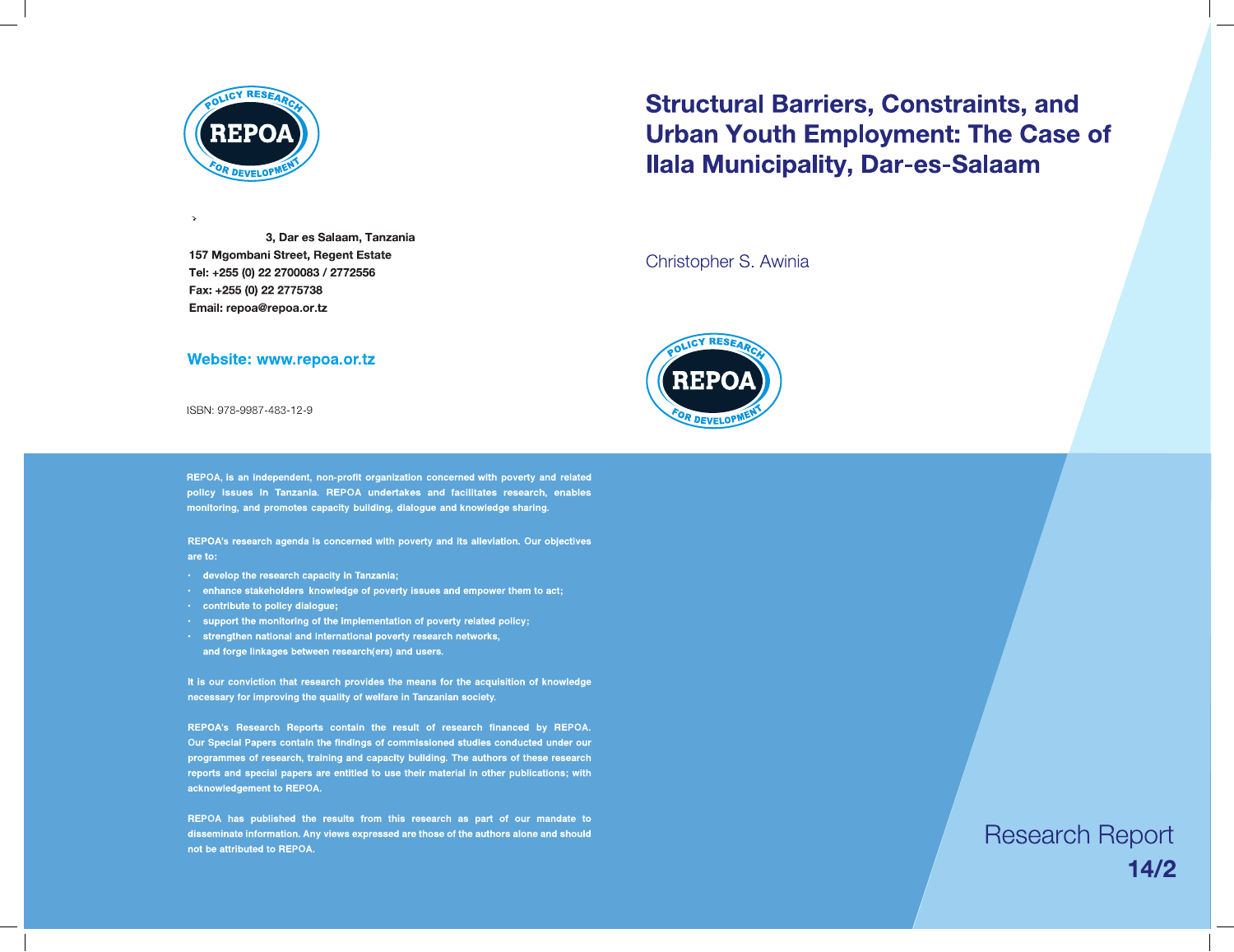# **Structural Barriers, Constraints, and Urban Youth Employment**

**The Case of Ilala Municipality, Dar-es-Salaam**

By Christopher S. Awinia

Research Report 14/2

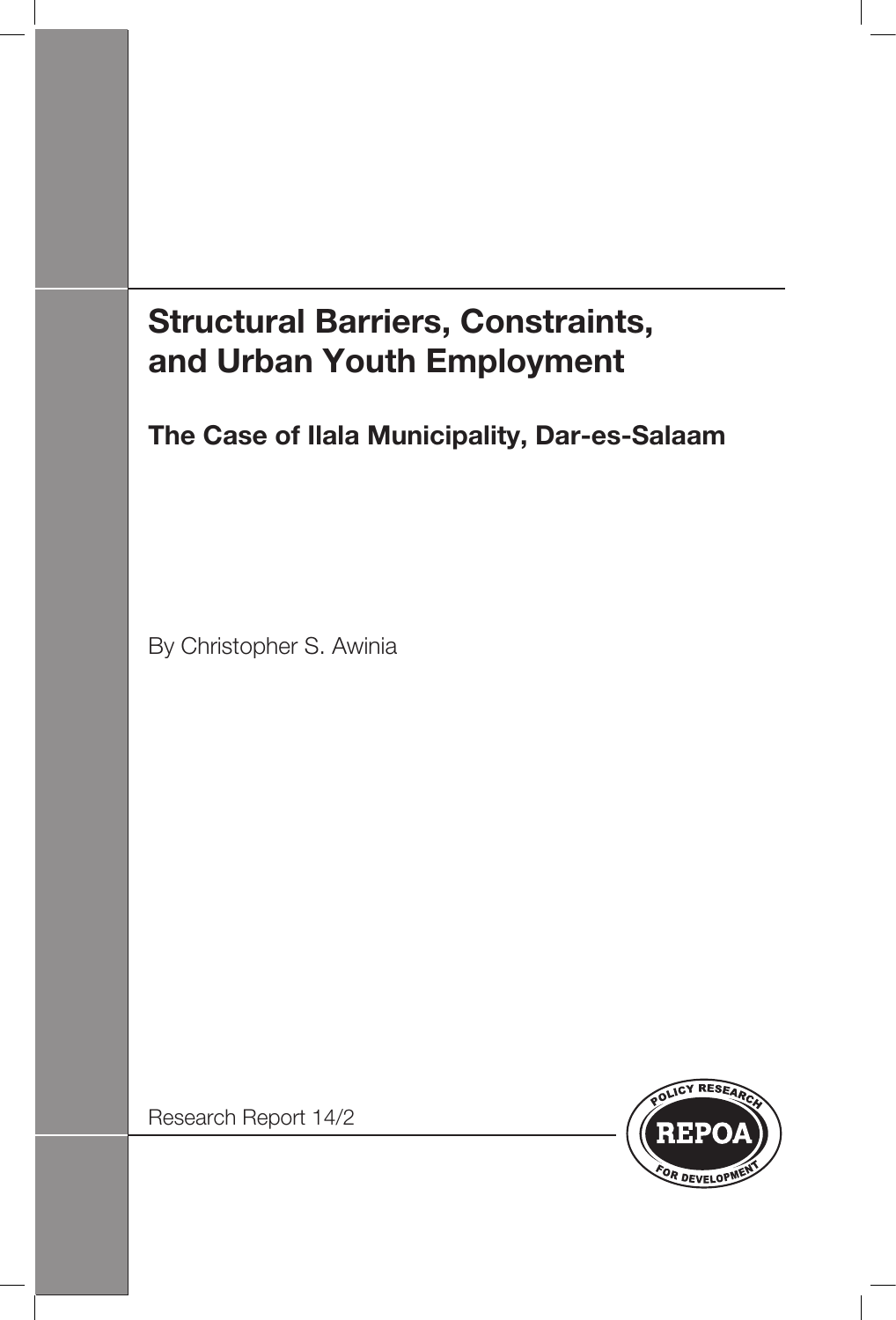Published for: REPOA P.O. Box 33223, Dar es Salaam, Tanzania 157 Mgombani Street, Regent Estate Tel: +255 (0) 22 2700083 / 2772556 Fax: +255 (0) 22 2775738 Email: repoa@repoa.or.tz Website: www.repoa.or.tz

Design: FGD Tanzania Ltd

Suggested Citation:

By Christopher S. Awinia *'Structural Barriers, Constraints, and Urban Youth Employment; The Case of Ilala Municipality, Dar-es-Salaam'*

Research Report 14/2, Dar es Salaam, REPOA

Suggested Keywords:

*Urban Youth Unemployment, youth employment opportunities and constrains, urban unemployment,*

©REPOA, 2014

ISBN: 978-9987-483-12-9

All rights reserved. No part of this publication may be reproduced or transmitted in any form or by any means without the written permission of the copyright holder or the publisher.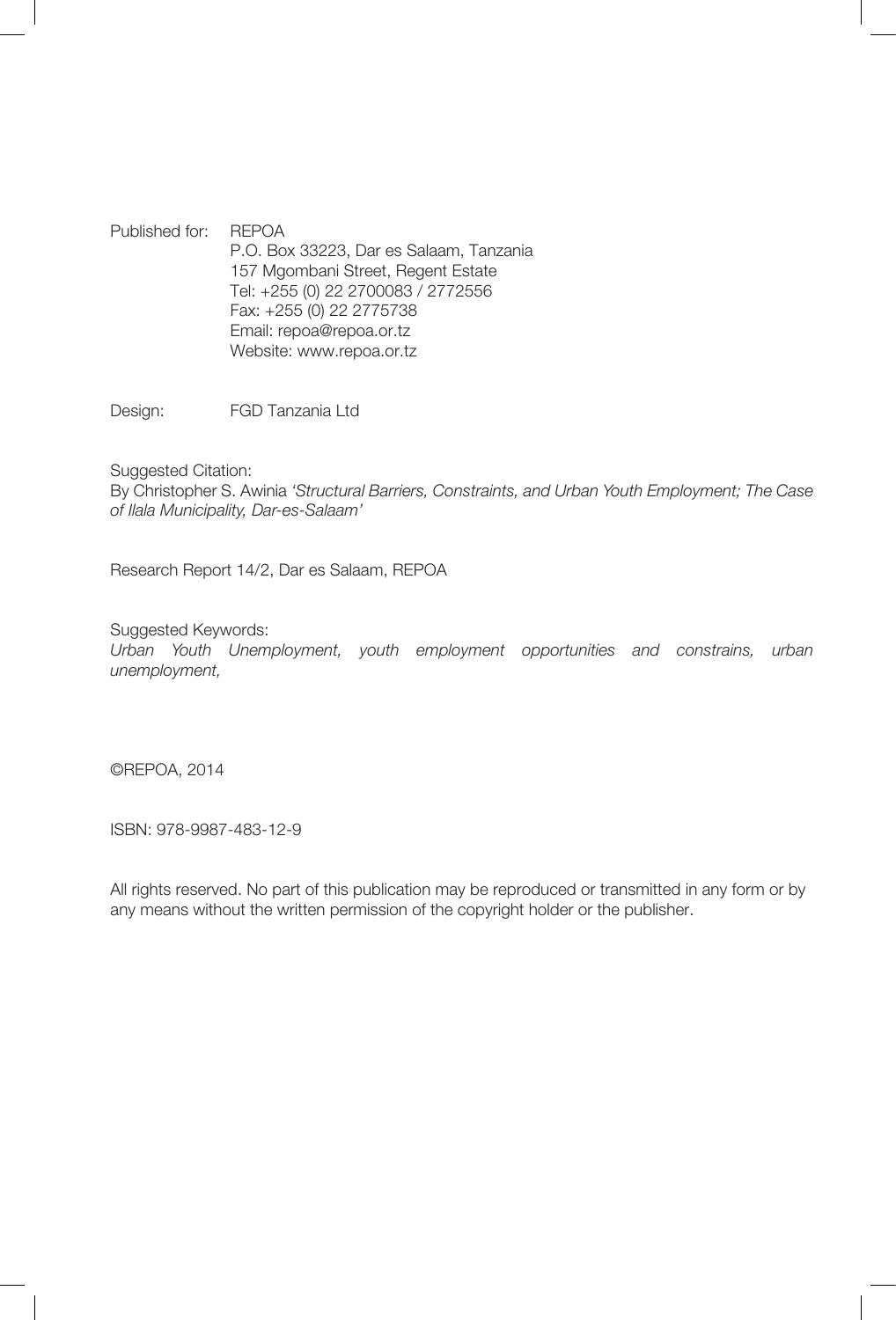# **Table of Contents**

| Background to the Study manufacture contain and the Study manufacture contained to the Study manufacture contains and the Study manufacture contains and the Study manufacture contains and the Study manufacture contains and<br>1.1<br>Location of youth employment opportunities in the prism of structural<br>1.1.1<br>1.2<br>1.3<br>1.4<br>2.<br>2.1<br>2.2<br>Research Methodology manufactured and the Research Methodology manufactured and the Research Methodology<br>3.1<br>3.1.1<br>3.1.2<br>3.1.3<br>4.<br>Business Formalisation Measures and Potential Constraints on Urban Youth<br>4.1<br>Main Elements that Constrain Self-Employed Young Traders in the Urban<br>4.2<br>Informal Market<br>Illegitimation of urban youth self-employment enterprises<br>4.2.1<br>4.2.2<br>4.2.3<br>Relationship between main constraints and income differentials<br>4.2.4<br>4.3<br>4.4<br>Main Factors that Prevent Some Young People from Acquiring Productive<br>Options for Reducing Urban Youth Unemployment through Productive<br>4.5 |     |  |  |  |  |  |  |
|-------------------------------------------------------------------------------------------------------------------------------------------------------------------------------------------------------------------------------------------------------------------------------------------------------------------------------------------------------------------------------------------------------------------------------------------------------------------------------------------------------------------------------------------------------------------------------------------------------------------------------------------------------------------------------------------------------------------------------------------------------------------------------------------------------------------------------------------------------------------------------------------------------------------------------------------------------------------------------------------------------------------------------------------------|-----|--|--|--|--|--|--|
|                                                                                                                                                                                                                                                                                                                                                                                                                                                                                                                                                                                                                                                                                                                                                                                                                                                                                                                                                                                                                                                 | 1.  |  |  |  |  |  |  |
|                                                                                                                                                                                                                                                                                                                                                                                                                                                                                                                                                                                                                                                                                                                                                                                                                                                                                                                                                                                                                                                 |     |  |  |  |  |  |  |
|                                                                                                                                                                                                                                                                                                                                                                                                                                                                                                                                                                                                                                                                                                                                                                                                                                                                                                                                                                                                                                                 |     |  |  |  |  |  |  |
|                                                                                                                                                                                                                                                                                                                                                                                                                                                                                                                                                                                                                                                                                                                                                                                                                                                                                                                                                                                                                                                 |     |  |  |  |  |  |  |
|                                                                                                                                                                                                                                                                                                                                                                                                                                                                                                                                                                                                                                                                                                                                                                                                                                                                                                                                                                                                                                                 |     |  |  |  |  |  |  |
|                                                                                                                                                                                                                                                                                                                                                                                                                                                                                                                                                                                                                                                                                                                                                                                                                                                                                                                                                                                                                                                 |     |  |  |  |  |  |  |
|                                                                                                                                                                                                                                                                                                                                                                                                                                                                                                                                                                                                                                                                                                                                                                                                                                                                                                                                                                                                                                                 |     |  |  |  |  |  |  |
|                                                                                                                                                                                                                                                                                                                                                                                                                                                                                                                                                                                                                                                                                                                                                                                                                                                                                                                                                                                                                                                 |     |  |  |  |  |  |  |
|                                                                                                                                                                                                                                                                                                                                                                                                                                                                                                                                                                                                                                                                                                                                                                                                                                                                                                                                                                                                                                                 |     |  |  |  |  |  |  |
|                                                                                                                                                                                                                                                                                                                                                                                                                                                                                                                                                                                                                                                                                                                                                                                                                                                                                                                                                                                                                                                 | 3.  |  |  |  |  |  |  |
|                                                                                                                                                                                                                                                                                                                                                                                                                                                                                                                                                                                                                                                                                                                                                                                                                                                                                                                                                                                                                                                 |     |  |  |  |  |  |  |
|                                                                                                                                                                                                                                                                                                                                                                                                                                                                                                                                                                                                                                                                                                                                                                                                                                                                                                                                                                                                                                                 |     |  |  |  |  |  |  |
|                                                                                                                                                                                                                                                                                                                                                                                                                                                                                                                                                                                                                                                                                                                                                                                                                                                                                                                                                                                                                                                 |     |  |  |  |  |  |  |
|                                                                                                                                                                                                                                                                                                                                                                                                                                                                                                                                                                                                                                                                                                                                                                                                                                                                                                                                                                                                                                                 |     |  |  |  |  |  |  |
|                                                                                                                                                                                                                                                                                                                                                                                                                                                                                                                                                                                                                                                                                                                                                                                                                                                                                                                                                                                                                                                 |     |  |  |  |  |  |  |
|                                                                                                                                                                                                                                                                                                                                                                                                                                                                                                                                                                                                                                                                                                                                                                                                                                                                                                                                                                                                                                                 |     |  |  |  |  |  |  |
|                                                                                                                                                                                                                                                                                                                                                                                                                                                                                                                                                                                                                                                                                                                                                                                                                                                                                                                                                                                                                                                 |     |  |  |  |  |  |  |
|                                                                                                                                                                                                                                                                                                                                                                                                                                                                                                                                                                                                                                                                                                                                                                                                                                                                                                                                                                                                                                                 |     |  |  |  |  |  |  |
|                                                                                                                                                                                                                                                                                                                                                                                                                                                                                                                                                                                                                                                                                                                                                                                                                                                                                                                                                                                                                                                 |     |  |  |  |  |  |  |
|                                                                                                                                                                                                                                                                                                                                                                                                                                                                                                                                                                                                                                                                                                                                                                                                                                                                                                                                                                                                                                                 |     |  |  |  |  |  |  |
|                                                                                                                                                                                                                                                                                                                                                                                                                                                                                                                                                                                                                                                                                                                                                                                                                                                                                                                                                                                                                                                 |     |  |  |  |  |  |  |
|                                                                                                                                                                                                                                                                                                                                                                                                                                                                                                                                                                                                                                                                                                                                                                                                                                                                                                                                                                                                                                                 |     |  |  |  |  |  |  |
|                                                                                                                                                                                                                                                                                                                                                                                                                                                                                                                                                                                                                                                                                                                                                                                                                                                                                                                                                                                                                                                 |     |  |  |  |  |  |  |
|                                                                                                                                                                                                                                                                                                                                                                                                                                                                                                                                                                                                                                                                                                                                                                                                                                                                                                                                                                                                                                                 |     |  |  |  |  |  |  |
|                                                                                                                                                                                                                                                                                                                                                                                                                                                                                                                                                                                                                                                                                                                                                                                                                                                                                                                                                                                                                                                 | 5.  |  |  |  |  |  |  |
|                                                                                                                                                                                                                                                                                                                                                                                                                                                                                                                                                                                                                                                                                                                                                                                                                                                                                                                                                                                                                                                 | 5.1 |  |  |  |  |  |  |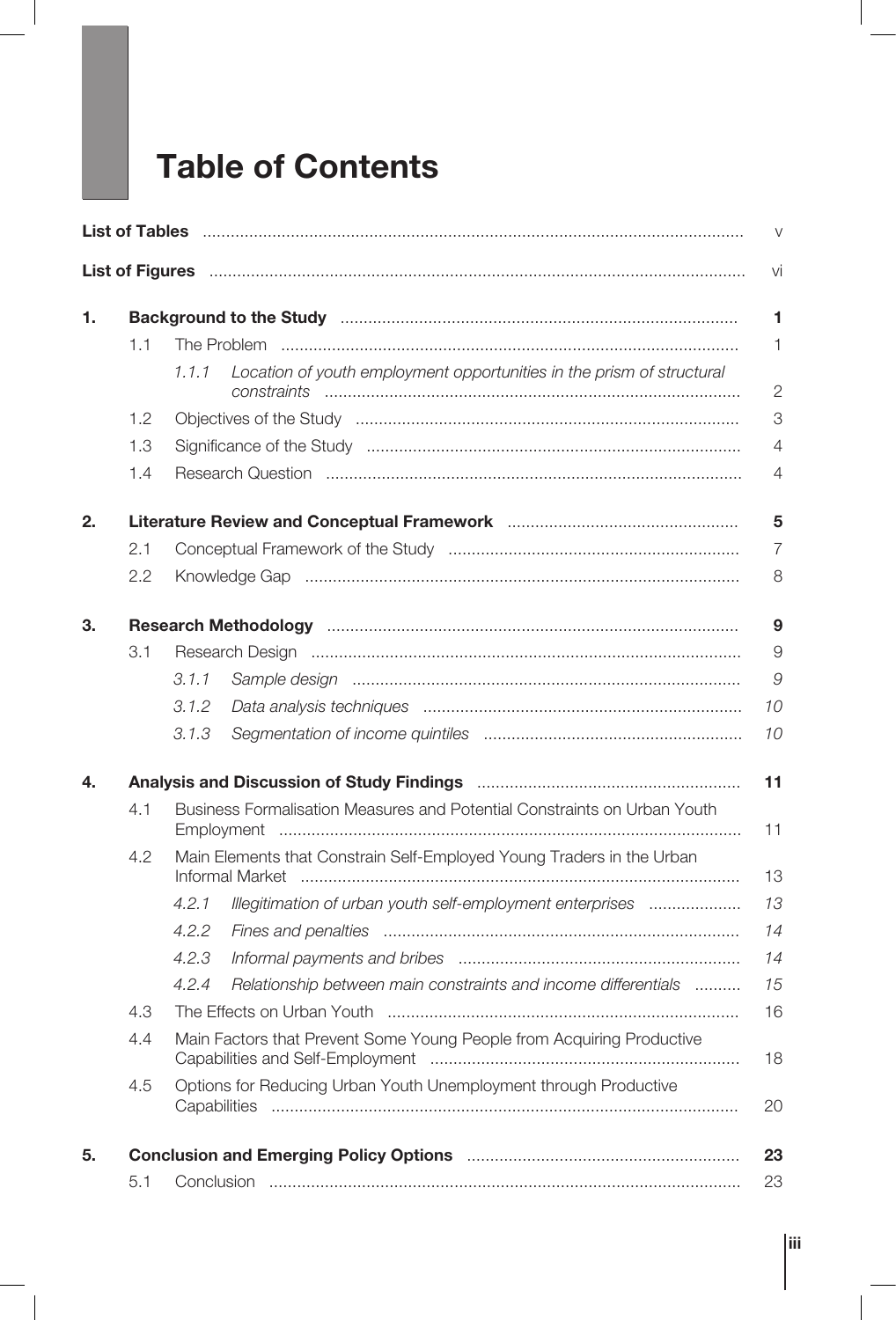| 5.2          |       |                                                                     | 23  |  |
|--------------|-------|---------------------------------------------------------------------|-----|--|
|              | 5.2.1 | The space of low-capability traders needs to be identified          | -23 |  |
|              | 5.2.2 | Primary motivation for running UHUEs is usually not entrepreneurial | 23  |  |
|              | 5.2.3 | Municipal reforms are needed for fostering urban youth employment   | 23  |  |
|              | 5.2.4 |                                                                     | 23  |  |
|              | 5.2.5 | Urban road construction should take into account the need for       | 24  |  |
| Bibliography |       |                                                                     | 25  |  |
|              | 26    |                                                                     |     |  |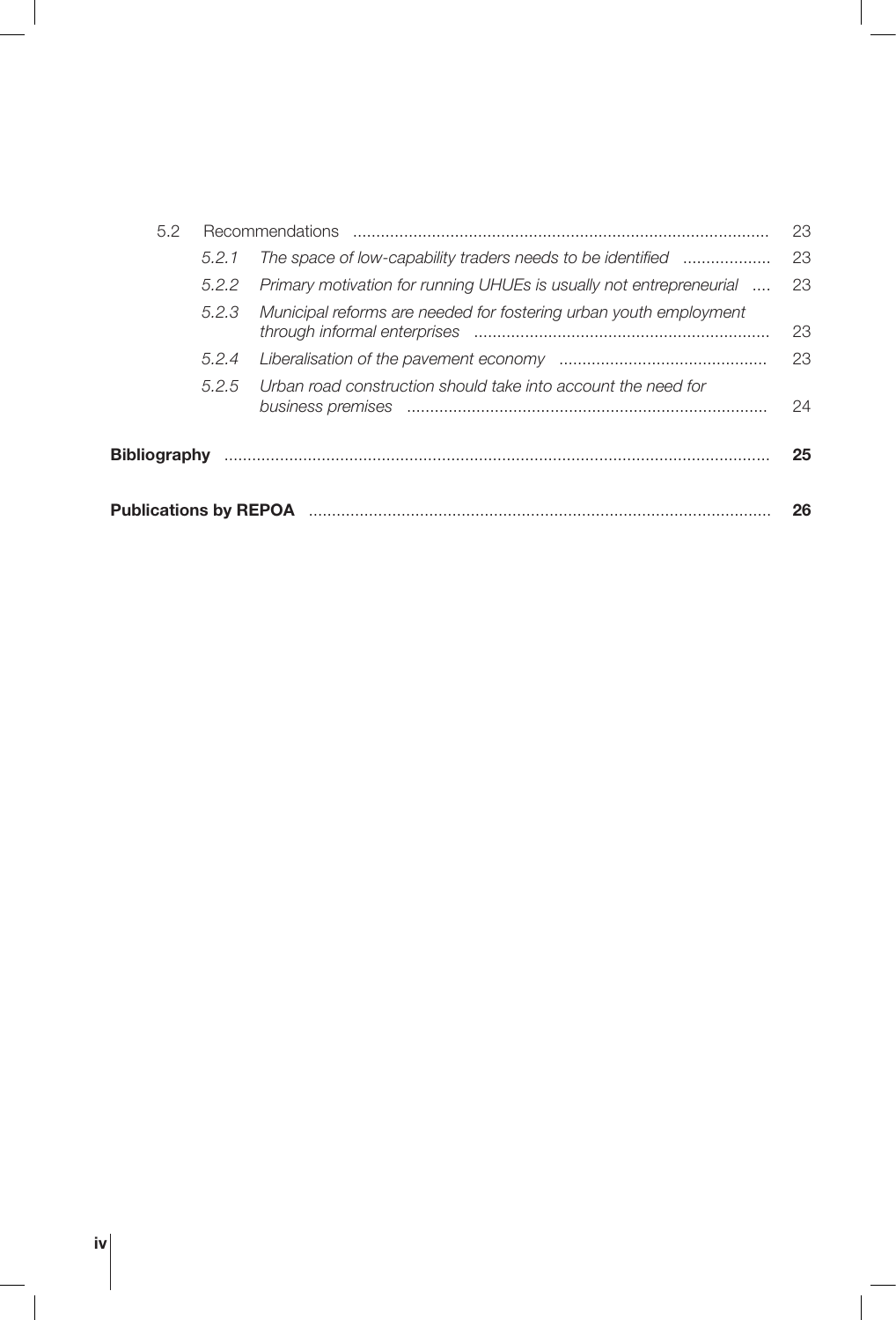# **List of Tables**

|  | $-10$ |
|--|-------|
|  |       |
|  |       |
|  |       |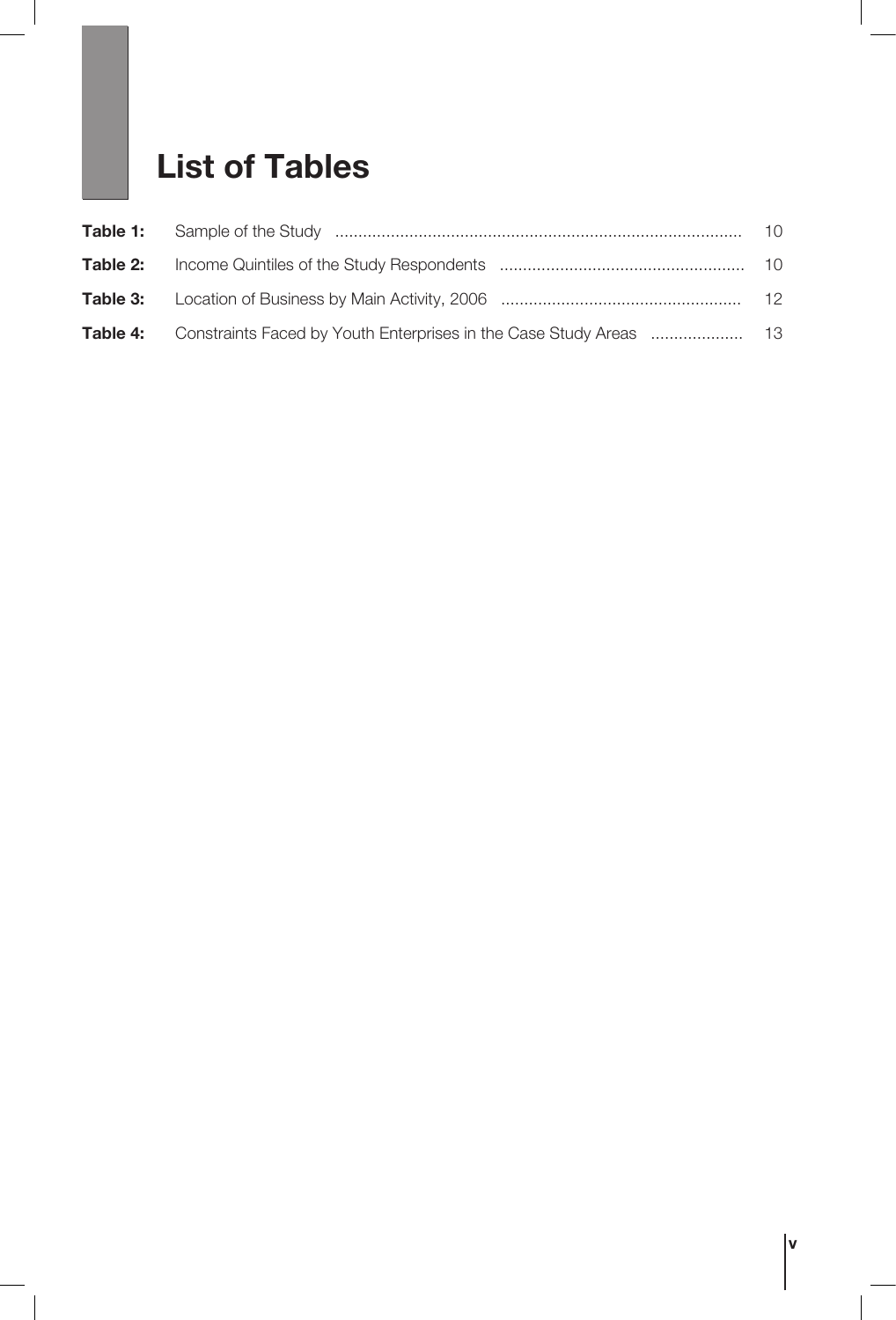# **List of Figures**

| <b>Figure 1:</b> | Triangle of Multiple Deprivations in Urban Youth Self-Employment     | -7  |
|------------------|----------------------------------------------------------------------|-----|
| Figure 2:        |                                                                      | 15  |
| <b>Figure 3:</b> | Proportion of Youth Enterprises Severely Constrained by Bureaucratic | 16  |
| <b>Figure 4:</b> |                                                                      | -17 |
| Figure 5:        | Severity of Effects from Demands for Informal Payments and Bribes    | 20  |

 $\overline{\phantom{a}}$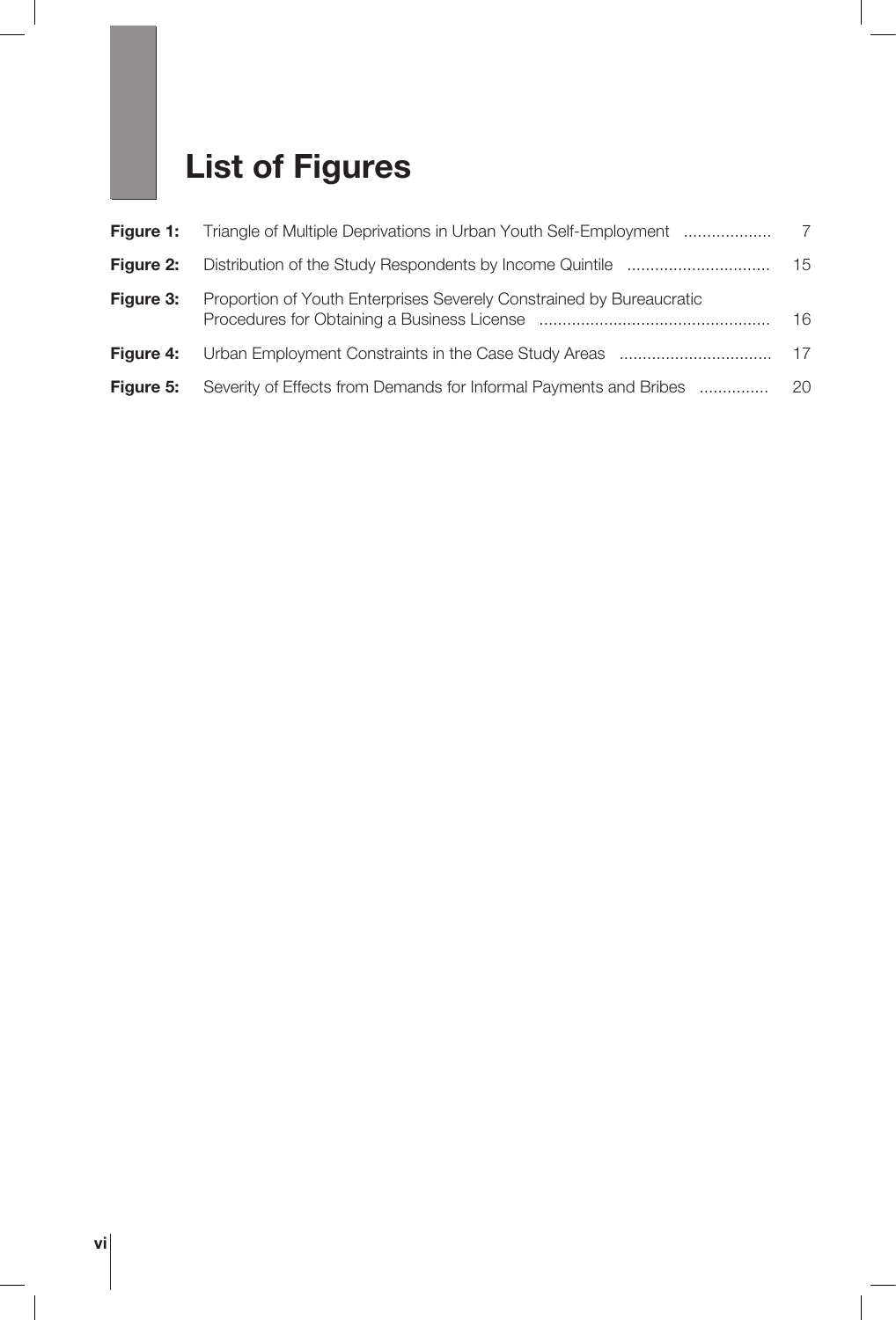# **1 Background to the Study**

#### **1.1 The Problem**

The growing rural-to-urban migration, which is dominated by young people aged 15–35, is increasing the urban youth unemployment rate and driving the escalation of urban poverty in Tanzania.<sup>1</sup> Using the national definition, the employment rate for urban youth aged 15–24 and 25–35 was 39.1 per cent and 69.5 per cent, respectively, in 2006 (NBS, 2007: 24). In Dar-es-Salaam, the country's main urban centre, the total unemployment rate for those aged 15 and above was 31.5 per cent. Urban unemployment rates are consistently and significantly higher in urban areas compared to the national average of 11.7 per cent. Youth unemployment rates were also higher among those aged 15–24 (14.9 per cent) and 25–34 (11.8 per cent), versus those aged 35–64 (9.6 per cent) and 65 and above (9.2 per cent).

The combination of 'urban' and 'youth' effects leads to double deprivations that come to bear on growing trends of urban youth unemployment. This means that urban youth experience deprivation first because they are located in urban areas and secondly because they are young. Although the Integrated Labour Force Survey of 2006 does not provide disaggregated age data for unemployment in Dar-es-Salaam, its reported youth-to-adult unemployment ratio for Tanzania as a whole was 1.4 (NBS/ILFS, 2006). In other words, youths, when compared to adults, are nearly one and a half times more likely to be unemployed. This unemployment ratio might be even higher in Dar-es-Salaam, given the higher proportions of unemployed youth in urban areas compared to other age brackets (35 years and older).

This study investigates the constraints that urban youth face in their quest for employment in the urban mainstream economy. RAWG (2012) warns that the unincorporated informal enterprises created by rural-to-urban youth migrants will result in the creation of informal urban enterprises with low levels of labour productivity. These informal enterprises will limit the prospects for the country to develop a more diversified economy (from agriculture), where industry, through MSMEs (micro and small enterprises), will play a larger role in the economy. RAWG (2012) argues for *business formalisation* – i.e. including legal and regulatory frameworks (licensing, business formalisation, access to business premises, and taxes), infrastructure (transport, energy, and ICT), registration of land, access to finance, building a culture of enterprise, and provision of business support services – to rectify this situation.

This study argues that the recommendations made by RAWG (2012) neglected to account for the constraints that formalisation imposes upon urban youth with low productive capabilities. It is an established fact, as stated by Kweka and Fox (2011), that a regulatory framework promoting business formalisation and restricting enterprises (through licensing and other measures) constrains the majority of unskilled youth from directly participating in the urban economy. As such, formalisation alone cannot serve as a strategy for a job-rich and inclusive urban growth strategy. Rather, formalisation excludes the majority of the less capable urban youth simply because MSMEs are by definition and in and of themselves inaccessible to a majority of the urban youth. Indeed, Stevenson and St-Onge (2005) provide a Tanzanian government definition of micro-enterprises as having 1–4 employees and capital investments ranging up to TShs 5 million (US\$ 3,125),<sup>2</sup> which is far beyond the reach of many urban youth.

Available data presented by NBS/ILFS (2007) and Kweka and Fox (2011) caution that business formalisation can lead to a denial of an economic safe haven and self-employment opportunities

<sup>1</sup> According to the Tanzania Youth Policy, the national definition of youth is the population aged 15ñ35. Tanzania's official unemployment statistics are also desegregated into ages 15ñ24 and 25ñ34 (Jamhuri ya Muungano wa Tanzania, 2007: 9). <sup>2</sup> At an exchange rate of 1 US\$ to TShs 1600.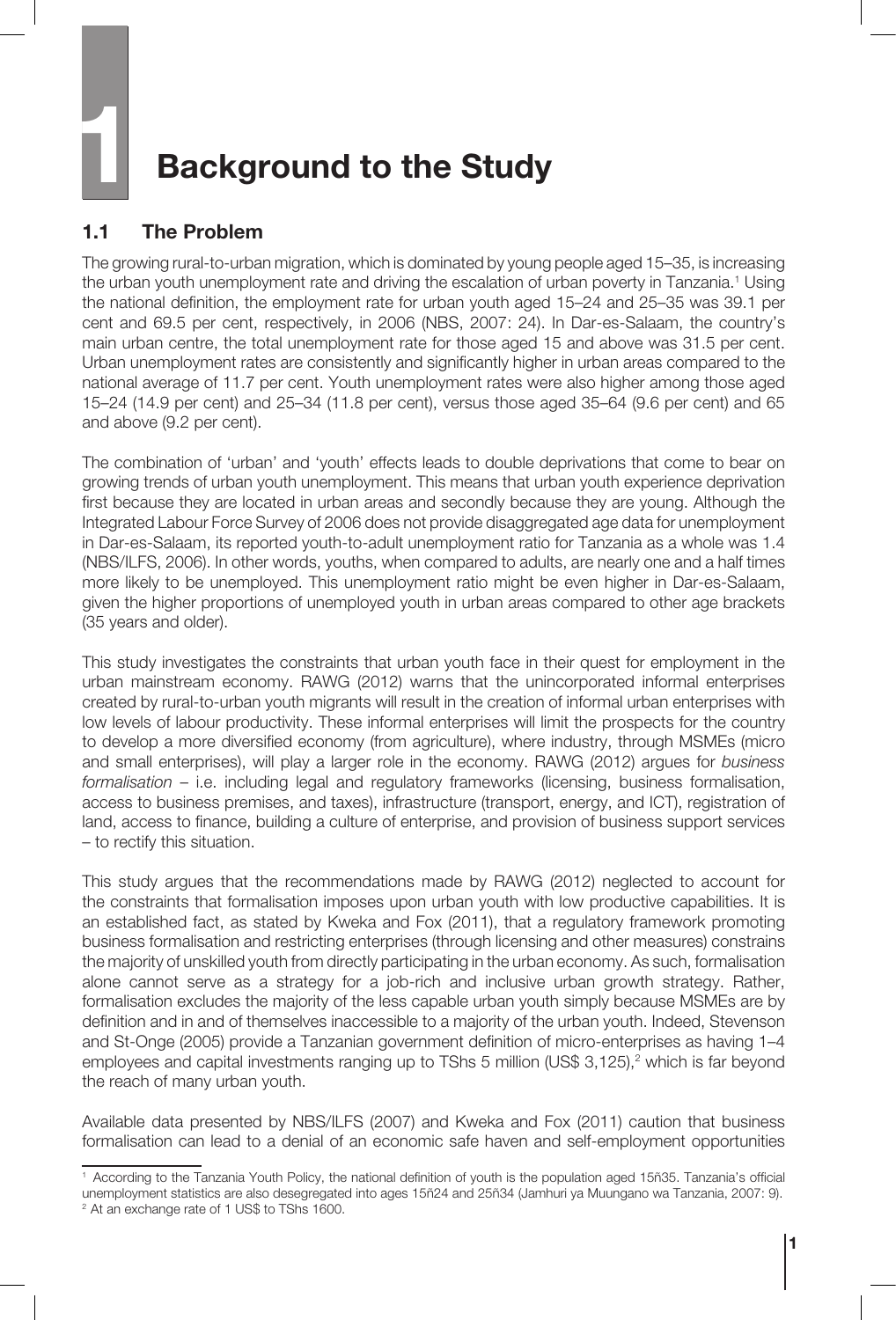to urban youth with low productivity capabilities. The authors show that business formalisation measures, such as mandatory licensing regimes, taxation, and strict requirements for unincorporated enterprises to conduct trade on licensed business premises, can deny the *legitimacy* for young people to take advantage of employment opportunities through their urban enterprises. By explaining that the relationship between productivity and enterprise formality is complex, RAWG (2012) ultimately reconciles itself with the argument that formalisation is regressive. It accepts that having legal status or operating a licensed business does not, by itself, lead to better access to services and higher productivity.

#### *1.1.1 Location of youth employment opportunities in the prism of structural constraints*

NBS/ILFS (2007) sheds light on the location of unemployed urban youth in Tanzania. Identifying their location will enable municipal authorities to monitor where and how young people are constrained from taking full advantage of gainful employment opportunities. Youth employment in urban areas is concentrated in informal markets (Omari, 1995; RAWG, 2012). Locating sources of urban youth employment in informal markets can be done with the assistance of operational definitions provided by NBS/ILFS (2007).

In Dar-es-Salaam, 34.4 per cent of employment is derived from service workers and/or shop sales workers, while 20.5 per cent is derived from elementary occupations (NBS/ILFS, 2007).<sup>3,4,5</sup> The same source ties the location of these employment types to informal markets. NBS/ILFS (2007) provides a description of service and elementary occupations as 'household enterprises', also termed as 'unincorporated enterprises' owned by households (NBS 2007: 7).<sup>6</sup> A household or unincorporated enterprise is defined as having the following four distinguishing qualities:

- *'1. They do not have separate legal status outside the household members who own them.*
- *2. They do not have complete set of accounts which permit clear distinction of production activities of the enterprise from the other activities of their owners and the identification of flows of income and capital between enterprise owners.*
- *3. The enterprise may or may not employ paid labour and the activities may be carried inside the owner's home.*
- *4. All or at least some of the goods or services of the business are produced for sale.'*

(NBS/ILFS 2007: 33)

<sup>&</sup>lt;sup>3</sup> The trend is similar for other urban areas. Not including agricultural and fishery workers, the next leading occupational category in other urban areas was service work and shop sales work (23.8 per cent) followed by elementary occupations (13 per cent). Agricultural and fishery work stood out in other urban areas because of the ruralñurban interface common in many other urban areas.

<sup>4</sup> For rural areas, the leading occupational category that provided employment was agricultural and fishery work (88 per cent). Simple empirical analysis of employment statistics provided by NBS/ILFS (2007) shows that youth migration from rural to urban areas means the young migrants are shifting from a predominantly agricultural and fishery occupational category to service sectors in the urban areas.

<sup>&</sup>lt;sup>5</sup>It is evident that ignoring the informal service sub-sectors and adopting the productive MSME export-oriented sector as a strategy for urban job-inclusive growth is simply ignoring the 'elephant in the room'.

<sup>6</sup> Throughout the study, the terms 'household enterprises' and 'unincorporated enterprises' will be used as substitutes for the term 'informal sector'. The reason for this substitution is that 'informal sector' as an operational term is so broad and therefore fails to capture the location and dynamics of the unemployed urban youth. The SME policy for Tanzania, for example, identifies enterprises working in the informal sector as MSMEs. Micro-enterprises are those engaging up to four people and having TShs five million in capital. The truth is that the majority of the urban youth under review do not reach anywhere close to TShs five million in capital. The significance of this study is that it uses the terms first used by NBS/ILFS (2007) to understand the dynamics of youth employment, not in the informal sector, but along the 'urban pavement' areas through their unincorporated enterprises.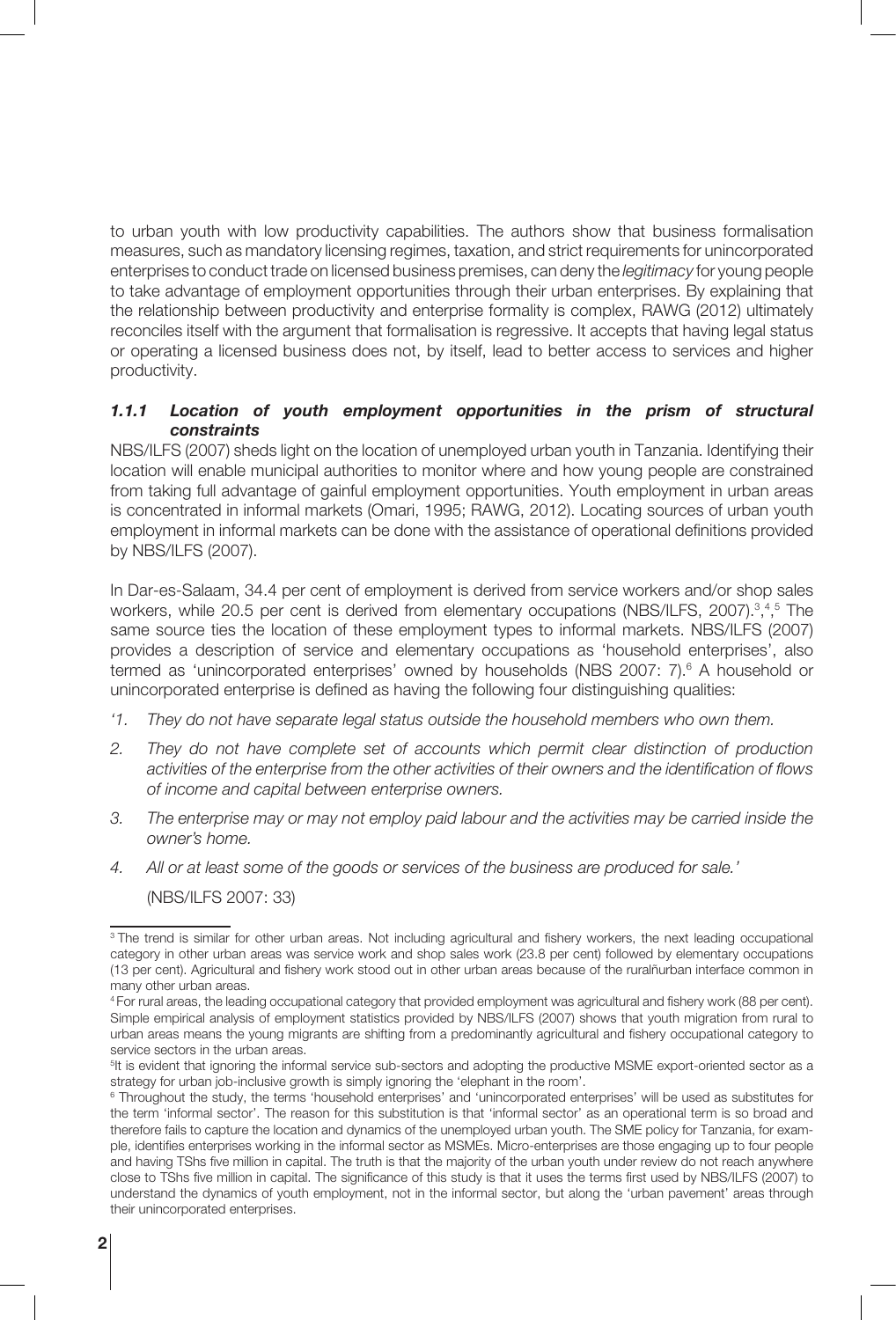NBS/ILFS (2007) also mentions the occupational sub-category of self-employed (non-agriculture) workers without employees as 'representative of the majority of service workers and/or shop sales workers and elementary occupations.'7 In Dar-es-Salaam, for example, the occupational subcategory of self-employed (non-agriculture) workers without employees accounted for employment in service work and shop sales (34.4 per cent), crafts and related work (13.8 per cent), and elementary occupations (20.5 per cent).<sup>8</sup> According to NBS/ILFS (2007), 93.2 per cent of self-employed (nonagricultural) workers without employees were located in the informal sector (effectively meaning unincorporated household enterprises). Some 83.8 per cent of residents in Dar-es-Salaam said selfemployment (non-agricultural) without employees served as their main source of employment (NBS/ ILFS, 2007). It follows that unincorporated household enterprises, service work, and shop sales work, as well as self-employed (non-agricultural) work without employees, define the areas of youth employment in urban informal markets. For example, 13.8 per cent of those who were employed in elementary occupations were young people aged 15–24 years, while 7.4 per cent were between 25–34 years of age.

The importance of the informal sector, sometimes referred to as 'urban pavement economy', also is underscored by Mugoya (2012), who states that 30 per cent of the total economically active labour force in Dar-es-Salaam was employed in the informal sector (Maliyamkono *et al*., 2012: 168– 169). NBS/ILFS (2007) finds that 75.4 per cent and 46.4 per cent of households in Dar-es-Salaam and other urban areas, respectively, were engaged in UHUEs (Urban Household Unincorporated Enterprises) either as main or as secondary activities.<sup>9</sup> The data also reveals that 66.1 per cent of them used UHUEs as a primary source of employment.<sup>10</sup> The importance of the informal economy is underscored by RAWG (2012), which estimates that the informal economy accounts for 94 per cent of the workforce in Tanzania (ILO, 2010; RAWG, 2012: 126).

The present study finds a strong correlation between increased urban youth employment and the following occupational sub-categories: (a) unincorporated household enterprises, (b) service workers, and (c) elementary occupations, including self-employed (non-agricultural) workers without employees. These categories account for employment opportunities for young people in Dar-es-Salaam and other urban areas.<sup>11</sup> This is substantiated by Omari (1995), who finds that 73.3 per cent of those employed in the informal sector were in the 18–35 age group. NBS/ILFS (2007) also states that young people aged 15–35 accounted for 59 per cent of people who undertook UHUEs as a main economic activity and 49 per cent among those who took it as a secondary activity (NBS/ ILFS, 2007: 44).

#### **1.2 Objectives of the Study**

- 1) To assess the main constraints faced by UHUEs in the wake of business formalisation and regulation of the informal markets.
- 2) To suggest strategies for eliminating the constraints and enhancing urban youth employment through UHUEs.

<sup>7</sup> NBS/ILFS (2007) identifies occupational sub-categories that are active in the informal sector as (a) paid employee, (b) selfemployed (non-agricultural) with employees, (c) self-employed (non-agricultural) without employees, and (d) unpaid family helper (non-agricultural).

<sup>&</sup>lt;sup>8</sup> Together these make up 68.7 per cent of the sources of employment in Dar-es-Salaam city.

<sup>9</sup> This is derived by adding the percentage distribution of the currently employed population from NBS/ILFS, 2007: 26.

<sup>10</sup> This means their livelihoods solely depended on UHUEs.

<sup>&</sup>lt;sup>11</sup> This signifies that 'services' are an important source of employment in urban areas.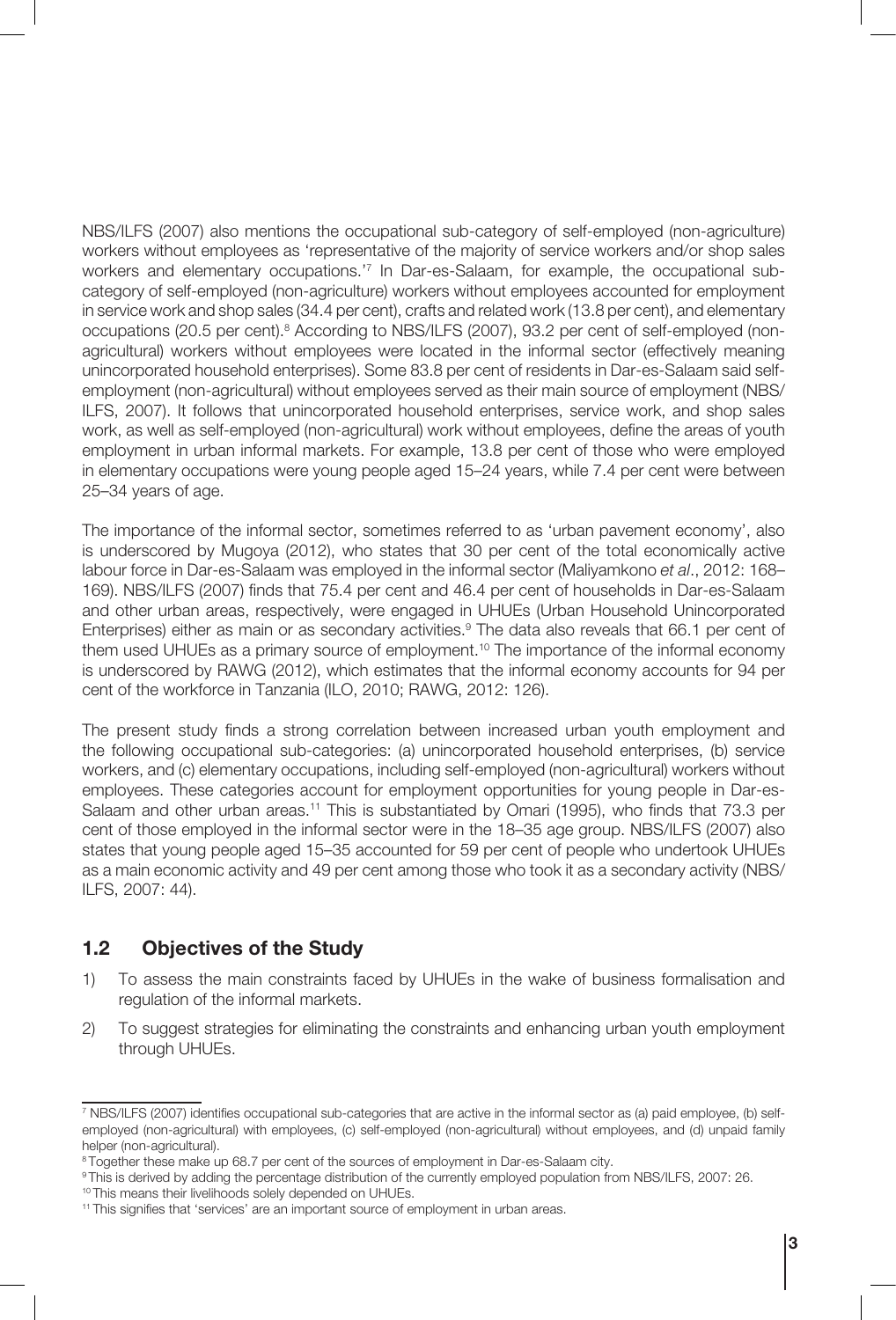#### **1.3 Significance of the Study**

The study is significant in that it sheds light on what can be done to increase the prospects for expanding urban youth employment. It contributes to understanding and developing strategies to remove constraints facing this occupational sub-sector, and thus will contribute to enhancing youth capabilities and expanding opportunities for urban youth employment. The study's findings aim to influence urban municipal policies and regulatory reforms to recognise, facilitate, and create an enabling environment for urban youth to increase self-employment through their unincorporated enterprises. This will contribute to reductions in urban unemployment and income poverty levels among young people.

The study's significance is also found in its challenge to prevailing assumptions related to business formalisation of informal markets. The study acknowledges that formalisation can improve productivity, especially for MSMEs and in some cases for UHUEs. However, aggressive application of business formalisation measures may negatively affect UHUEs, which provide a major source of self-employment for Tanzania's urban youth.

Although the informal sector in Tanzania has already been widely studied, the present investigation is different in that it uses new operational definitions provided by NBS/ILFS (2007). These operational definitions enable the study to decompose the informal sector in order to conduct a more direct and deeper analysis of occupational categories – ones more representative and depictive of the locations of urban youth employment in the space of productive capabilities. As a result, the study was able to implement a more direct analysis of the constraints faced by the UHUEs operated by youth in urban informal markets. The present study will add substantially to current understandings of how the legitimacy12 of UHUEs, and thus the productive capabilities of youth, is affected by business formalisation and regulation requirements, such as licensing, business premises requirements, banking regulations, and accessibility to services.

#### **1.4 Research Question**

The study will be guided by the following research question:

What are the main elements of business formalisation regulations that constrain productive capabilities and employment prospects among young people through their informal enterprises in urban areas? This main question is then followed by two sub-questions:

- (a) To what extent do business formalisation regulations in the informal sector limit the legitimacy of informal enterprises and urban youth employment?
- (b) What are the main factors that prevent some young people from acquiring productive capabilities and self-employment in the informal market?

<sup>&</sup>lt;sup>12</sup> The concept of legitimacy is wide and far-reaching. First used in this context by Kweka and Fox (2011), the concept denotes (based on my own interpretation) that criminalising trading activities by imposing arbitrary rules leads to the lack of legitimacy to trade in preferred areas. However, through pro-poor urban business reforms, UHUEs could be legitimised and contribute to urban youth employment and poverty reduction.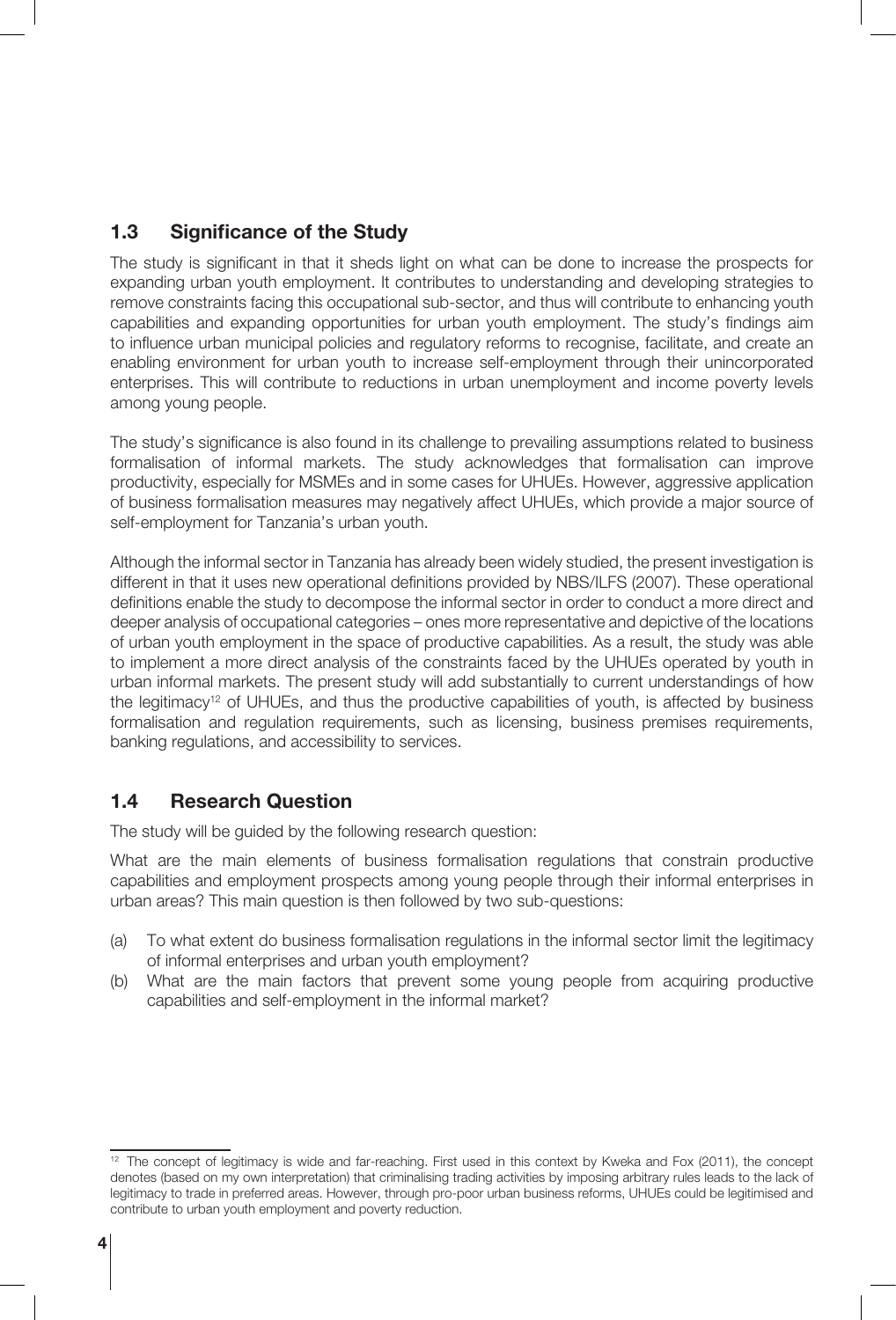# **2 Literature Review and Conceptual Framework**

Human capabilities are defined as the capacity of individuals or groups to access available entitlements and/or endowments that allow them to function for reaching valued ends (Sen, 1999; Nussbaum, 2000; Nondo and Coetzee, 2002; Robeyns, 2005; Awinia, 2013).13 The capabilities of individuals are contingent on their ability to transform entitlements into different sets of functions. It turns out that the same individual, with access to the same set of entitlements and/or endowments, can achieve quite different functional levels, depending on the extent to which various internal and external factors facilitate or constrain the individual from acting in ways that achieve valued ends. The facilitating and constraining factors could be actions such as municipal trade and business policies and regulations, as is the case for the urban unemployed youth of Dar-es-Salaam.

Focusing on urban youth unemployment from a capability approach entails analysing with the aim of removing the identified internal and external barriers that constrain individuals from functioning in ways that achieve valued ends. In so doing, addressing urban youth unemployment from a capability approach contributes to expanding opportunities and *freedoms* to develop. Being constrained in this way forms the basis of conceptualising poverty as being deprived of capabilities.

It is an established fact documented by Kweka and Fox (2011) and Awinia (2013) that urban youth who seek to alleviate their income and non-income poverty through self-employment within the informal urban markets of Dar-es-Salaam, along with other urban areas, find themselves deprived of the capabilities to reach valued ends. The youth are constrained by a myriad of municipal regulations, business by-laws, and associated administrative restrictions (Kweka and Fox, 2011; RAWG, 2012). Affected youth are prevented from accessing primary entitlements such as business premises. This in turn hinders them from achieving secondary functions, such as securing loans and accessing microfinance. As such, the youth's abilities to obtain gainful employment are constrained. Moreover, such constraints inhibit accumulation of transformative capabilities that would lead to the ideal of inclusive, job-rich urban growth, as envisaged by RAWG (2012).

Omari (1995) explains the relationship between UHUEs in the informal economy and the human capabilities to development. He argues that due to low capability levels, people who migrate to urban areas in search of jobs in the formal sector find themselves 'jobless'. As a result, UHUEs often serve as a first option for urban youth to obtain employment because of their relative ease of entry, buttressed by their reliance on low capital indigenous technology, individual or family enterprise ownership, small-scale operations, and labour-intensive and adapted technology. Thus, UHUE managers can draw on skills acquired from outside the formal school system and regulated markets. This partly explains why the majority of youth involve themselves in informal, unincorporated enterprises in order to secure self-employment (NBS/ILFS, 2007: 46). This is evidenced by NBS/ILFS (2007), which shows that the majority of people who undertook UHUEs as a main activity started them because they could not find work (35.6 per cent), because their families needed additional income (31 per cent), or because self-employment provided good business opportunities (14.1 per cent).

In contrast to UHUEs, Omari (1995) describes formal enterprises as characterised by difficulty of entry, frequent reliance on imported, corporate ownership, and large-scale operations that often require capital-intensive and imported technology. For Omari (1995), formal enterprises also operate based on formally acquired skills (sometimes necessitating expatriates) and regulated markets (through tariffs, legal sanctions, and trade licenses). It thus follows that young rural-to-urban migrants with low productive capital survive by sourcing employment from informal UHUEs.

<sup>&</sup>lt;sup>13</sup> This summary may be an over-simplification, but my intent is to de-mystify the concept from its philosophical foundations.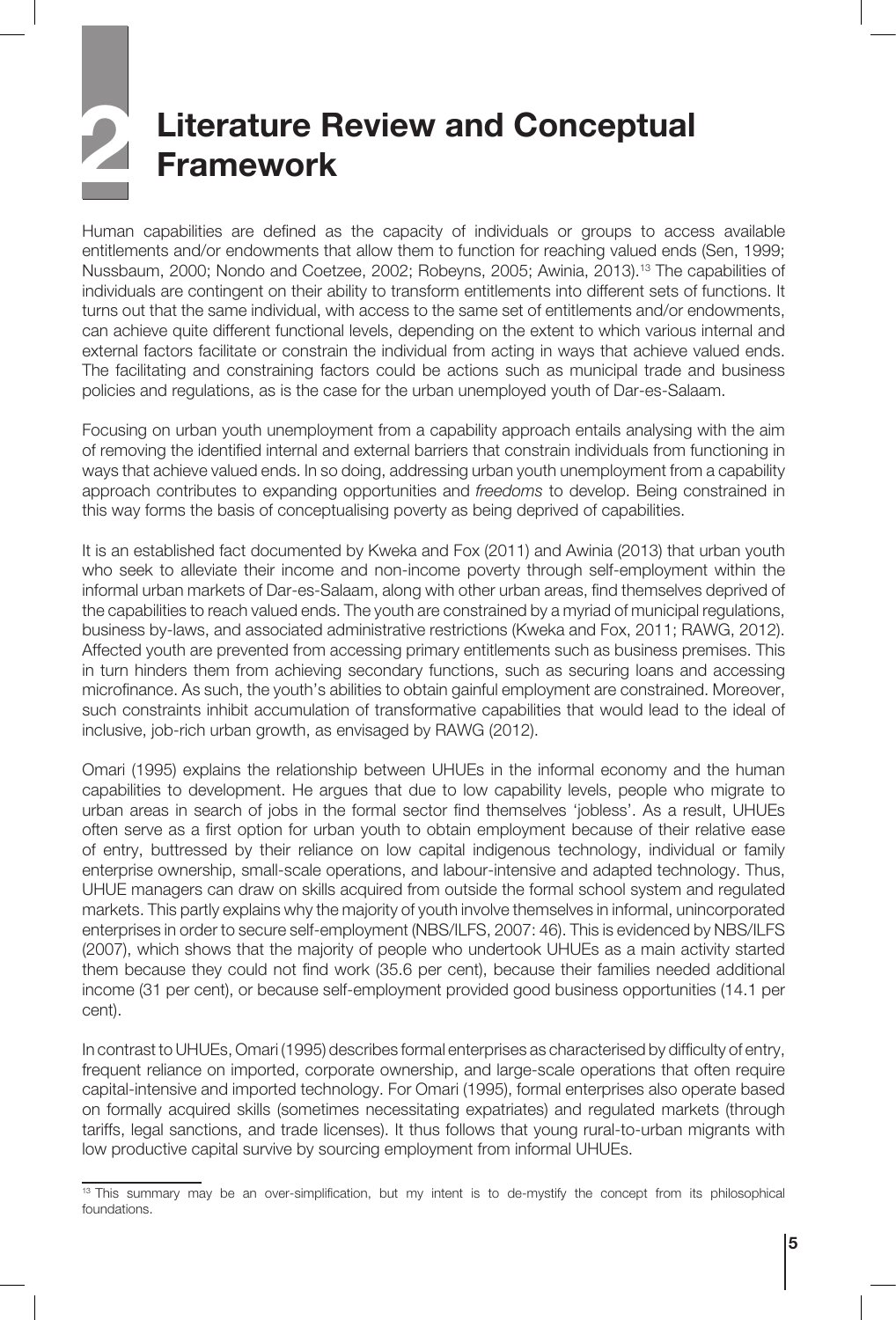For them, informal enterprises present an entryway into employment (or establishment of a business) in the formal sector and/or enterprises such as MSMEs (Omari, 1995: 16).<sup>14</sup> This transition phase is very important because, if constrained, then the desired high productivity and innovative enterprises cannot be harnessed and/or sustained.15 According to NBS/ILFS (2007), the majority of UHUEs described by Omari (1995) resemble the *wamachingas* (urban street traders) of today, who are also technically referred to by NBS/ILFS (2007) under the occupational category of self-employed (non-agriculture) workers without employees. This category consists of 83.8 per cent of those who undertook UHUEs as their main activity and 92 per cent as a secondary activity, a significant majority indeed (NBS/ILFS, 2007).

The foregoing is supported by NBS/ILFS (2007), which shows that the majority of people who undertook UHUEs or informal enterprises as a main activity in the informal sector were in the UHUE's intensive sub-sectors of service workers and shop sales workers (55.2 per cent), craft and related workers (22.6 per cent), and elementary occupations (15.7 per cent). All of the foregoing shows that UHUEs provide an important but unrecognised safety valve for unemployed youth in urban areas.<sup>16</sup> Urban youth tend to opt for informal enterprises because they cannot find work, capital, business opportunities, or premises. In other words, they are severely inhibited from participating in the formal economy (Kweka and Fox, 2011). This in itself is evidence of their low productive capabilities to participate in the formal, mainstream economy (RAWG, 2012).

Despite the UHUE concentration in sectors with low productive capabilities, such as services, crafts, and related elementary occupations, the reviewed literature shows that 11 per cent of people who undertook UHUEs as a main activity never received a formal education, while 20 per cent had not completed a primary education. This is additional evidence that UHUEs are characterised by low productive capabilities. Moreover, 76.5 per cent of those who undertook UHUEs as a main activity had not received a formal continuing education (85.8 per cent for those who engaged in UHUEs as a secondary activity), and only 9.6 per cent had received loans from a bank or financial institution (6.2 per cent for those who engaged in UHUEs as a secondary activity). Instead, the majority of those who undertook UHUEs as a primary activity had to rely on informal means by sourcing loans from relatives or friends (34.6 per cent), associations, NGOs and donor projects (21 per cent), and savings and credit cooperatives (14.4 per cent). Capabilities were even lower for those who undertook UHUEs as a secondary activity, where only 6.2 per cent accessed loans from a bank or financial institution, while 53.1 per cent relied on relatives or friends. This indicates a wide prevalence of low productive capabilities among people who tend to source employment from unincorporated, informal enterprises.

It also shows that their low productive capabilities contribute to weakening their integration into the mainstream urban economy. This is particularly true regarding participation in financial sector services.

<sup>14</sup> Sustainable formalisation should ideally 'sit back' and allow UHUEs to transform and migrate from one segment (UHUEs) to another (MSMEs). Instrumental formalisation only serves to constrain UHUEs as 'incubators' for future MSMEs. Once UHUEs transform themselves into MSMEs, they will naturally enter into the ambit of formalisation (properly understood) that will serve to make them 'efficient' (as desired). A case can also be foreseen where MSMEs may face shocks and migrate back to UHUEs. The latter serves as a safety valve against crisis and possibly a foundation to bounce back.

<sup>&</sup>lt;sup>15</sup> A capability approach would pitch for freedoms, which include maintaining the membrane of transition from UHUEs (the untaxed, unregistered) to MSMEs (licensed, taxed). Business formalisation should ideally wait. Some owners of successful UHUEs may choose to expand to MSMEs. By virtue of this success, the latter will automatically be captured in the formal economy and its rules of licensing and taxation. However, UHUEs should be allowed to continue serving an important role in creating urban employment.

<sup>&</sup>lt;sup>16</sup> This is the essence of the title that Kweka and Fox (2011) gave to their report: 'The Household Enterprise Sector in Tanzania: Why it Matters and Who Cares?'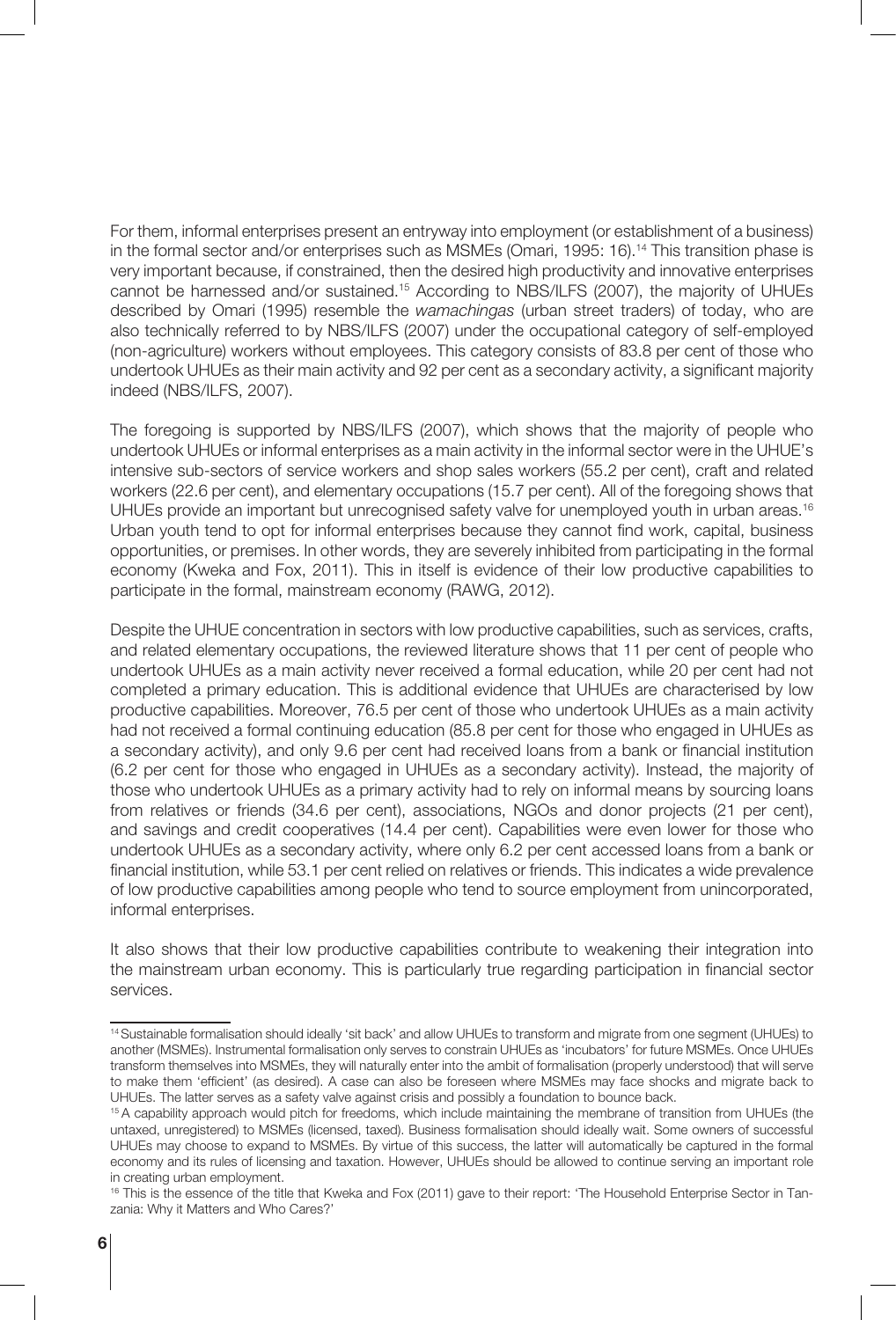These aspects of low productive capabilities define and mirror characteristics of the unemployed urban population elsewhere. Statistics presented by NBS/ILFS (2007), for example, reveal that the unemployed tend to have low capabilities in access to continuing formal education. Of those who were unemployed, 87.3 per cent received no training in specialised skills. Furthermore, previous occupations of the currently unemployed population were elementary occupations (22.8 per cent), while the majority had no previous work experience (60 per cent).

The discussion thus far indicates that people with low productive capabilities are typically the ones who do not find gainful employment activity other than by joining the more absorptive and easily accessible urban UHUE sector. As a result, the only option of the capability-deprived urban youth and urban poor more generally is to find self-employment through UHUEs. It has already been shown above that UHUEs were a major source of employment for those with low productive capabilities in terms of education, access to business premises, and financial capital (Omari, 1995; NBS/ILFS, 2007; Awinia, 2013). This establishes UHUEs as an incontrovertibly important strategy for increasing the employment of urban youth with low productive capabilities. By contrast, constraining UHUEs in anyway might simply increase urban poverty by increasing youth unemployment.

#### **2.1 Conceptual Framework of the Study**

The study conceptualises urban youth unemployment as an effect of multiple deprivations in productive capabilities that would allow them to achieve valued ends. The study also sees urban poverty as capability deprivation. The conceptual framework is illustrated by Figure 1 below.



**Figure 1: Triangle of Multiple Deprivations in Urban Youth Self-Employment**

The conceptual framework depicts a vicious cycle of urban youth deprivations in productive capabilities. These deprivations limit their participation in the mainstream urban economy. They are prevented from accessing business premises and licenses, which then hinders them from accessing financial sector services and accumulation of savings, credit services, and assets. As a result, they remain dependent on UHUEs with low productive capabilities.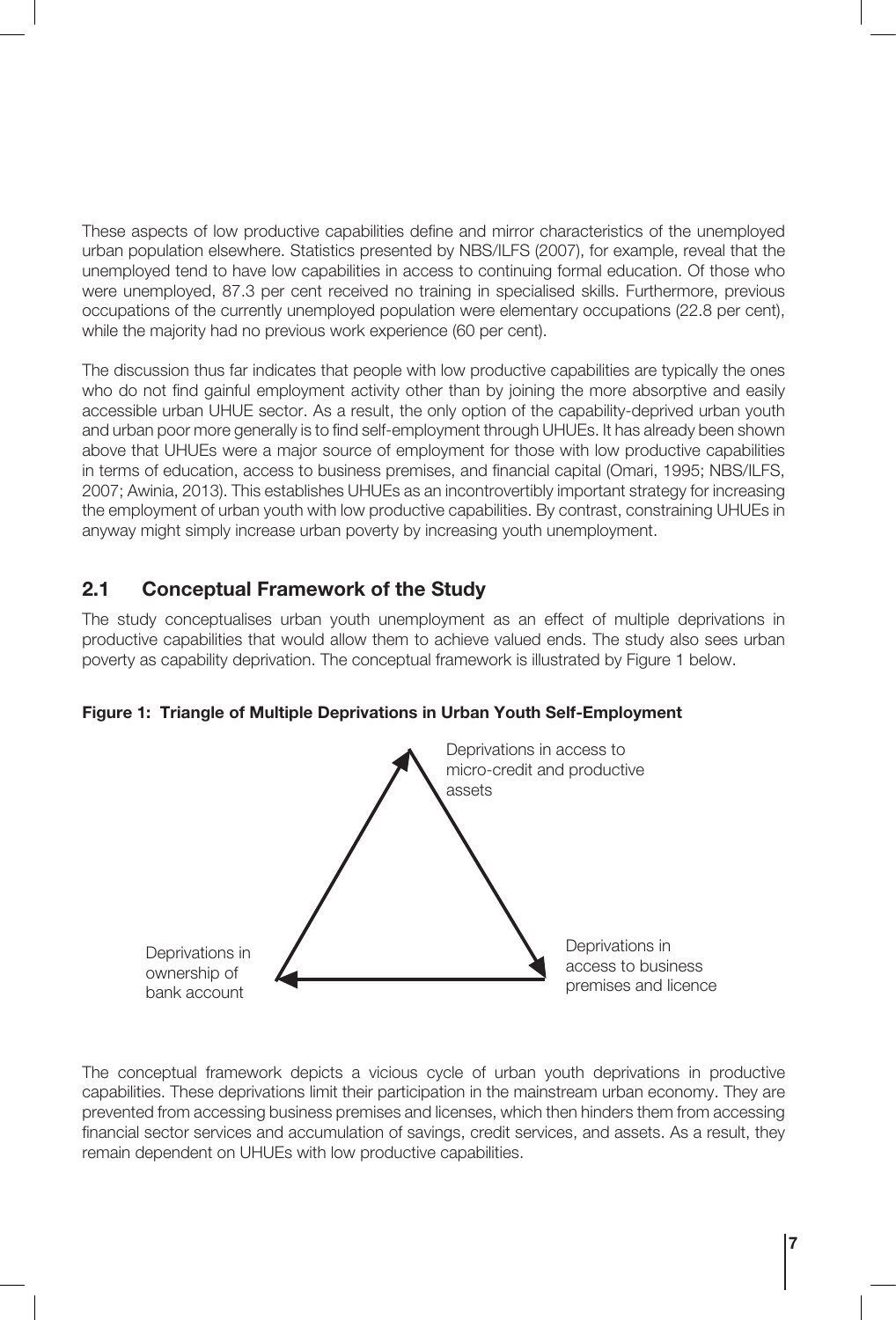#### **2.2 Knowledge Gap**

NBS/ILFS (2007) has shown that the majority of urban youth in Dar-es-Salaam and other urban areas of Tanzania fall under the occupational category of self-employed (non-agriculture) workers without employees. This occupational category is characterised by low productive capabilities. A recent policy debate advanced by RAWG (2012) and others has argued that reform measures should be taken to formalise informal enterprises. Kweka and Fox (2011), on the other hand, have contended that legitimisation of UHUEs through informal trade deregulation is the only feasible strategy to contain the growing urban poverty and unemployment, especially among youth.

Despite these competing conceptual positions, there is still a knowledge gap regarding the exact ways that formalisation constrains UHUEs. The direct and indirect ways in which UHUEs contribute to reducing urban income poverty and increasing youth employment have not been documented. More importantly, the capacity of prevailing low productive capabilities to transform future innovative and productive urban enterprises is not recognised. It is clear that constraining current UHUEs through formalisation regulations is self-defeating. This is because some UHUEs form the seedbed and launch pad for future MSMEs, which is where innovation for cutting-edge productivity takes place. Little has been said about how municipal authorities can co-exist with the 'parallel' informal economy. This study uses these knowledge gaps as entry points in conducting fieldwork in the case study areas.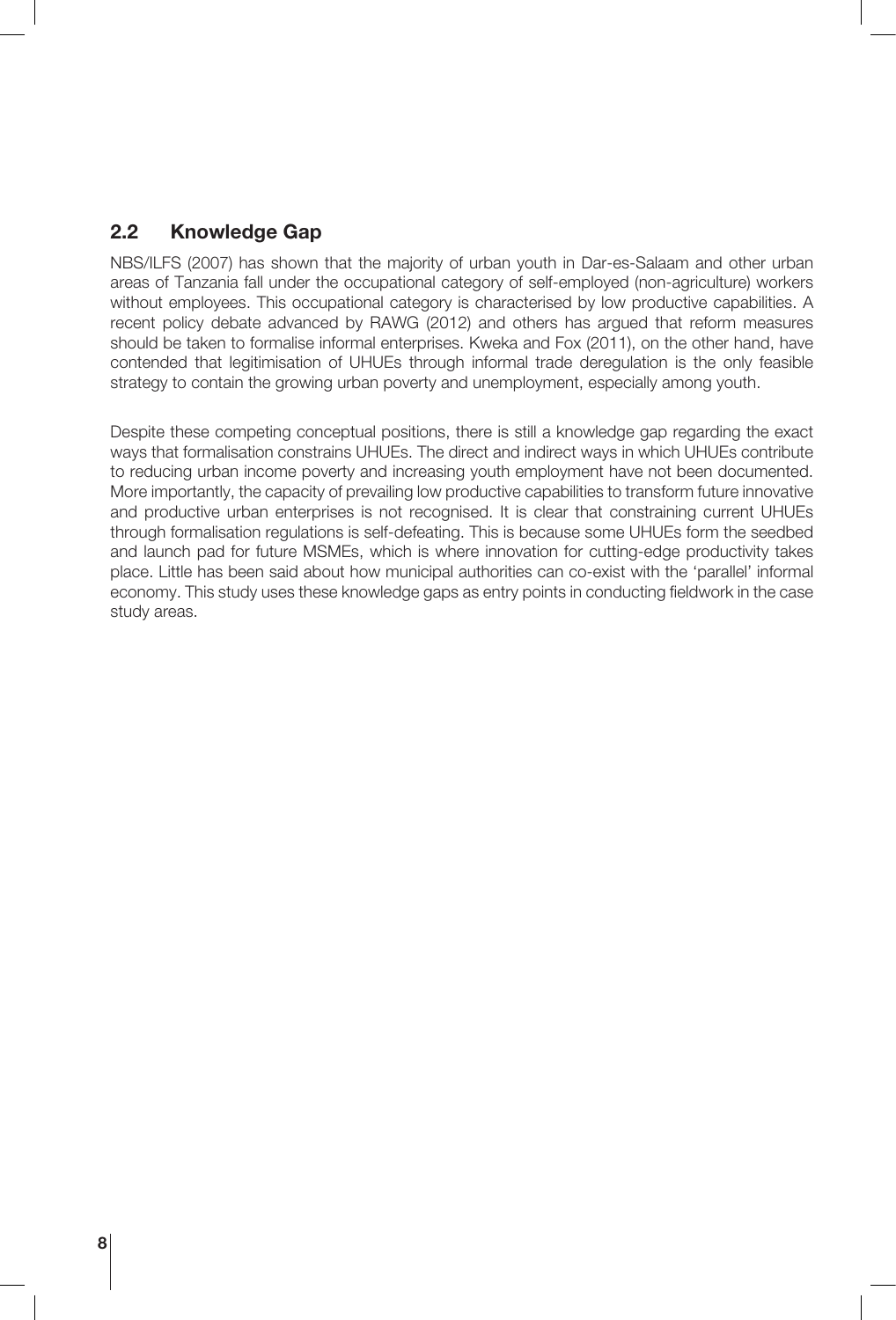# **3 Research Methodology**

#### **3.1 Research Design**

The study employed a multivariate approach aimed at investigating the effects of business formalisation in constraining the development of productive capabilities and employment opportunities among young people in the case study areas. The study collected, assessed, and analysed both secondary and primary data sources. Literature was reviewed when conducting the study's background. The main panel data on employment that was available at the time was the NBS/ILFS 2006 Integrated Labour Force Survey (NBS/ILFS, 2007).

This data source was instrumental in defining the background to the study problem. The study approach involved an exhaustive analysis of published and unpublished secondary data sources. These included published materials in libraries, official surveys produced by the NBS, and relevant reports, journals, and periodicals. Unpublished 'raw' administrative data were also reviewed, particularly official, municipal-level records from the field.

The study also collected primary data. These included data from unstructured/semi-structured qualitative interviews and a structured quantitative questionnaire survey. Data gathering in the field started by conducting unstructured informant interviews with key actors, including municipal- and *mtaa*-level officials, youth HE (household enterprise) group leaders, and key informants. The aim of the unstructured key informant interviews was to obtain preliminary information on constraints faced by the urban youth in developing productive capabilities and enhancing employment opportunities in the case study areas. The preliminary information was used to develop the structured quantitative questionnaire and semi-structured focus-group interview guidelines.

A structured quantitative questionnaire was administered to collect quantitative data for providing comparisons, associations, and regression analyses of responses from the field. Semi-structured in-depth focus-group discussions (FGDs) were conducted to elicit qualitative information about constraints experienced by youth in developing and exercising their capabilities to gain employment. All the foregoing methods were triangulated to minimise error and obtain a holistic account of the challenges facing urban youth who try to gain employment through their UHUEs in the case study areas.

#### *3.1.1 Sample design*

The sampling technique for the unstructured, key informant interviews and semi-structured, indepth focus-group interviews was purposive (judgmental). This technique was chosen because it allowed the inclusion of respondents who have specific knowledge about urban youth employment issues in the case study areas.

The sampling technique used for the structured quantitative questionnaire was stratified random sampling. It combined purposive (judgmental) sampling at the first level and simple random sampling at the second. The first level involved purposively selecting identified UHUE clusters based on the concentration of UHUE activities and geographical diversity. Then within these clusters the respondents to the structured quantitative questionnaire were chosen through simple random selection.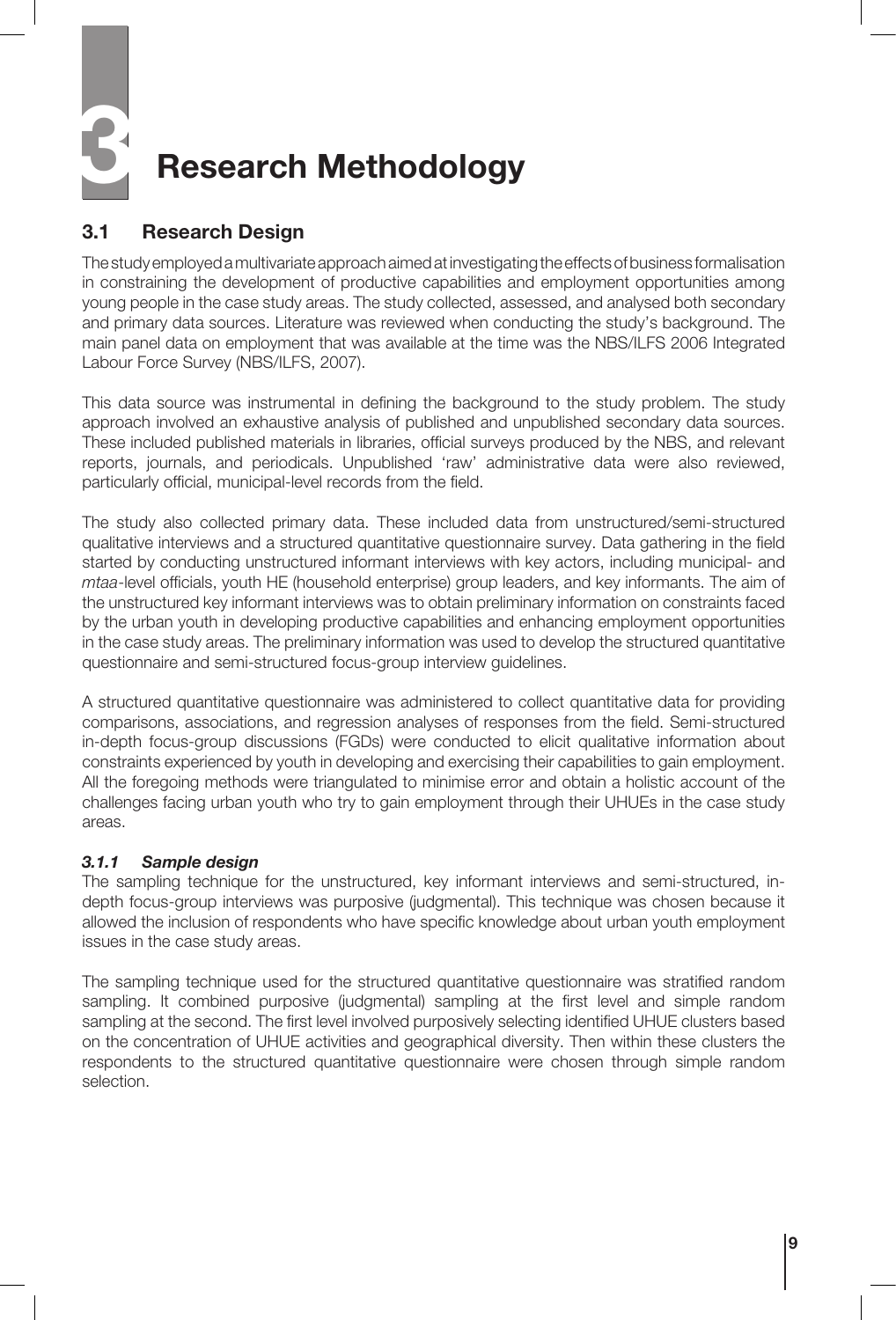The sample for the study is shown in Table 1 below:

| No. | No. of respondents for<br><b>Area</b><br>questionnaire survey |     | No. of respondents for<br>focus group discussions |  |
|-----|---------------------------------------------------------------|-----|---------------------------------------------------|--|
| 1.  | Gongo la Mboto cluster 1                                      | 50  |                                                   |  |
| 2.  | Gongo la Mboto cluster 2                                      | 50  |                                                   |  |
| 3.  | M/chini cluster 1                                             | 50  |                                                   |  |
|     | M/chini cluster 2                                             | 50  |                                                   |  |
|     | Total                                                         | 200 | 28                                                |  |

**Table 1: Sample of the Study**

#### *3.1.2 Data analysis techniques*

Data from the structured quantitative questionnaire were analysed through the Statistical Package for Social Scientists (SPSS). The analysis involved drawing comparisons, associations, and making generalisations based on the different variables measures through the questionnaire. The FGDs were tape recorded and transcribed. The transcripts were thereafter coded and entered into MVIVO software for analysis of qualitative ethnographic data.

#### *3.1.3 Segmentation of income quintiles*

The study respondents were segmented into six income quintiles. The quintiles were based on monthly income reported by the study respondents. The quintiles were as follows:

**Table 2: Income Quintiles of the Study Respondents**

| No. | Income range     | Quintile      |
|-----|------------------|---------------|
| 1.  | 300,001-400,000  | Top           |
| 2.  | 200,001-300,000  | 2nd           |
| 3.  | 150,001-200,000  | 3rd           |
| 4.  | 100,001-150,000  | 4th           |
| 5.  | 50,001-100,000   | 5th           |
| 6.  | 50,000 and below | <b>Bottom</b> |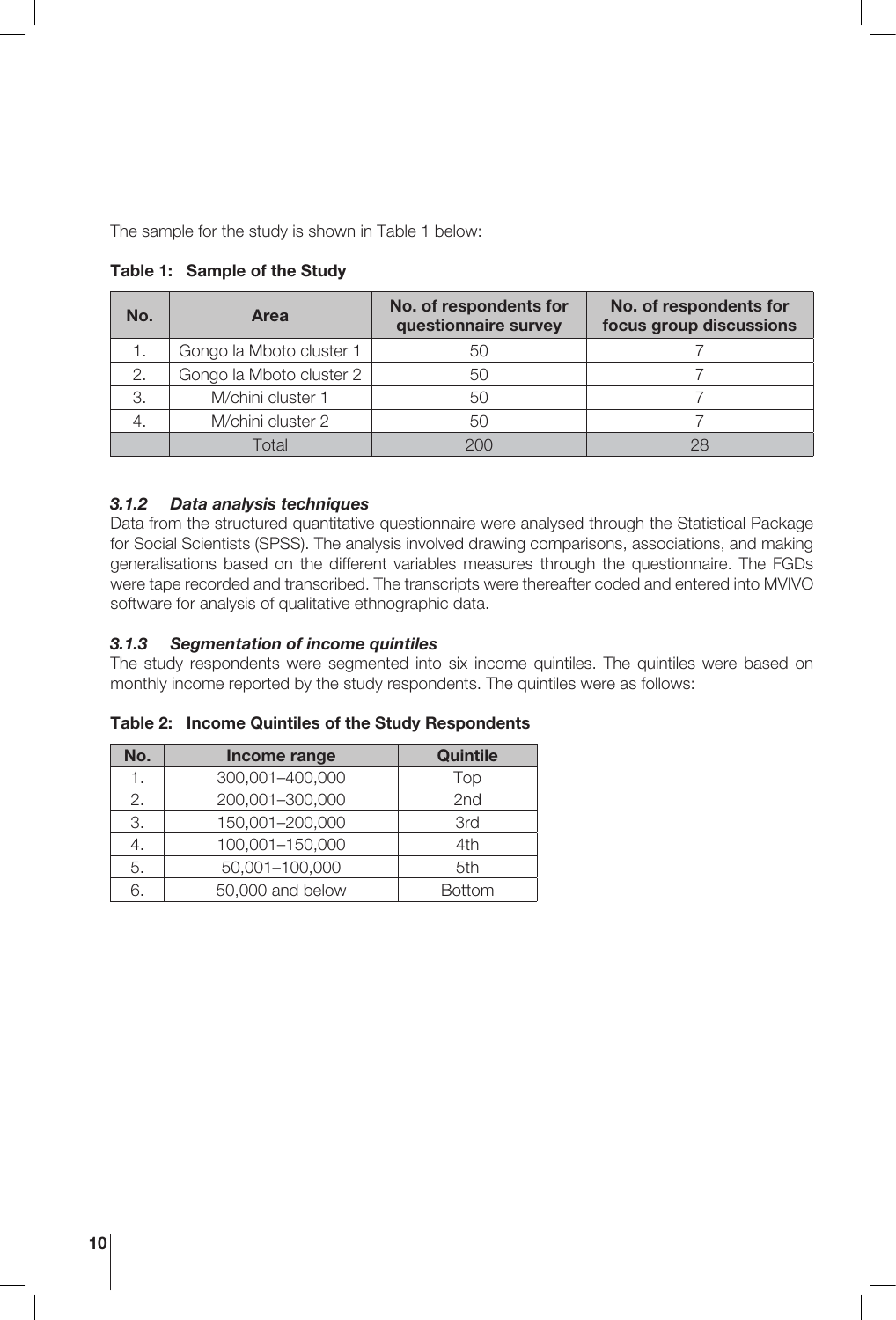# **4 Analysis and Discussion of Study Findings**

#### **4.1 Business Formalisation Measures and Potential Constraints on Urban Youth Employment**

Business formalisation entails the desire to transform 'extra-legal' enterprises in informal markets into organisations that conform to established institutional and regulatory standards. The first requirement in the business formalisation process is usually to acquire a business license. This requirement carries with it various other requirements, including proof of possessing a business premises.

The study findings show that the majority of the youth-operated UHUEs that were selected for interview in the case-study areas of Gongo la Mboto (hereinafter G/Mboto) and Mchikichini (hereinafter M/chini) were constrained by the requirement of having access to a business premises. This constraint came about as a result of sheer unavailability of sufficient business premises to satisfy demand. Other constraints included 58 per cent of respondents who said that the lack of access and participation in financial sector services, including microfinance services, was a constraint to their UHUEs. These limitations on unemployed youth who try to obtain employment through UHUEs lead to conflicts with the law. Youth-operated UHUEs are illegitimated by their inability to comply with formal premises and license requirements. Illegitimacy creates additional constraints from demands for involuntary, informal payments and bribes, as well as fines and penalties. Other constraints that arise from this state of *illegitimacy* include loss of assets and savings during forced evictions and low levels of investments and innovations due to uncertainties of tenure. Taken together, these constraints form a triangle of multiple deprivations that obstruct employment among urban youth. The foregoing illustrates the cascading effect of capability deprivations. Being constrained at one level, young people who lead UHUEs find themselves constrained from performing certain other secondary functions (Sen, 1999). Lack of access to business licenses, for example, introduces barriers to participating in financial sector services. The study findings have shown, for instance, that 64.1 per cent of respondents found the lack of business premises to be a very big constraint to their UHUEs.

Lack of business premises was found to be a driving factor behind the creation of what this study has termed the 'pavement economy'. This term describes the various unincorporated informal enterprises that emerge alongside the streets of Dar-es-Salaam and other urban areas of Tanzania. Liberalising trade alongside the streets can be one approach to enlarging opportunities for young people to source employment through UHUEs.

Pavement economies are operative in various parts of the world. This study has reviewed cases in Ghana, India, and the US where municipal authorities enter into agreements with businesses to allow trading alongside city streets. In Zanzibar, the Forodhani beachfront operated by the Aga Khan Foundation is an example in which agreements between municipal authorities and small-scale traders can be reached to reduce urban youth unemployment.

Although national accounts and official statistics have not provided an estimate of the size and contribution of the pavement activities to the urban economy, mere casual observation in the case study areas reveals their significant contribution. To underscore their importance, 98.8 per cent of youth in the case study areas who did not have business premises said UHUEs conducted alongside streets were their main source of employment, and by extension, incomes. RAWG (2012), when quoting the 2011 Household Enterprise (HE) Survey, states that 'it is almost impossible for MSMEs in urban informal market areas (where most small-scale businesses are concentrated) to acquire plots for constructing business premises due to bureaucracy, corruption and the very limited number of surveyed plots available (Kweka and Fox, 2011; RAWG, 2012: 141)'. A natural outcome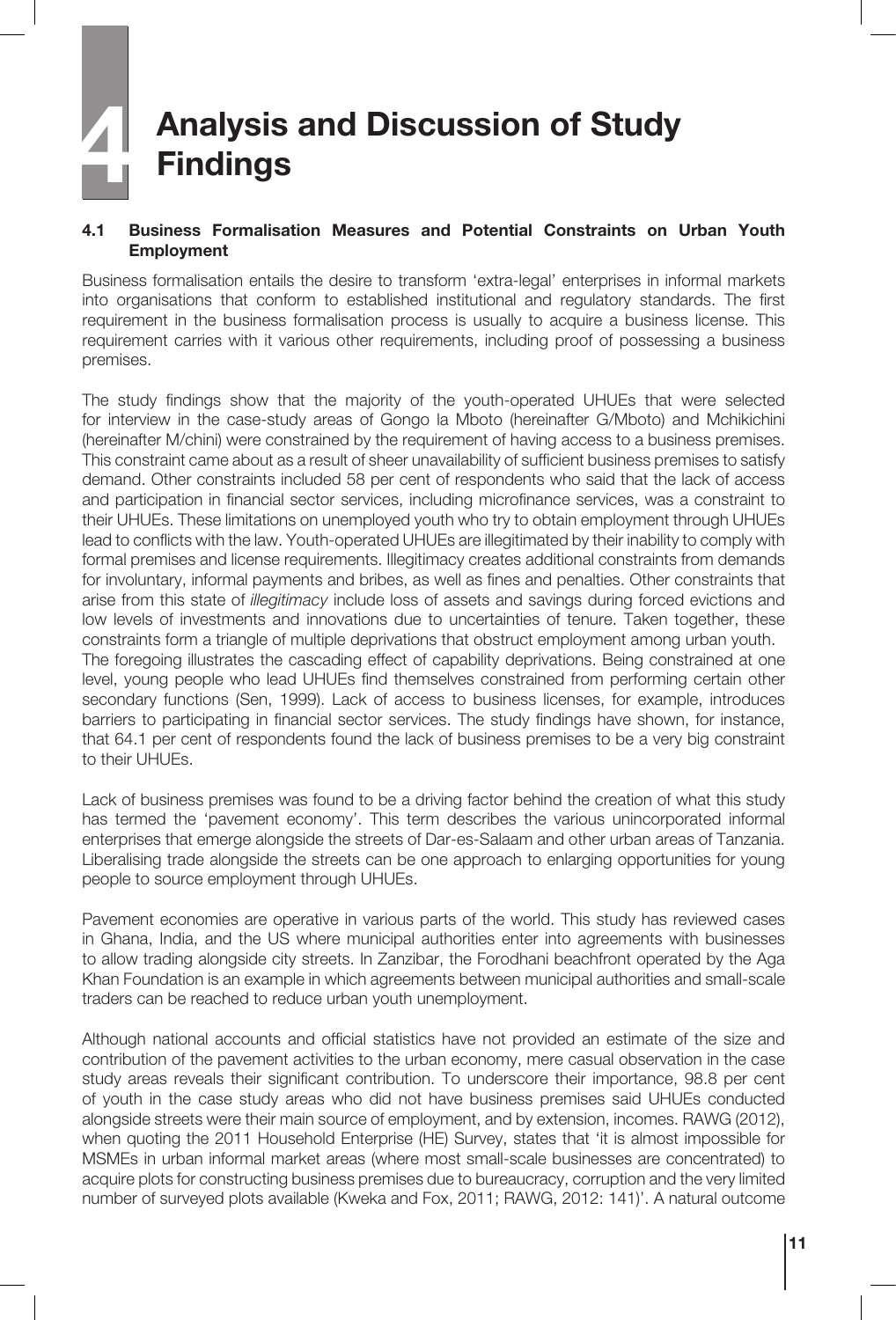of these developments is for the informal traders to conduct their businesses in any available space, including paved areas. The foregoing is confirmed by the Household Enterprise Survey (2011) published by Kweka and Fox (2011), which found that only 9 per cent of the UHUEs operated in a permanent workspace outside the owner's home. NBS/ILFS (2007) shows similar trends depicting informal market activities occurring in all kinds of places, as illustrated in Table 3 below.

| <b>Business location</b>                                               | <b>Main activity</b> |
|------------------------------------------------------------------------|----------------------|
| Within own or business partner's home – with special business space    | 18.6                 |
| Within own or business partner's home – without special business space | 9.2                  |
| Structure attached to/outside own or business partner's house          | 1.3                  |
| Permanent building other than home                                     | 13.3                 |
| Fixed stall/kiosk at market                                            | 11.0                 |
| Vehicle cart, temporary stall at market                                | 6.1                  |
| Other temporary structure                                              | 6.4                  |
| Fixed stall/kiosk in street                                            | 4.3                  |
| Vehicle cart, temporary stall in street                                | 9.6                  |
| Construction site                                                      | 1.9                  |
| Customer's/employer's house                                            | 0.6                  |
| No fixed location/mobile                                               | 17.7                 |
| <b>Total</b>                                                           | 100                  |

|  | Table 3: Location of Business by Main Activity, 2006 |  |  |  |  |
|--|------------------------------------------------------|--|--|--|--|
|--|------------------------------------------------------|--|--|--|--|

*Source: NBS/ILFS (2007)*

Table 3 shows that the five big trading places are (a) trading within one's own or business partner's home – with special business space; (b) no fixed location/mobile; (c) trading in a permanent building other than home; (d) fixed stall/kiosk at market; and (e) vehicle cart, temporary stall at a market. The data also reveals that only 13.3 per cent of those who conducted their unincorporated household enterprises as a main activity did so in permanent locations outside their home. The rest, 86.7 per cent, conducted business on extra-legal space. This shows that the leading and most popular location for conducting UHUEs is within the owners' homes, closely followed by those who had no fixed location and fixed stalls or kiosks at the market.

As the data demonstrates, the majority of UHUEs are naturally organised in extra-legal open spaces. Kweka and Fox (2011) introduce the concept of *illigitimisation* to describe the effects that lacking a business location has on UHUEs. They argue that the lack of business premises exposes UHUEs to conflict with the law.<sup>17</sup> They argue that understanding the constrains caused by lack of business premises and undertaking reforms to *legitimise* UHUEs is a first step towards removing constraints that deprive the urban poor from participating in gainful employment through their UHUEs. According to the capability approach, access to a certain set of entitlements is pre-requisite to strengthening the capabilities of people to function in different ways in order to reach valued ends.

<sup>17</sup> Illegitimation denotes an arbitrarily imposed situation that criminalises livelihood patterns and therefore contributes to urban poverty. With cost-effective reforms that can be undertaken by 'the stroke of a pen', several new jobs could be created by legitimising petty street trading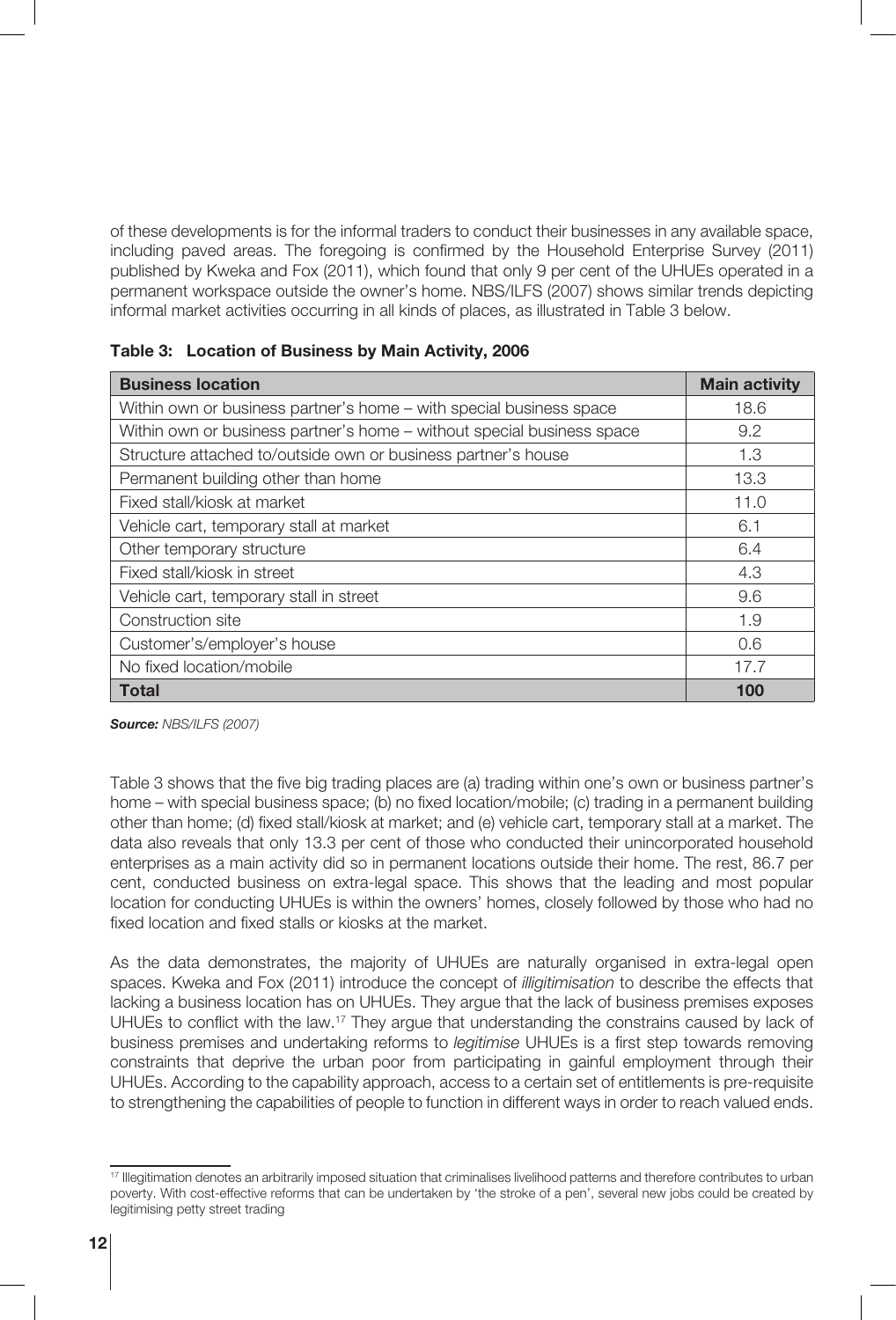The study findings have shown that the lack of business premises contribute to a number of subsequent constraints. These constraints are ultimately responsible for obstructing the urban youth from securing employment.

#### **4.2 Main Elements that Constrain Self-Employed Young Traders in the Urban Informal Market**

The study has established that business formalisation constrains young people in various ways and prevents them from utilising their productive capabilities to obtain employment. Table 4 below presents the study's findings on the degree of constraints faced by young people's UHUEs in the case study areas.

|                                               | <b>Degree of constraint</b> |               |                |      |
|-----------------------------------------------|-----------------------------|---------------|----------------|------|
| <b>Type of constraint faced</b>               | <b>High</b>                 |               | <b>Extreme</b> |      |
|                                               | Freg.                       | $\frac{0}{0}$ | Freg.          | $\%$ |
| Lack of business Premises                     | 48                          | 24.6          | 125            | 64.1 |
| Prohibitive procedures for obtaining licenses | 28                          | 25.2          | 39             | 35.1 |
| Cost of obtaining a license                   | 22                          | 20.8          | 20             | 37.7 |
| Fines and penalties                           | 59                          | 35.3          | 49             | 29.3 |
| Loss of inventory and assets during eviction  | 53                          | 31.5          | 81             | 48.2 |
| Informal payments and bribes                  | 71                          | 41.3          | 43             | 25   |
| Failure of the enterprise (due to the above)  | 57                          | 31.8          | 84             | 46.9 |

**Table 4: Constraints Faced by Youth Enterprises in the Case Study Areas**

The net effect of constraints is on the productive capability of young people to obtain employment and contribute to transformative, broad-based, job-rich, and inclusive urban growth (RAWG, 2012). The findings presented in Table 4 are analysed and presented in the following sub-sections.

#### *4.2.1 Illegitimation of urban youth self-employment enterprises*

The majority of the urban youth who trade alongside the streets in G/Mboto and M/chini said that lacking a business license frequently brings them into conflict with the law. In the process, the enterprises of urban youth enter into a state of illegitimacy. It is important to note that the illegitimacy is created by the municipal authorities who fail to provide and/or plan for business premises. Despite glaring evidence provided by NBS/ILFS (2007) that UHUEs are the mainstay of urban employment, especially among the poor and youth, municipal authorities have maintained regulations that could be reformed to reach substantial reductions in urban youth unemployment. Illegitimacy therefore consists of structural barriers that make it unlawful for UHUEs to operate. It contributes to the lack of productive and job-inclusive growth and even stymies innovation and the transformation from UHUEs to MSMEs, as envisaged by RAWG (2012). When recast through the capability approach, this lack of legitimacy to operate forms the single most important constraint to urban youth employment. It limits *freedoms,* which are a significant dimension when evaluating the capabilities of individuals to function in ways that allow them to achieve valued ends.

Our study findings demonstrate that the streets in the case study areas were regulated under a legal regime that *illegitimised* UHUEs urban youth. Of the youth interviewed, 48.2 per cent said they experienced loss of or damage to savings and inventories, while 31.5 per cent reported that loss of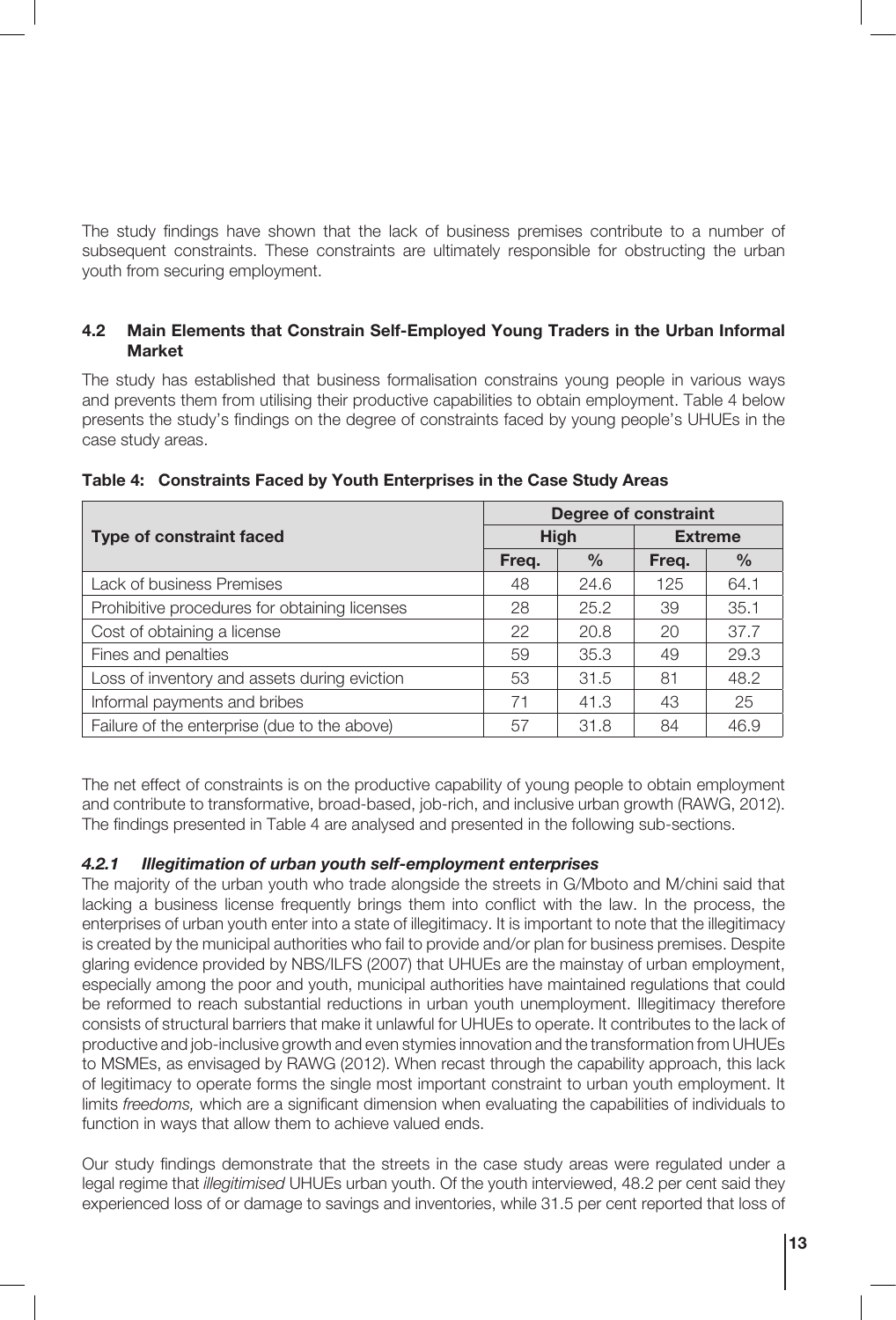assets resulting from uncertainty over their legal entitlements to trade and intermittent 'cleansing' operations by civil and municipal authorities were sizable constraints to UHUE development.<sup>18</sup> This signifies a considerable loss and setback not only to enterprise, but to sources of self-employment for urban youth. Combined, 95.2 per cent of urban youth interviewed said their enterprises were negatively affected by the prevailing state of illegitimation*.*

#### *4.2.2 Fines and penalties*

Fines and penalties are some of the immediate constraints faced by young urban people who seek to employ themselves by operating UHUEs alongside the streets. Often, when municipal civil and law enforcement officials conduct operations, the *illigitimised* urban youth, who normally control very little inventory, savings, and assets, are forced to pay fines and penalties. The common penalty for 'loitering', which extends to 'conducting business in restricted areas', is TShs 50,000.19 In addition to property loss, urban youth find themselves in a state of limbo, where they cannot invest in their enterprises due to uncertainty over their legal status. This is evidenced by our case study areas, where 35.3 per cent of urban youth cited fines, penalties, and various other ongoing forms of punishment as big constraints, and 29.3 per cent said these were very big constraints to the development of their UHUEs. Invariably, these restrictive regulations and rules prevent urban youth from exercising *freedoms* to expand opportunities for achieving self-employment through their UHUEs.

#### *4.2.3 Informal payments and bribes*

The prevailing state of illegitimacy imposed on urban youth who undertake self-employment activities alongside the streets has created networks of demand for informal payments and bribes. This has served as a further constraint to self-employment among the urban youth and the development of productivity, innovation, and UHUE growth. Of the respondents, 38.6 per cent said they were forced to pay informal payments, including bribes. The majority of those who admitted to solicitation of informal payments and bribes said they had to pay up to TShs 10,000 (28.6 per cent), followed by TShs 5,000 (19 per cent), and TShs 20,000 (15.9 per cent) a month.

The aforementioned figures are by no means small, particularly when considering that those who make informal payments are not exempted from arrests when operations are undertaken by city auxiliary police. Typically, depending on the season, a young person who is trying to undertake selfemployment activities through a UHUE alongside the city streets is often forced to make informal payments and bribes, but is also affected by loss of accumulated inventory and assets during operations, and still has to pay fines and penalties at the city's business tribunal. This is evidence of what the capability approach refers to as 'multiple deprivations'. Urban youth in the case study areas revealed multiple deprivations, as evidenced by the 60.5 per cent who said they were severely affected by solicitation of informal payments and bribes, in addition to fines, penalties, and other punishments for conducting their businesses extra-legally alongside the streets.

<sup>&</sup>lt;sup>18</sup> Municipal authorities say they conduct enforcement operations against petty traders to address three concerns: (a) to promote environmental cleanliness, (b) to enhance security, and (c) to plug loopholes against tax evasion. Kweka and Fox (2011) argue that all these concerns could be amicably solved by creating UHUE associations. The associations could help to self-regulate UHUEs and allow for self-policing to ensure that street traders keep the environment clean, that citizens are secured from petty thieves who may infiltrate trading areas, and that the traders are licensed and possibly pay taxes. I use the word 'possibly' here because Kweka and Fox (2011) present evidence that UHUEs provide higher benefits in terms of urban youth employment than could be obtained from taxing them. Taxes could serve as a barrier that would limit both the growth of the UHUEs and their prospects of providing employment to urban youth. When they grow into MSMEs and begin to formalise, they will automatically enter the 'tax system'.

<sup>19</sup> This amount is prohibitive given the low-income levels commanded by the urban youth. In addition, fines or not, the accumulated UHUE assets, savings, and inventory are solemnly recovered after they are confiscated by municipal law enforcement agents as 'exhibits' before the municipal environmental pollution tribunal.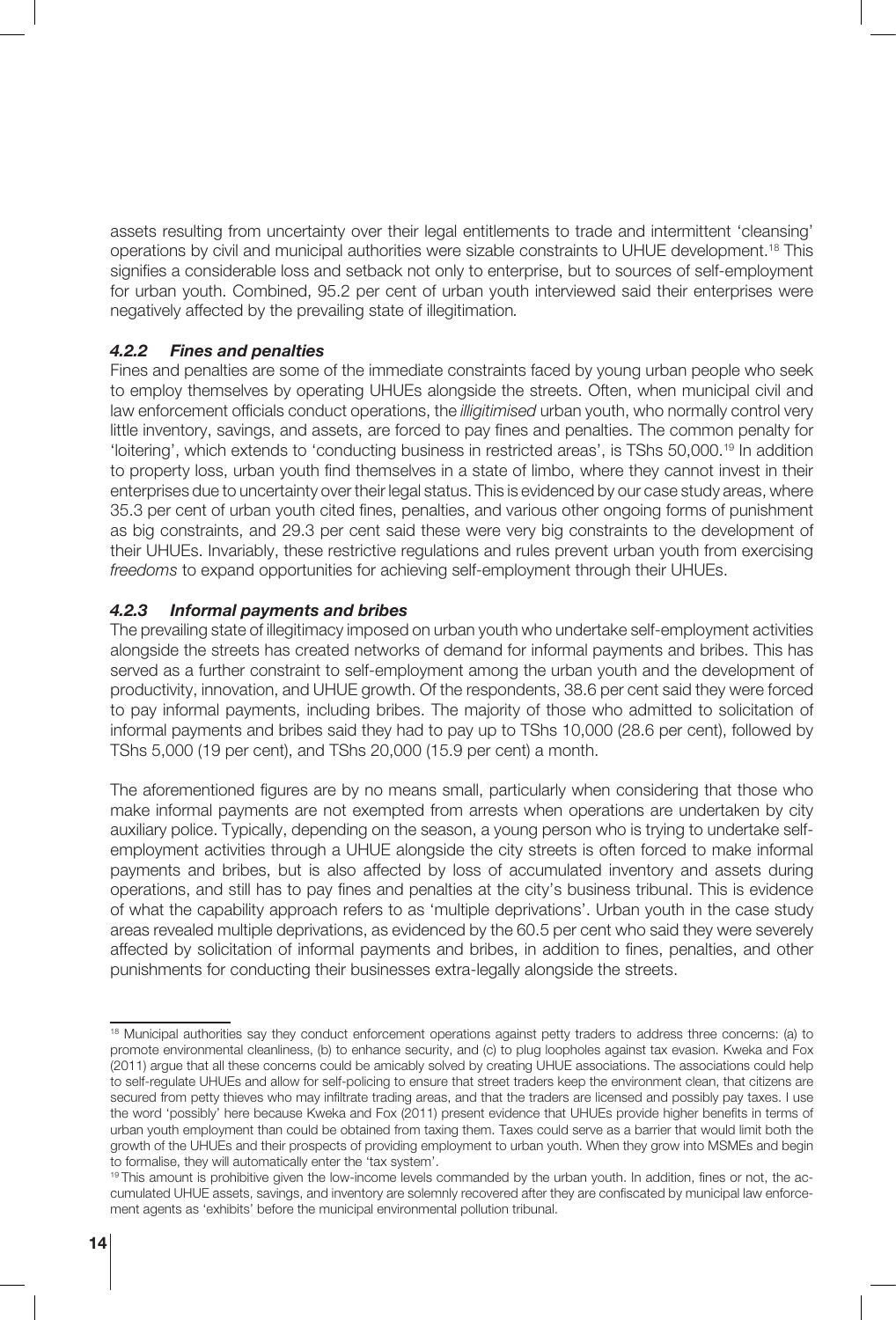This is what RAWG (2003) termed as 'vulnerability to shocks' that affects the urban poor. Vulnerability to shocks is conceptualised as ladders where the poor use existing assets and entitlements to develop their capabilities and function in ways that enable them to command higher consumption levels. However intermittent, shocks, described as 'floods pushing the poor down the ladder', risk that the poor will lose capability gains and slide back below the poverty line. The study finds that this is what befalls poor urban youth who seek self-employment in the streets. Out of the poorest respondents who said they earned TShs 50,000 a month or less, the majority (91.2 per cent) said their UHUEs were constrained in one way or another by informal payments and bribes. Of these, 55 per cent said their UHUEs were heavily constrained, and 26.5 per cent said they were severely constrained.

#### *4.2.4 Relationship between main constraints and income differentials*

The study findings show that the majority of young traders who find self-employment through UHUEs belong to the three poorest quintiles, as illustrated in Figure 2 below.



**Figure 2: Distribution of the Study Respondents by Income Quintile**

As the study's findings demonstrate, there were general trends in income shortfalls and levels of severity in constraints faced by enterprises. Examining the issue of obtaining business licenses, for example, the fifth income quintile was the most severely constrained by bureaucratic procedures of obtaining a business license, followed by the second and the bottom (poorest) income quintiles, as shown in Figure 2.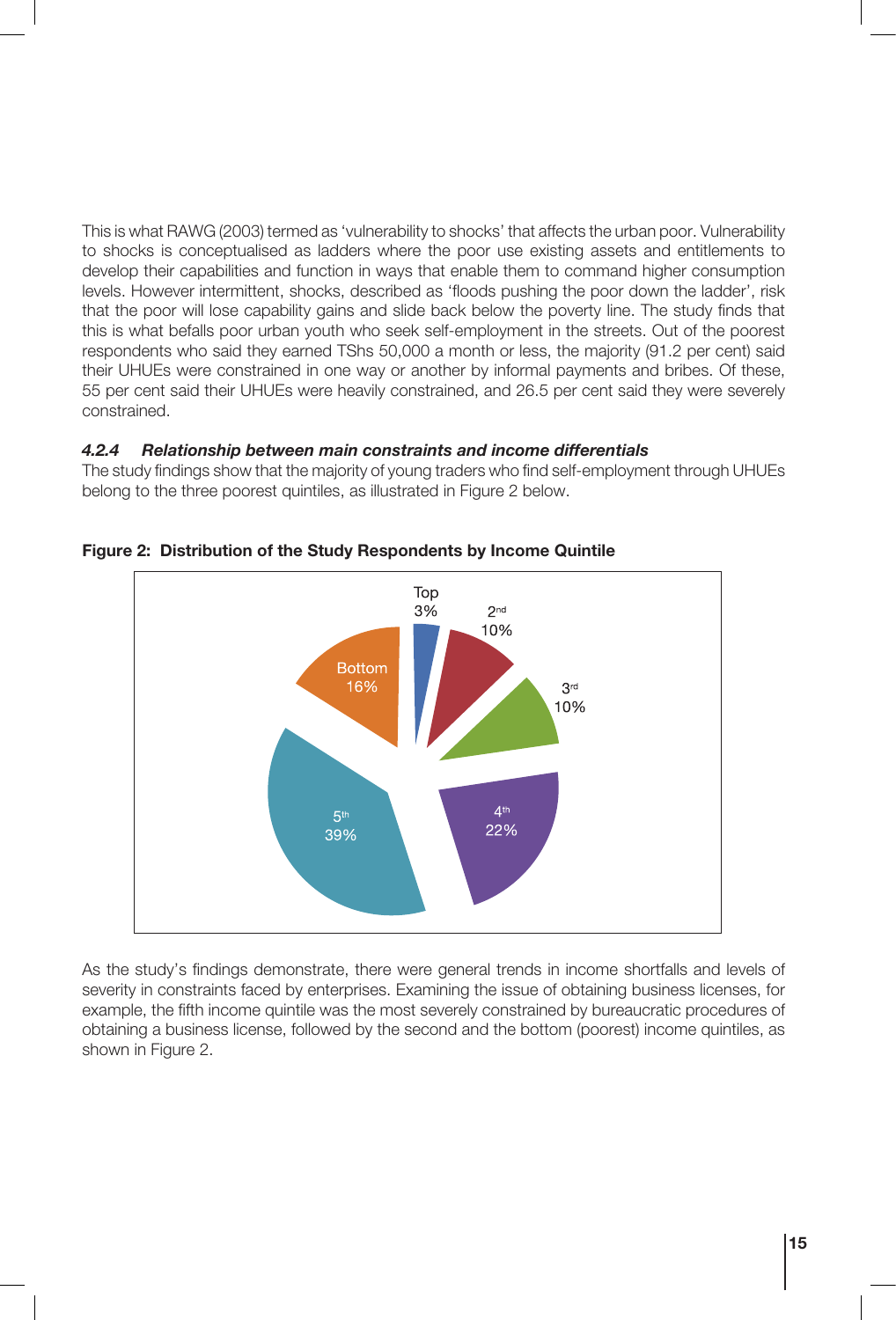

**Figure 3: Proportion of Youth Enterprises Severely Constrained by Bureaucratic Procedures for Obtaining a Business License**

These findings indicate that although the level of constraints to youth enterprises is most severe and/or concentrated among poor youth, it is also a generalised state of capability deprivation that affects the better-off income quintiles. This suggests that capability deprivations of youth enterprises hinder transformative capabilities since youth who are able to accumulate assets and capital still find themselves unable to access business licenses. Therefore, these deprivations impede innovation and capability development, making the goal of job-inclusive, transformative urban growth elusive.

#### **4.3 The Effects on Urban Youth**

The aforementioned multiple constraints result in increased urban youth unemployment by depriving them of capabilities. Figure 4 below depicts the squeeze or constraint caused by these deprivation factors: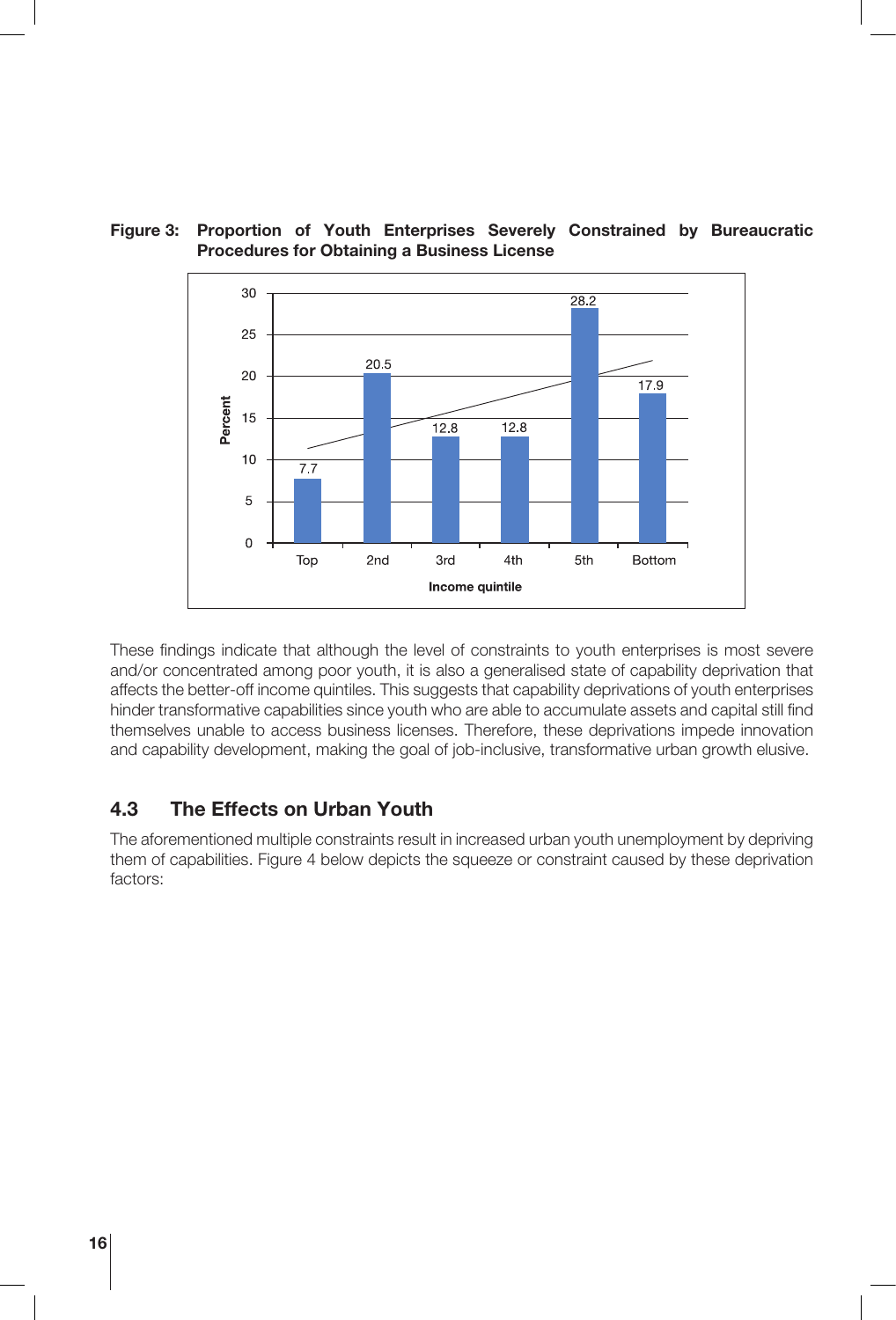

#### **Figure 4: Urban Employment Constraints in the Case Study Areas**

Figure 4 above clearly shows the areas of capability deprivation. The narrow space at the core of Figure 4 depicts the area where urban youth were not constrained in undertaking their selfemployment activities. However, it can be seen from the field findings that the area of multiple, severe capability deprivations was most widespread. Moreover, the lack of business premises and loss of inventory during evictions made up the largest area in severe capability deprivations. Moreover, it can be seen that this led to long-term unemployment (i.e. total failure of enterprise).

Informal payments and bribes followed by fines and penalties and prohibitive procedures for obtaining licenses filled the largest area in high capability deprivation. The data obtained from field findings show that this also leads to long-term unemployment (i.e. total failure of enterprise). The net effect of this was the creation of a state of *illegitimacy* for youth to undertake self-employment through their informal enterprises, as shown below.

Urban poverty is primarily driven by rural-to-urban migration, comprising youth who do not necessarily have sufficient capital and skills. Given the above-mentioned multiple constraints, the majority of these youth are not able to establish a registered SME (Omari, 1995; Kweka and Fox, 2011; RAWG, 2012; Awinia, 2013). It is beneficial to reiterate, although it has already been mentioned extensively above, that official government statistics show that the majority of youth aged 18–35 in Dar-es-Salaam and other urban areas of Tanzania find employment through the occupational category 'self-employed (non-agricultural) without employees' (NBS/ILFS, 2007). The same source has referred to this occupational category as UHUEs. The study found that *illegitimation of UHUEs* increases poverty and unemployment among urban youth. This has taken various forms, including increased urban youth unemployment, falling incomes and consumption among urban youth-headed households, a rise in poverty in youth-headed households, and low productivity and redundancy among urban youth.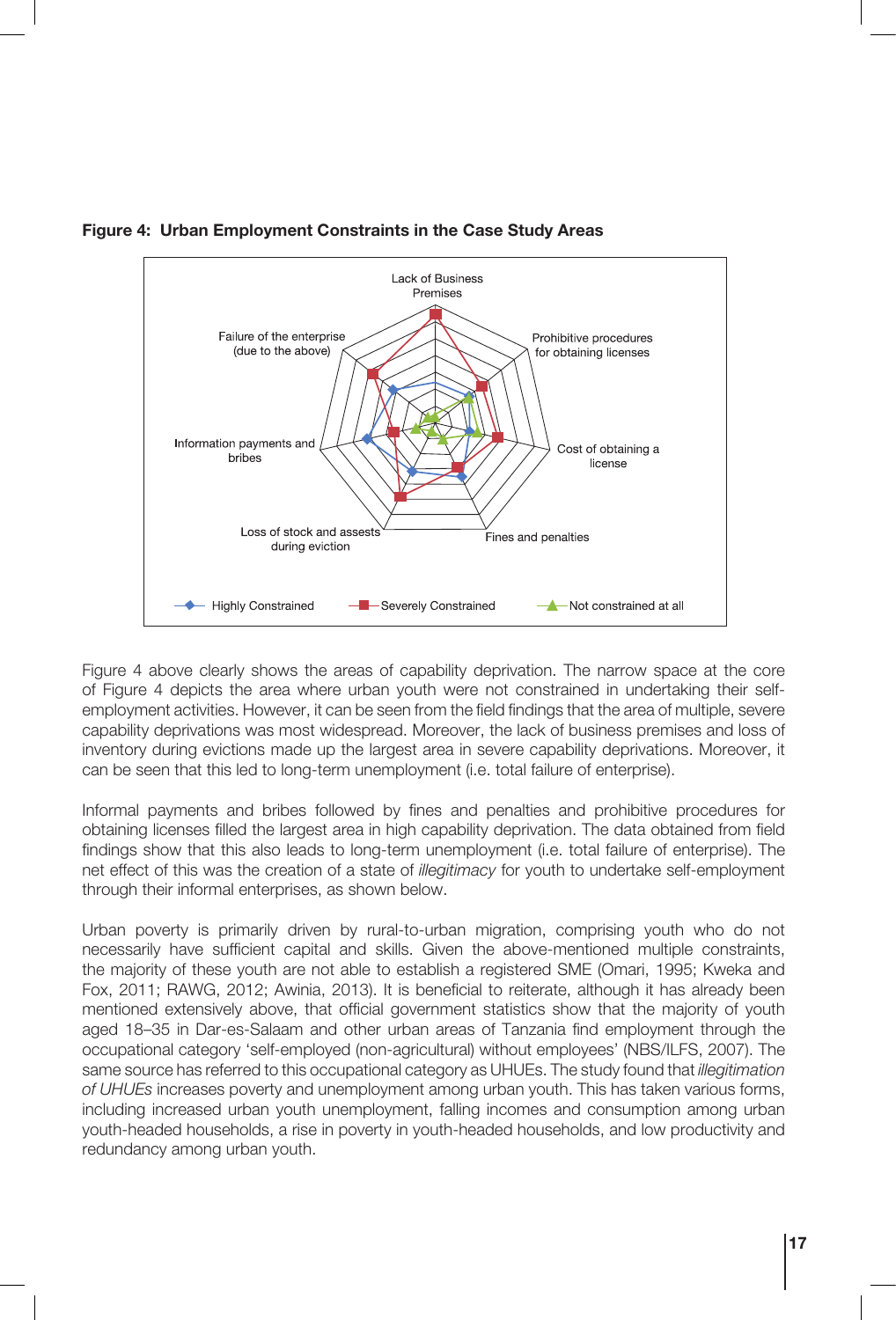Of the respondents, 94.4 per cent said the ongoing state of *illegitimacy* against urban youth UHUEs contributed, to a large extent, to urban youth unemployment. This statement is resounding and needs no further elaboration. As a result of the state of illegitimacy, 94.5 per cent of the respondents said urban households headed by young people, the majority of whom had already started small families at the age of 24, experienced a decline in income and consumption, and 90.9 per cent of the respondents said this contributed to increasing urban poverty among youth.

It is the view of young people that an amicable arrangement could have been reached between urban youth UHUEs and municipal authorities to legitimise street trading and encourage self-regulation, such as guarding against environmental pollution and mitigating threats to public health or public security. An interplay between lack of business premises, illegitimation, and the uncertainty, risks, vulnerability to shocks, including the exclusion that urban youth face, contributes to low productivity among youth-owned enterprises. RAWG (2012) made extensive reference to the imperative of promoting productive employment and job-rich and inclusive growth. To this end, it states that the 'Tanzanian economy has to become more inclusive by investing in human capital and enacting pro-poor growth, by adopting a people-centred approach that prioritises creation of productive growth' (RAWG, 2011: 123). In contrast, we have seen that the foregoing constraints contribute to making the nascent UHUEs less productive, which means that the current practice of regulating self-employment through unincorporated enterprises as a policy is not pro-poor.<sup>20</sup> Clearly, the constraints caused by municipal regulations do not contribute to strengthening the self-employment sub-sector and inclusive urban growth.

#### **4.4 Main Factors that Prevent Some Young People from Acquiring Productive Capabilities and Self-Employment**

In addition to the lack of business premises, the study identified a number of factors that prevented some young people in the case study areas from increasing their productive capabilities in their selfemployment endeavours.

Lack of access to licenses for operating UHUEs is one of the main factors that contribute to the failure to acquire the desired productive capabilities for self-employment. Of the urban youth who failed to develop their enterprises because they were severely constrained, 56.5 per cent also said they were severely constrained by long, complicated, and bureaucratic procedures for obtaining a business license, thus rendering such licenses inaccessible. Current enterprise licenses offered by the Business License Registration Agency (BRELA) are simply not accessible to youth-owned UHUEs, which are not backed by a sufficient amount of capital. As a result, 35.1 per cent of youth in the case study areas said the difficulty of acquiring a business license served as a 'very significant barrier' to the growth of their UHUEs. An additional 25.2 per cent said this was 'a big barrier'. In total, 73.9 per cent of respondents said the difficult conditions for obtaining a business license served as a barrier (to various extents) to the growth of their enterprises.

The majority of urban youth said they could not acquire business licenses because it was difficult to fulfil conditions to access them. Of those interviewed, 94.6 per cent cited the lack of business premises as the main reason for why they were unable to obtain a business license. This limitation also laid the basis for other forms of exclusion from acquiring productive capabilities. First, the lack of a business premises and license prevented some young people from participating in the

<sup>&</sup>lt;sup>20</sup>The capability approach to development evaluates policy according to its human welfare outcomes. A policy that does not expand opportunities for individuals and/or groups to function in ways that achieve valued ends is regarded as a bad policy and should be discarded.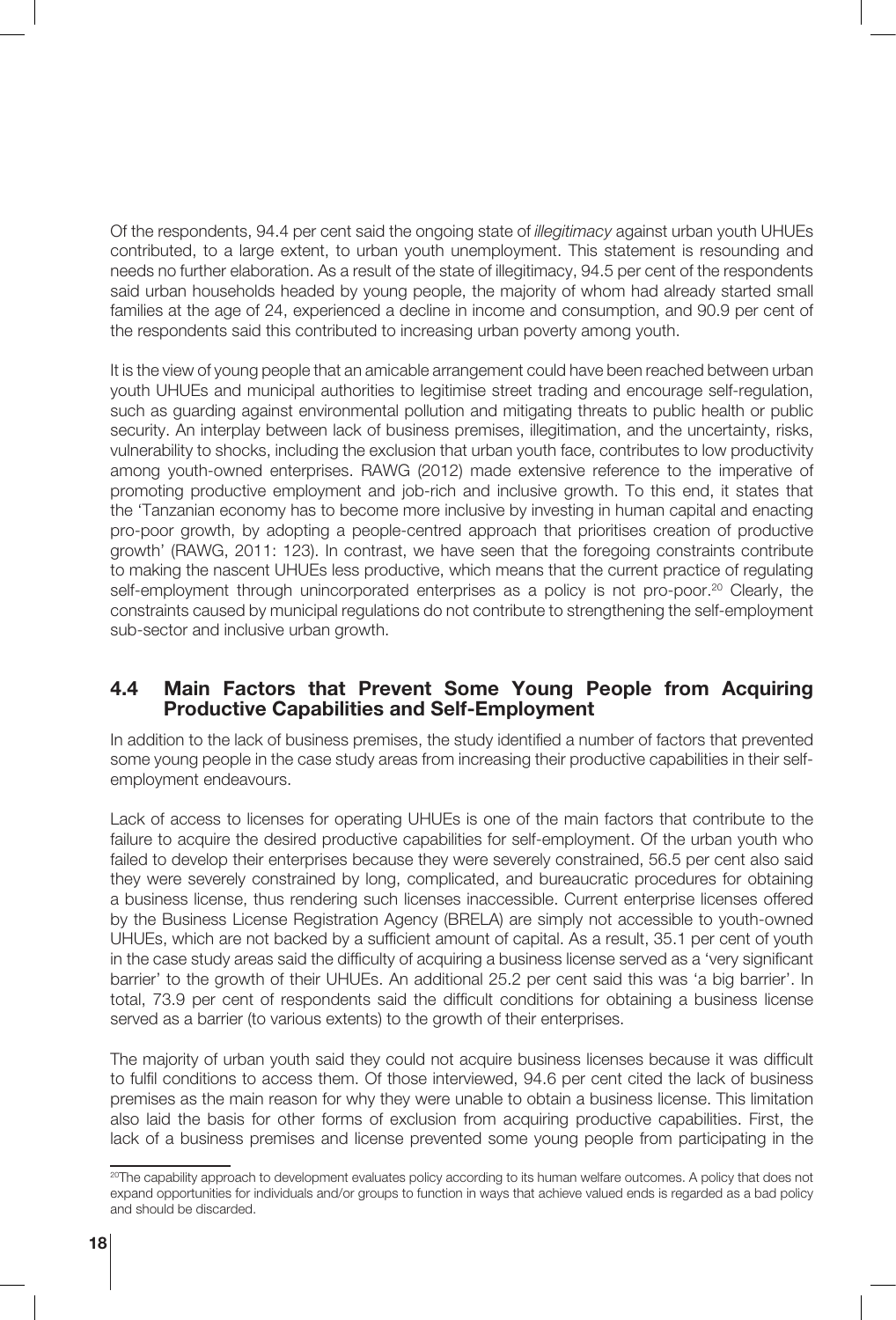financial sector and benefiting from services. Second, these setbacks led to vulnerability to losses, even of the existing productive assets. Let us examine these in turn.

The study findings show that productive assets were principally acquired through access to microcredit. Of the youth interviewed, 99.4 per cent said they had been unable to access microfinance mainly because they did not have a bank account, and that this served as a barrier to the growth of their UHUEs.<sup>21</sup> To this end, 45.3 per cent said the lack of access to banking and financial services severely constrained their enterprises from acquiring productive assets and injecting new technologies, investments, innovations, and productivity, and 49.2 per cent said this factor constrained their enterprises to a large extent. Based on the above, the study found a positive correlation between productivity gains and self-employment versus capability deprivations in the area of access to business licenses, ownership of bank accounts, credit, and enterprise investments in innovation. Typically, the young people who did not have business premises could not obtain a business license. As a result, they could not open a bank account, as banking regulations require an enterprise to be licensed before a bank account is opened. In turn, an application for a business license requires the business to show proof of business premises. This connection explains why some of the young people mentioned above were not able to access productive capabilities.<sup>22</sup>

The second setback was constraint caused by direct loss of accumulated assets, inventory, and savings. Of the youth in the case study areas, 51.1 per cent said their productive assets were lost, damaged, or destroyed during the frequent operations by city auxiliary police. As such, the loss served as a barrier for some young people to acquire productive assets for undertaking selfemployment through their unincorporated enterprises.

The foregoing can be classified as primary- and secondary-level constraints. Primary-level constraints, such as lack of business premises and licenses, generate additional, secondary-level constraints. Simply put, youth who were constrained by the lack of business premises found themselves *illegitimised*. As a result, they ended up losing accumulated assets, savings, and inventory during frequent operations by city auxiliary police.

Third, while trading alongside the streets, the interviewees had to constantly pay bribes and other informal payments. If they could not pay, they faced fines and penalties. Poorer youth, compared to better-off youth, were particularly vulnerable to being severely affected by demands for informal payments and bribes, as shown by Figure 5 below.

<sup>21</sup>Microfinance procedures in Tanzania require business loans to be provided to registered enterprises. Those who are not registered are advised to join in groups and register a business name. Many youth shun this option because of high transaction costs of participating in groups (implying social networks and capital are not always preferred because of hidden costs). Without a business license many UHUEs are excluded from participation in the financial sector, limiting prospects for productivity gains, investments in new technologies and innovation, and growth.

 $22$  This web of constraints reflects the multi-deprivations in capabilities faced by urban youth who seek to engage in selfemployment.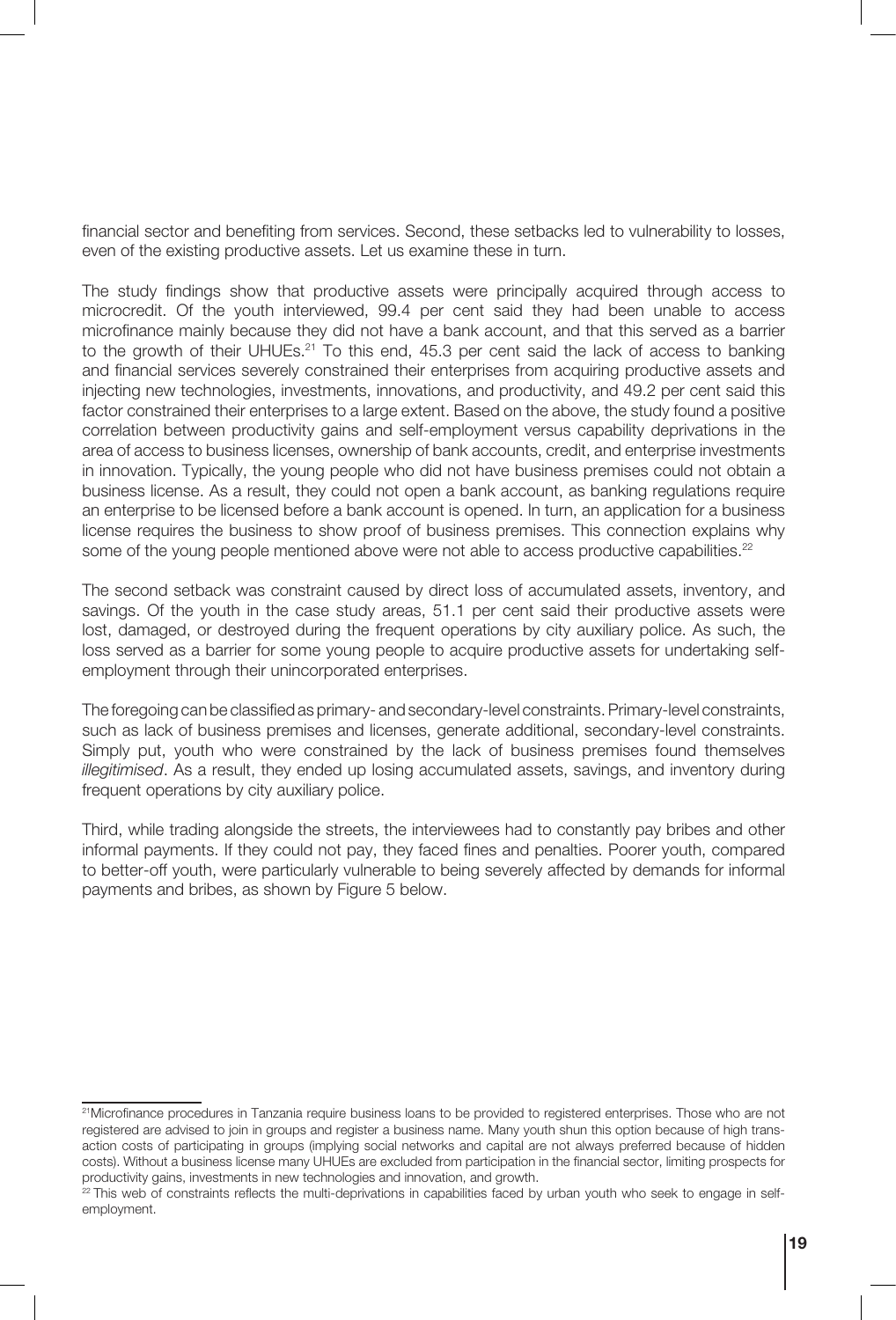

**Figure 5: Severity of Effects from Demands for Informal Payments and Bribes**

The area of severe constraint due to informal payments and bribes is concentrated among lowerincome traders, with the high-income traders being unaffected. Those who cannot pay informal payments and bribes find themselves severely and multiply constrained in other dimensions, such as loss of assets, savings, and inventory as a result of auxiliary police raids. This is an important risk to the already vulnerable youth, as 88.3 per cent of youth traders in the case study areas said they did not have business premises. The findings show that the lack of business premises was most prevalent among unemployed youth, as 66.7 per cent who did not own business premises also said they were unemployed. As a result, a huge majority, 94.4 per cent, reported that all the various constraining factors made them unable, in one way or another, to operate their enterprises. This finding was distributed as a small constraint (15.6 per cent), a big constraint (31.8 per cent), and a severe constraint (46.9 per cent), signifying that the proportion of youth who were affected increases with severity of constraint.

#### **4.5 Options for Reducing Urban Youth Unemployment through Productive Capabilities**

The study provides options that can be followed to reduce urban poverty through the capability approach. The options presented by the study highlight the need to 'think outside the box' and take radical measures. Kweka and Fox (2011) presented key recommendations that are worth pursuing.<sup>23</sup> Walking around Dar-es-Salaam city, one can observe countless informal enterprises alongside the streets. The capacity to enforce street trader evictions simply does not exist. It is not politically feasible to sustain such evictions.

The study finds that there are models pursued by municipal authorities in Dar-es-Salaam that can be used as options to increase productive capabilities of young traders through expansion of

<sup>&</sup>lt;sup>23</sup> As they have not yet been piloted, tested, documented, and evaluated.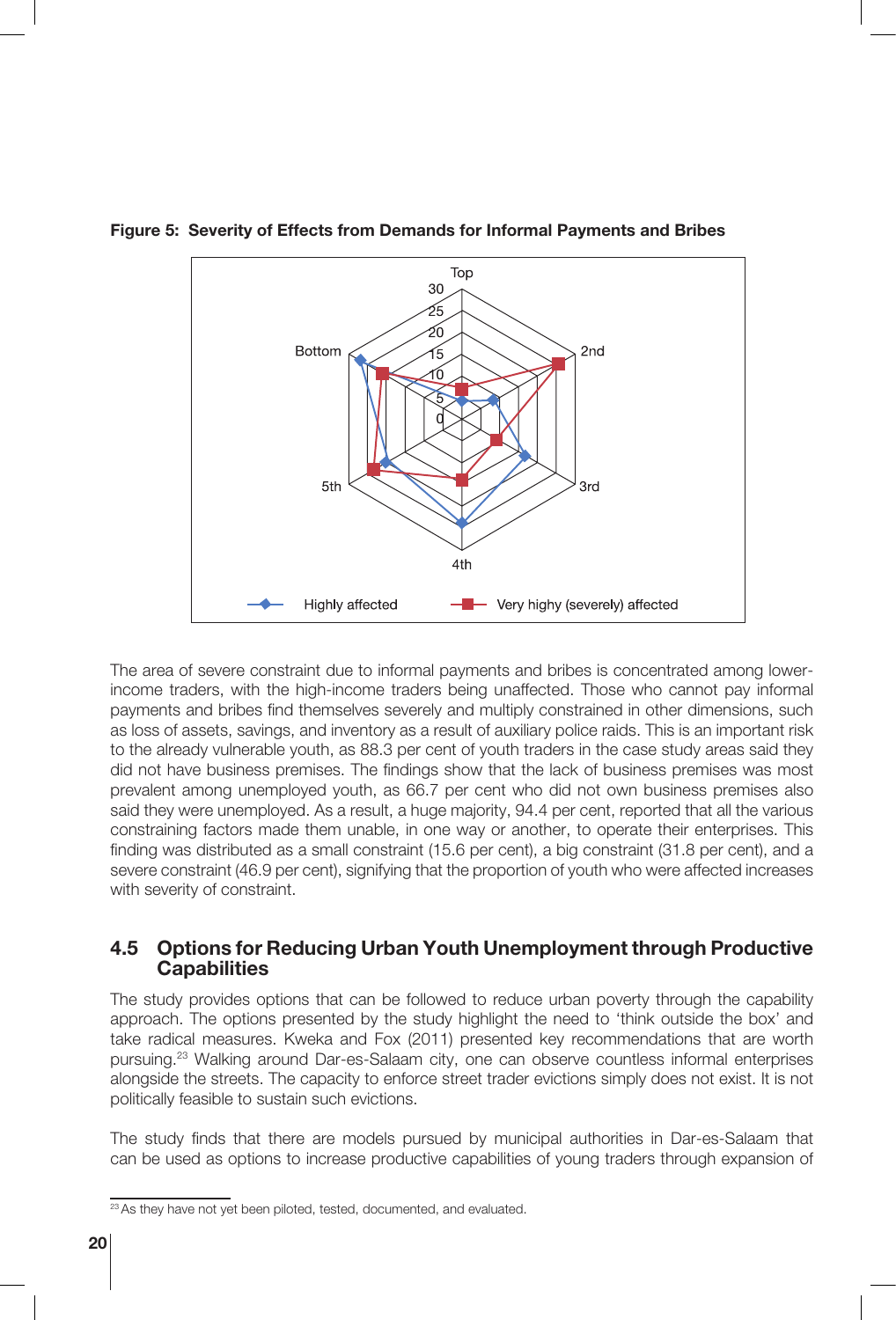opportunities to access business premises. As stated above, access to business premises is the key to unlocking access to other productive capabilities (licenses, participation in the financial sector, access to credit, ownership of productive assets, and legitimacy).<sup>24</sup> First of all, in accordance with the constraints identified above, one possible strategy could be to increase availability of business premises for young people. We refer to this as 'opening up or liberalising the urban pavement economy'. To this end, 35 per cent of urban youth said nothing is being done by municipal officials to help them access the premises needed to run their unincorporated enterprises. In fact, 63 per cent said they did not know what was being done, indicating low levels of awareness of any efforts being made. Lack of robust approaches to open up street sides for business premises was also cited by Kweka and Fox (2011): 'In large urban areas, the biggest constraint faced by HEs is the lack of access to secure workspace to run their small business. When unable to gain access to a fixed premise, HE operators are exposed not only to poor working conditions, but also to potential loss of livelihood due to eviction or harassment by authorities'.

Arguably, municipal authorities tried to address the problem of business premises by constructing the multistorey *Machinga* Complex (Dar es Salaam Business Park). The majority of urban youth did not respond favourably to the multistorey premises approach, simply because there is a culture of and preference for buying and selling alongside the streets. In order to address this need, alternative approaches could be pursued to allow orderly and scheduled trading alongside the streets. It must be taken into account that street trading is already happening almost everywhere; the issue now is how to regulate these enterprises in order to maximise positive outcomes and minimise negative effects. While one option could be to allow urban youth to place stalls along the streets, the other could be to integrate urban youth employment into the design of new urban roads. With this level of foresight, the designs can budget for more compensation of land and buildings which are located along the roadside and make space for road reserves, trading places, and pedestrian paths. In contrast to the *machinga* complex, this approach alone could create hundreds of thousands of jobs for urban youth. From a capability approach, that would mean expanding the opportunities and *freedoms* to develop.

The foregoing recommendation was echoed in the interviewees. Of the respondents, 68.9 per cent said there were open areas that could be transformed, in one way or another, for UHUE use. Space is available; what remains to be done is for the existing urban business regulatory regime to recognise and permit urban youth to use these spaces for their enterprises. This is evidenced by the 48.5 per cent of respondents who said that the areas in which they were currently operating their UHUE enterprises were restricted areas, thus putting them in direct conflict with municipal government officials and auxiliary police. Despite being at risk of losing assets, savings, and inventory during enforcement operations, and receiving fines and penalties, 38.6 per cent of the respondents said they were forced to make informal payments and bribes to continue trading alongside the streets. The majority said they pay between TShs 5,000–10,000 per month in informal payments. This, one can argue, is revenue that is lost by municipal authorities.

Existing municipal regulations and by-laws allow for what can best be termed as 'temporary markets'. These are known in Kiswahili as *gulio* (open markets). Gulios are one of the measures that municipal authorities have taken to address the shortage of business premises. Gulio markets take place on designated days in areas normally used for other purposes but declared to function as an open-air market for a specific day and time.<sup>25</sup> They operate on roads blocked off for the purposes of the

<sup>&</sup>lt;sup>24</sup>These can also be conceptualised as ladders to productive capabilities.

<sup>&</sup>lt;sup>25</sup>In some places the markets are known as 'Saturday markets', but in others places they take place on Mondays or Wednesdays.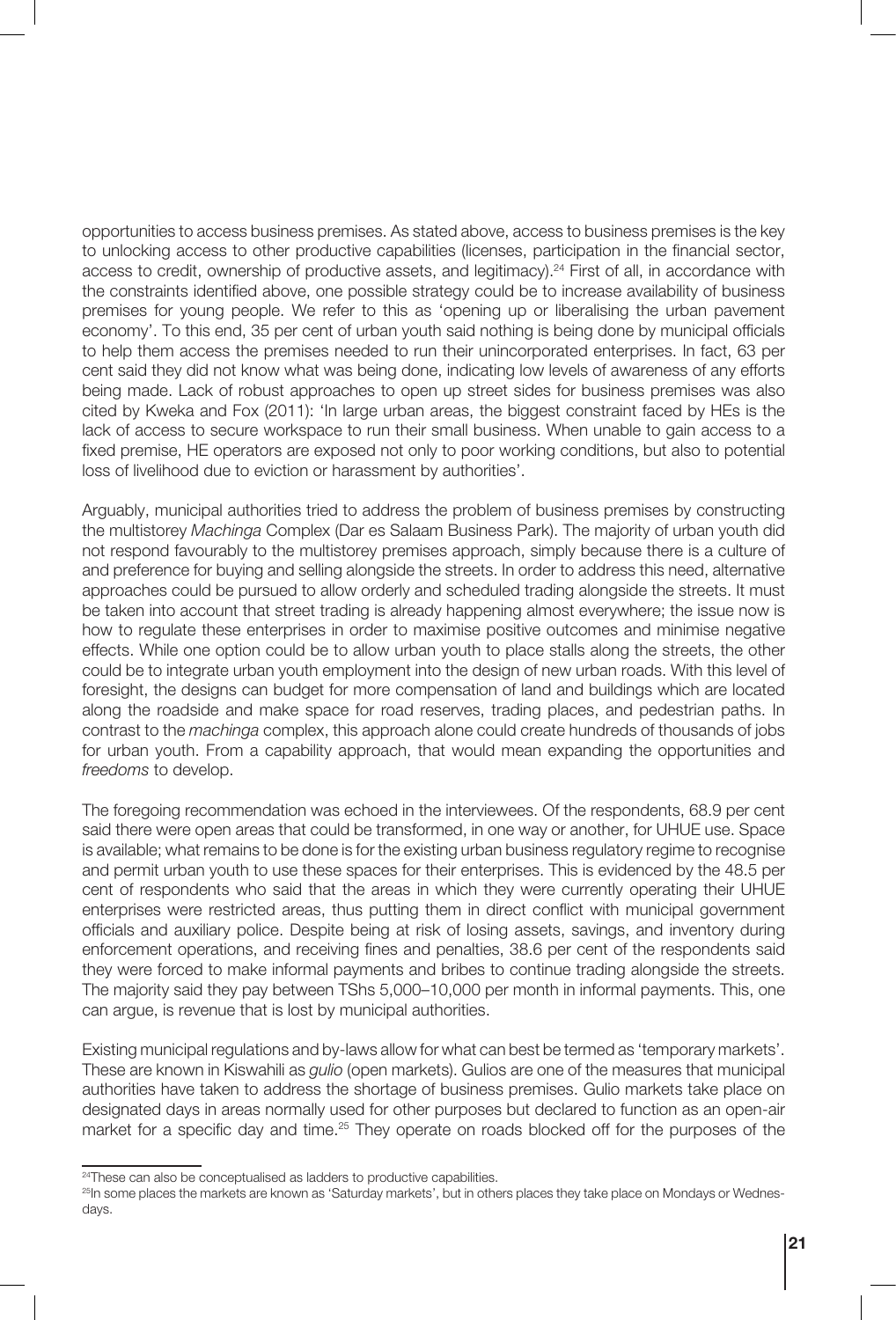market, football grounds, or primary school grounds. The system is also used for what have been termed as 'night markets' in places like Mandela Road in the Buguruni area of Dar-es-Salaam.

The existence of the gulio system suggests the presence of a legal framework that can be used to liberalise the urban pavement economy. What needs to be done is just to apply it to street trading, although not on specific days of the week but specific hours every day. These efforts suggest that a constructive approach can be built between municipal authorities and associations representing UHUEs. In fact, these approaches are already ongoing, but clandestinely, without a legal and regulatory framework to back them up. What needs to be done is simply to formalise these practices.<sup>26</sup> However, these approaches do not shield self-employed youth from risks of losing assets, inventory, and saving, or paying punishments and fines during raids by city auxiliary police. These police raids are usually uncoordinated with civilian officials, who allow urban youth to trade alongside streets extra-legally.

In appreciation of ongoing informal street trading arrangements, 94.5 per cent of respondents said open-air markets in the streets helped improve access to business premises among unemployed youth. Of the respondents, 47.5 per cent said they improved access to a large extent, and 26.5 per cent said they improved access very significantly. Of the respondents, 95.2 per cent said such efforts contributed positively to the creation of urban youth employment: 35.4 per cent said very significantly, 37.6 per cent said to a large extent, and 22.2 per cent cited to a small extent. These reactions from UHUE operators suggest that low-cost administrative measures to legitimise the pavement economy can contribute significantly to increasing urban youth employment. Of the respondents, 64.9 per cent said they favoured municipal authorities enacting by-laws that would allow urban youth to trade alongside streets in the style that is commonly known as 'machinga'. This style can be described as trading by walking along and selling alongside the streets. Liberalisation of street trading was strongly favoured by 22 per cent of the respondents, while 24.1 per cent favoured it, and 18.8 per cent favoured it to a small extent.

Such measures, respondents argued, would contribute to the acquisition of productive capabilities among youth. As already shown above, evidence from the study reveals that access to business premises is positively correlated with access to licenses, which forms the basis of urban youth participation in the financial sector, such as obtaining bank accounts and receiving microfinance funds. These become 'capability ladders', which are significant for increasing youth employment through UHUEs and making those enterprises more productive, innovative, and efficient.

<sup>&</sup>lt;sup>26</sup> We must note that the word 'formalise' as used here is not the same as in the property formalisation sense. There should not be an explicit desire to transform UHUEs into MSMEs. Each has separate and immediate purposes. Kweka and Fox (2011) rightly conclude that the main motivation of running a HE is usually not entrepreneurial. Poor households are driven to starting their HEs because of lack of jobs or because households need to earn income (push factors).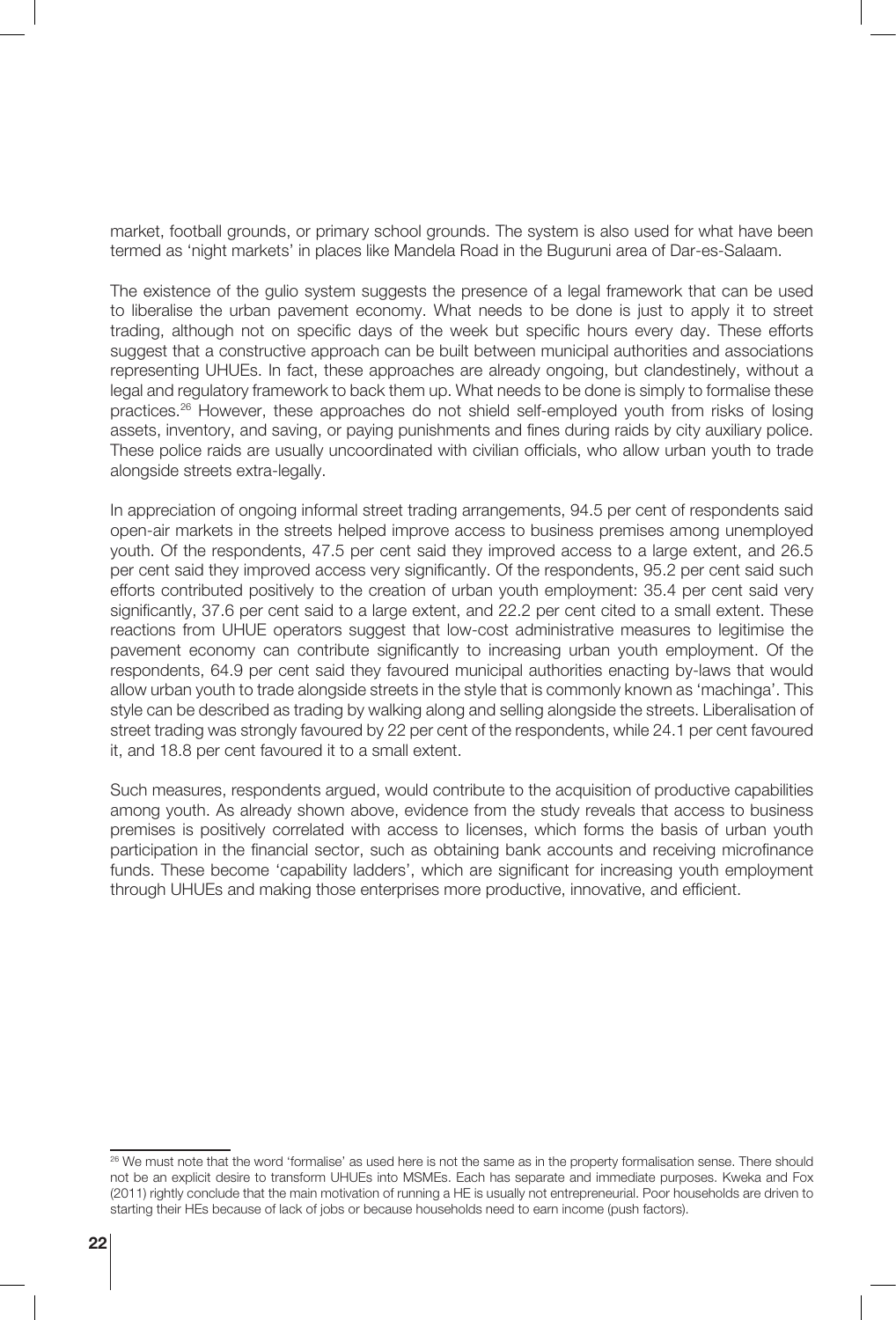# **5 Conclusion and Emerging Policy Options**

#### **5.1 Conclusion**

The study concludes that informal enterprises are a significant source of employment for a growing number of urban youth in Tanzania. The principal hindrance to taking advantage of this opportunity is the widespread lack of business premises. The business premises exist, but they are not accessible to the youth who need them.

The study found that urban youth in G/Mboto and M/chini were constrained to different degrees by efforts to formalise their informal enterprises. The study concludes that the lack of business premises was the main constraint that contributed to urban youth unemployment.

As stated above, limitations of business premises persist despite available space that could be used by youth to source employment. The main reason behind the drive for formalisation is modelling urban growth in the prism of MSME-driven, export-oriented industrialisation. However, to the contrary, official statistics show that most urban employment is derived from services and traderelated activities. The study concludes by calling for a pragmatic approach to identify areas where UHUEs can conduct their activities, thus promoting poverty reduction by actual participation in the urban economy.

#### **5.2 Recommendations**

The study offers five key recommendations as follows:

#### *5.2.1 The space of low-capability traders needs to be identified*

Municipal trade regulations need to recognise that there is an urban workforce in informal urban enterprises that will not respond positively to business formalisation. This sub-sector constitutes the main source of employment in urban areas. This area of employment is job rich and inclusive.

#### *5.2.2 Primary motivation for running UHUEs is usually not entrepreneurial*

Business formalisation is based on the assumption that UHUEs have underlying entrepreneurial motives. That is why two-way traffic interventions are being made to capture such enterprises in the tax economy in return for business development services. The study recommends municipal regulations to recognise that UHUEs are formed because of low capabilities among urban youth. They lack jobs, business premises, and business development skills. They do not necessarily want to be 'formalised'.

#### *5.2.3 Municipal reforms are needed for fostering urban youth employment through informal enterprises*

The study recommends a series of 'quick-win' municipal reforms to improve urban youth employment. The reforms should include the formation of UHUE forums that could promote the self-regulation of small urban traders. Such forums would facilitate dialogue between municipal authorities and UHUEs. Concerns such as simplified licensing, public safety, environmental management, and business development services could be addressed through such forums.

#### *5.2.4 Liberalisation of the pavement economy*

Taking urban youth employment seriously will involve liberalising the urban pavement economy. Similar measures have been taken in India and Ghana. A simple identity card could suffice for traders to conduct their activities at agreed places and times. This measure could follow the model currently used by open gulio markets.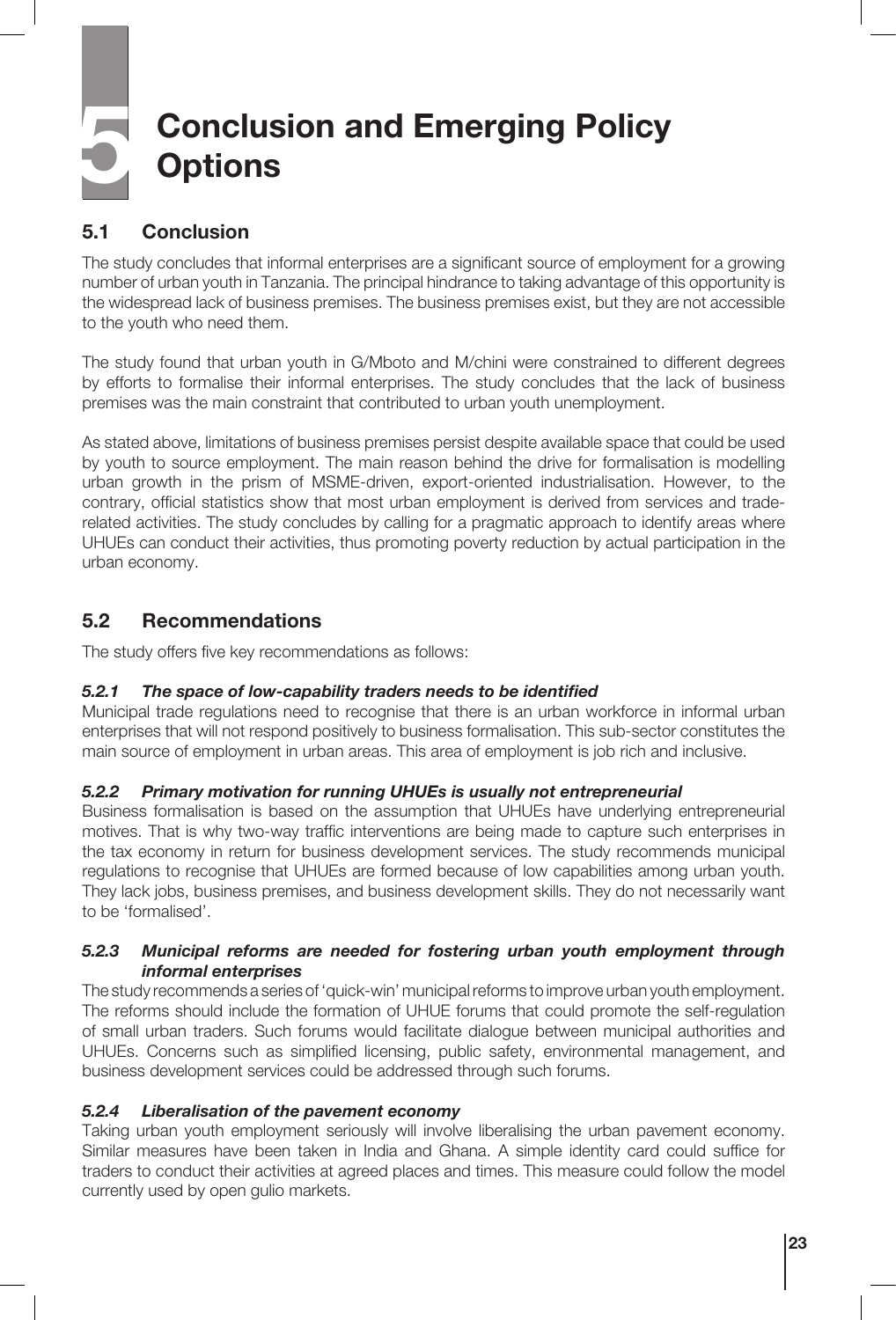It is important to recognise that pavement economies do not need to be disorderly. Self-regulation through forums can contribute to orderliness.

#### *5.2.5 Urban road construction should take into account the need for business premises*

It is recommended that future road construction should take into account the acute need for business premises. Instead of complaining that UHUEs typically 'invade' road reserves, municipal authorities can plan for these eventualities. The study has established that location matters for UHUEs to conduct their business. Most prefer areas along bus stops and junction points. This need can be anticipated in road design.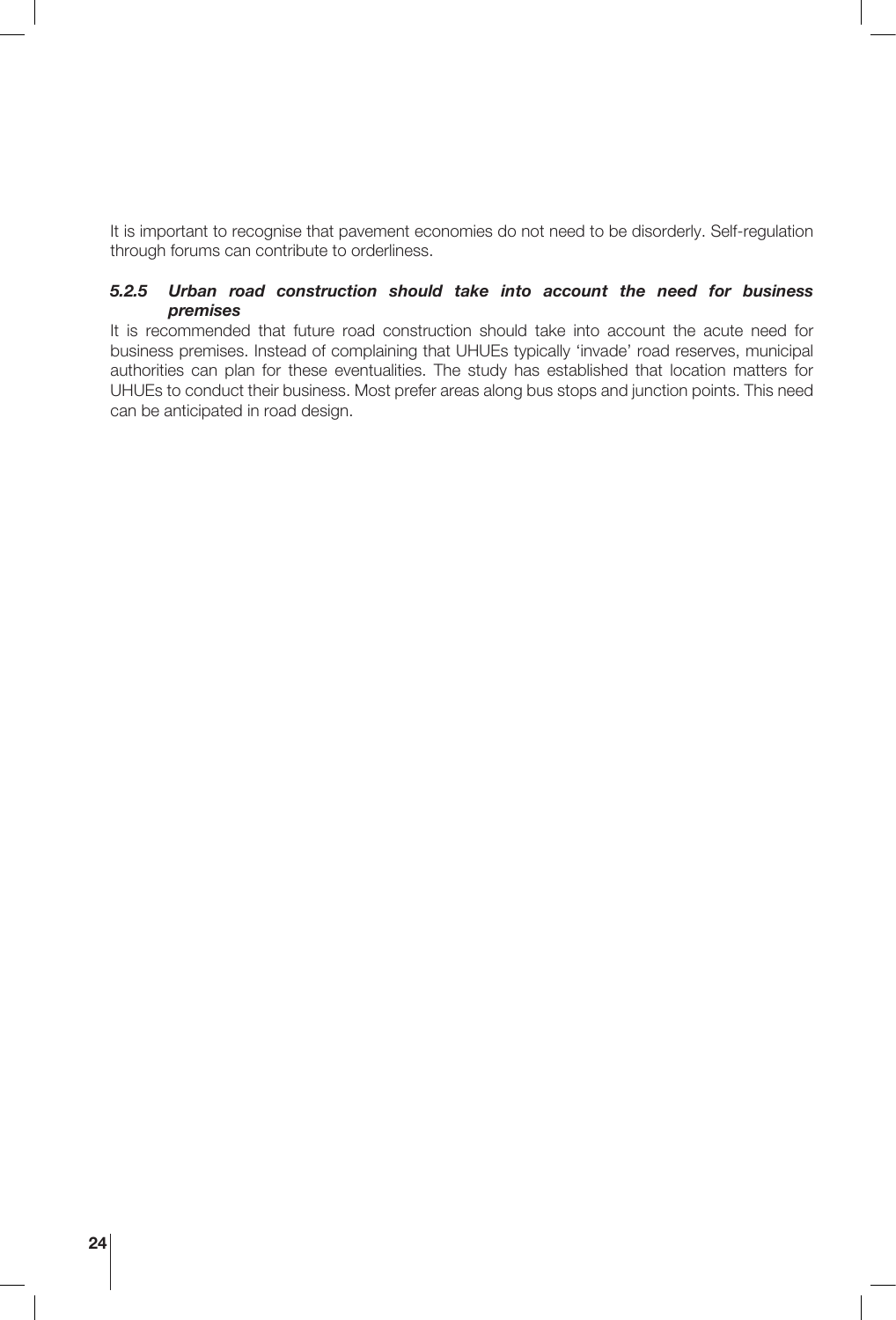### **Bibliography**

Awinia, C. (2013). "Reduction of Urban Poverty and Inequalities in the Context of Adjustment Measures through Human Capability Development: The Case of Vingunguti and Buguruni, Dar-es-Salaam, Tanzania". Dar-es-Salaam: OUT.

Garcia, Marito and Fares, Jean (eds). (2008). "Youth in Africa's Labor Market". Washington D.C.: World Bank.

Helgesson, Linda. (2006). "Getting ready for Life: Life Strategies of Town Youth in Mozambique and Tanzania". Umea: Umea University.

ILO. (1985). "An Analysis of Dar-es-Salaam's Informal Sector Survey". Addis Ababa: Jobs for Africa Programme.

Jamhuri ya Muungano wa Tanzania-Wizara ya Kazi, Ajira na Vijana. (2007). "Sera ya Taifa ya Maendeleo ya Vijana". Dar-es-Salaam, Disemba: Wizara ya Kazi na Vijana.

Kweka, Josaphat and Fox, Loiuse. (2011). "The Household Enterprise Sector in Tanzania: Why it Matters and Who Cares". Policy Research Working Paper 5882. World Bank.

Liviga, J. Athumani and Mekacha, Rugatiri D.K. (1998). "Youth Migration and Poverty Alleviation: A Case Study of Petty Traders (Wamachinga) in Dares-Salaam". Research Report No. 98.5. Dar-es-Salaam: REPOA.

Maliyamkono T.L., Mason, H., Mugoya, P., Mutakyahwa, R.G., and Osoro, N. (eds). (2012). "Transforming the Informal Sector: How to Overcome the Challenges". Dar-es-Salaam: Central Printing Works, Ltd.

Mugoya, P. (2012). In Maliyamkono T.L., Mason, H., Mugoya, P., Mutakyahwa, R.G., and Osoro, N. (eds). "Transforming the Informal Sector: How to Overcome the Challenges". Dar-es-Salaam: Central Printing Works, Ltd.

NBS. (2007). "Key Findings for Integrated Labour Force Survey (ILFS), 2006". Dar-es-Salaam: National Bureau of Statistics/Ministry of Planning, Economy and Empowerment.

NBS/MoFEA. (2009). "Household Budget Survey 2007". Dar-es-Salaam: NBS.

Nondo and Coetzee. (2002): "Creating Capabilities: the Human Development Approach". Pretoria: University of Pretoria.

Nussbaum, Martha. (2000). "The Capability Approach". Stanford University: 219–247.

Omari, C.K. (1995). "Women in the Informal Sector". Dar-es-Salaam: Dar-es-Salaam University Press.

RAWG. (2003). "Poverty and Human Development Report 2003". Dar-es-Salaam: REPOA.

RAWG. (2012). "Poverty and Human Development Report 2011". Dar-es-Salaam: REPOA.

Robeyns, Ingrid. (2005). "The Capability Approach: A Theoretical Survey". University of Erasmus: 351– 376.

Sen, A. (1999). "Development as Freedom". New York: Oxford University Press.

Stevenson, Lois and St-Onge, Annette. (2005). "Support to Growth Oriented Women Entrepreneurs in Tanzania". Geneva: ADB and ILO.

NBS/ILFS. (2007). "Analytical Report for Labour Force Survey (ILFS)". Dar-es-Salaam: National Bureau of Statistics.

United Republic of Tanzania-Ministry of Industries and Trade. (2002). "Small and Medium Enterprise Policy 2002". Dar-es-Salaam.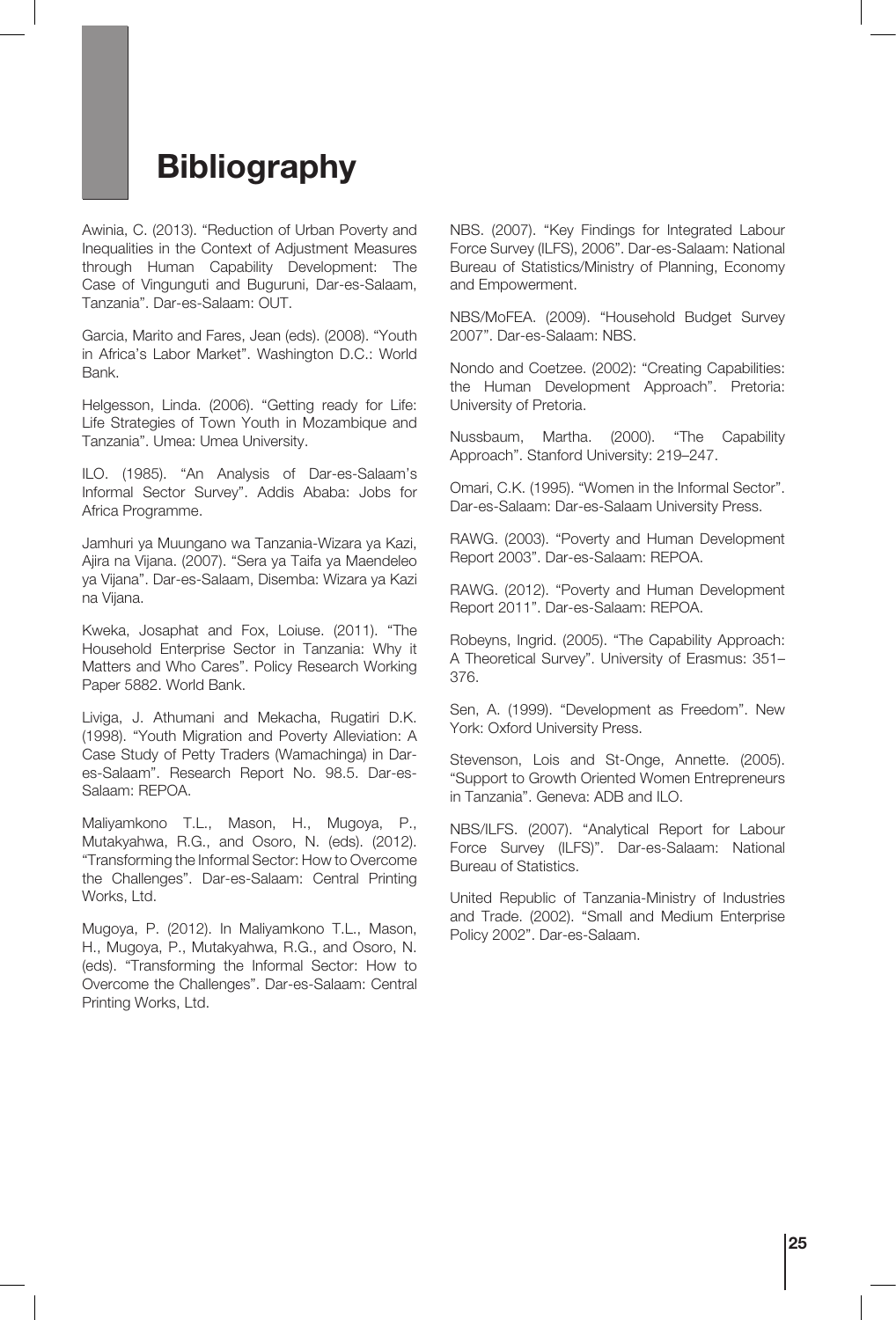# **Publications by REPOA**

#### **Books**

*"Researching Poverty in Tanzania: problems, policies and perspectives"*

Edited by Idris Kikula, Jonas Kipokola, Issa Shivji, Joseph Semboja and Ben Tarimo

*"Local Perspectives on Globalisation: The African Case"*

Edited by Joseph Semboja, Juma Mwapachu and Eduard Jansen

*"Poverty Alleviation in Tanzania: Recent Research Issues"* Edited by M.S.D. Bagachwa

#### **Research Reports**

- 14/2 *Structural Barriers, Constraints, and Urban Youth Employment: The Case of Ilala Municipality, Dar-es-Salaam* Christopher S. Awinia
- 14/1 *Socio-Economic Factors Limiting Smallholder Groundnut Production in Tabora Region* Mangasini A. Katundu, Mwanahawa L. Mhina, Arbogast G. Mbeiyererwa and Neema P. Kumburu
- 13/1 *Factors Influencing the Adoption of Conservation Agriculture by Smallholders Farmersin Karatu and Kongwa District of Tanzania* Simon Lugandu
- 12/4 *Factors Affecting Participation in a Civil Society Network (Nangonet) in Ngara District* Raphael N.L. Mome
- *12/3 "The Instrumental versus the Symbolic: Investigating Members' Participation in Civil Society Networks in Tanzania"* Kenny Manara
- 12/2 *"The Effect of Boards on the Performance of Microfinance Institutions: Evidence from Tanzania and Kenya"* By Neema Mori and Donath Olomi
- 12/1 *'The Growth of Micro and Small, Cluster Based Furniture Manufacturing Firms and their Implications for Poverty Reduction in Tanzania'* Edwin Paul Maede
- 11/2 *'Affordability and Expenditure Patterns for Electricity and Kerosene in Urban Households in Tanzania'* Emmanuel Maliti and Raymond Mnenwa
- 11/1 *"Creating Space for Child Participation in Local Governmence in Tanzania: Save the Children and Children's Councils* Meda Couzens and Koshuma Mtengeti
- 10/5 *"Widowhood and Vulnerability to HIV and AIDS-related Shocks: Exploring Resilience Avenues"* Flora Kessy, Iddy Mayumana and Yoswe **Msongwe**
- 10/4 *"Determinants of Rural Income in Tanzania: An Empirical Approach"* Jehovaness Aikaeli
- 10/3 *"Poverty and the Rights of Children at Household Level: Findings from Same and Kisarawe Districts, Tanzania"* Ophelia Mascarenhas and Huruma Sigalla
- 10/2 *"Children's Involvement in Small Business: Does if Build youth Entrepreneurship?"* Raymond Mnenwa and Emmanuel Maliti
- 10/1 *"Coping Strategies Used by Street Children in the Event of Illness"* Zena Amury and Aneth Komba
- 08.6 *"Assessing the Institutional Framework for Promoting the Growth of MSEs in Tanzania; The Case of Dar es Salaam"* Raymond Mnenwa and Emmanuel Maliti
- 08.5 *"Negotiating Safe Sex among Young Women: the Fight against HIV/AIDS in Tanzania"* John R.M. Philemon and Severine S.A. Kessy
- 08.4 *"Establishing Indicators for Urban Poverty-Environment Interaction in Tanzania: The Case of Bonde la Mpunga, Kinondoni, Dar es Salaam"* Matern A.M. Victor, Albinus M.P. Makalle and Neema Ngware
- 08.3 *"Bamboo Trade and Poverty Alleviation in Ileje District, Tanzania"* Milline Jethro Mbonile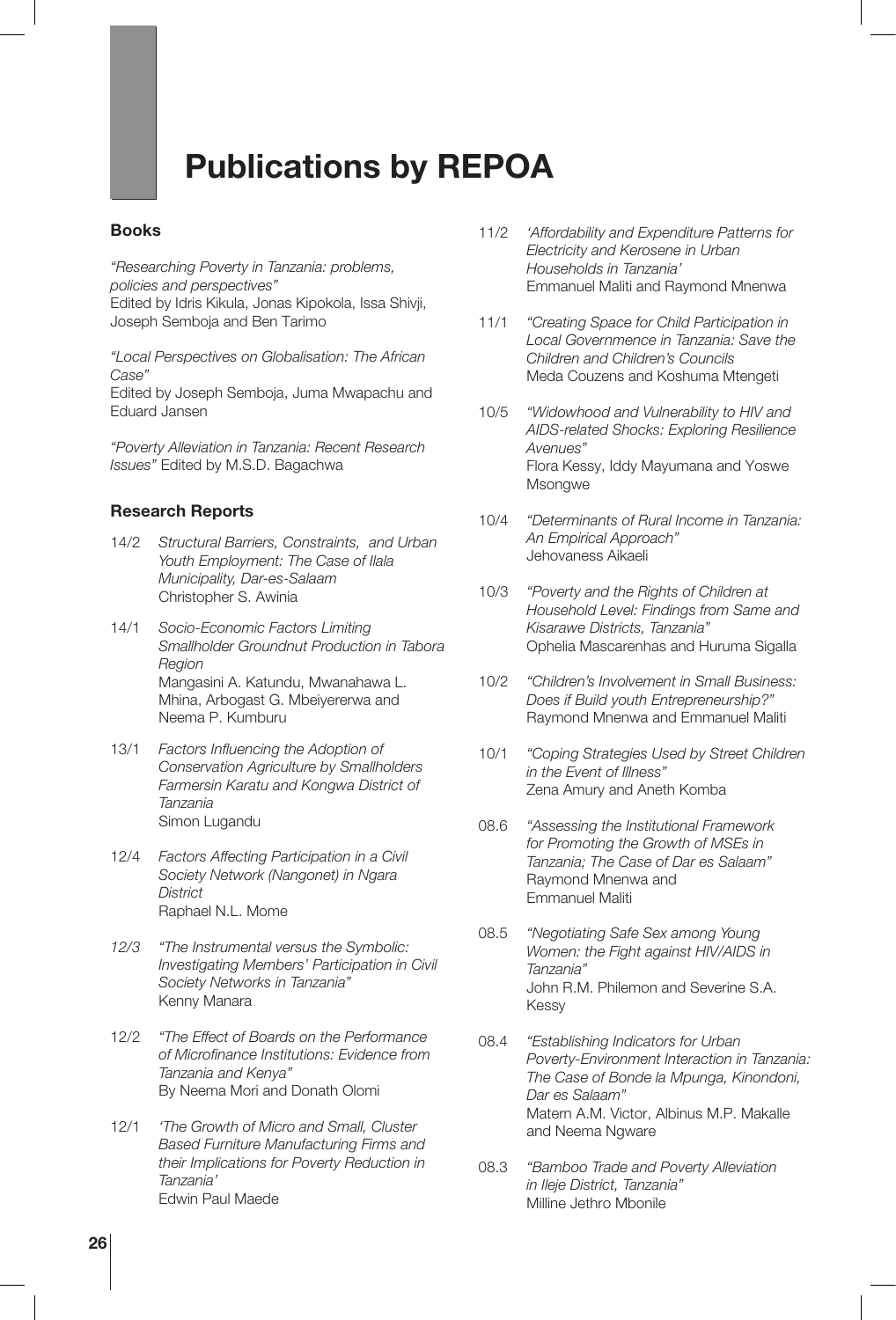- 08.2 *"The Role of Small Businesses in Poverty Alleviation: The Case of Dar es Salaam, Tanzania"* Raymond Mnenwa and Emmanuel Maliti
- 08.1 *"Improving the Quality of Human Resources for Growth and Poverty Reduction: The Case of Primary Education in Tanzania"* Amon V.Y. Mbelle
- 07.2 *"Financing Public Heath Care: Insurance, User Fees or Taxes? Welfare Comparisons in Tanzania"* Deograsias P. Mushi
- 07.1 *"Rice Production in the Maswa District, Tanzania and its Contribution to Poverty Alleviation"* Jerry A. Ngailo, Abiud L. Kaswamila and Catherine J. Senkoro
- 06.3 *"The Contribution of Microfinance Institutions to Poverty Reduction in Tanzania"* Severine S.A. Kessy and Fratern M Urio Publications by REPOA
- 06.2 *"The Role of Indigenous Knowledge in Combating Soil Infertility and Poverty in the Usambara Mountains, Tanzania"* Juma M. Wickama and Stephen T. Mwihomeke
- 06.1 *"Assessing Market Distortions Affecting Poverty Reduction Efforts on Smallholder Tobacco Production in Tanzania"* Dennis Rweyemamu and Monica Kimaro
- 05.1 *"Changes in the Upland Irrigation System and Implications for Rural Poverty Alleviation. A Case of the Ndiwa Irrigation System, Wes Usambara Mountains, Tanzania"* Cosmas H. Sokoni and Tamilwai C. Shechambo
- 04.3 *"The Role of Traditional Irrigation Systems in Poverty Alleviation in Semi-Arid Areas: The Case of Chamazi in Lushoto District, Tanzania"* Abiud L. Kaswamila and Baker M. Masuruli
- 04.2 *"Assessing the Relative Poverty of Clients and Non-clients of Non-bank Micro-finance Institutions. The case of the Dar es Salaam*

*and Coast Regions"* Hugh K. Fraser and Vivian Kazi

- 04.1 *"The Use of Sustainable Irrigation for Poverty Alleviation in Tanzania. The Case of Smallholder Irrigation Schemes in Igurusi, Mbarali District"* Shadrack Mwakalila and Christine Noe
- 03.7 *"Poverty and Environment: Impact analysis of Sustainable Dar es Salaam Project on "Sustainable Livelihoods" of Urban Poor"* M.A.M. Victor and A.M.P. Makalle
- 03.6 *"Access to Formal and Quasi-Formal Credit by Smallholder Farmers and Artisanal Fishermen: A Case of Zanzibar"* Khalid Mohamed
- 03.5 *"Poverty and Changing Livelihoods of Migrant Maasai Pastoralists in Morogoro and Kilosa Districts"* C. Mung'ong'o and D. Mwamfupe
- 03.4 *"The Role of Tourism in Poverty Alleviation in Tanzania"* Nathanael Luvanga and Joseph Shitundu
- 03.3 *"Natural Resources Use Patterns and Poverty Alleviation Strategies in the Highlands and Lowlands of Karatu and Monduli Districts – A Study on Linkages and Environmental Implications"* Pius Zebbe Yanda and Ndalahwa Faustin Madulu
- 03.2 *"Shortcomings of Linkages Between Environmental Conservation and Poverty Alleviation in Tanzania"* Idris S. Kikula, E.Z. Mnzava and Claude Mung'ong'o
- 03.1 *"School Enrolment, Performance, Gender and Poverty (Access to Education) in Mainland Tanzania"* A.V.Y. Mbelle and J. Katabaro
- 02.3 *"Poverty and Deforestation around the Gazetted Forests of the Coastal Belt of Tanzania"* Godius Kahyarara, Wilfred Mbowe and Omari Kimweri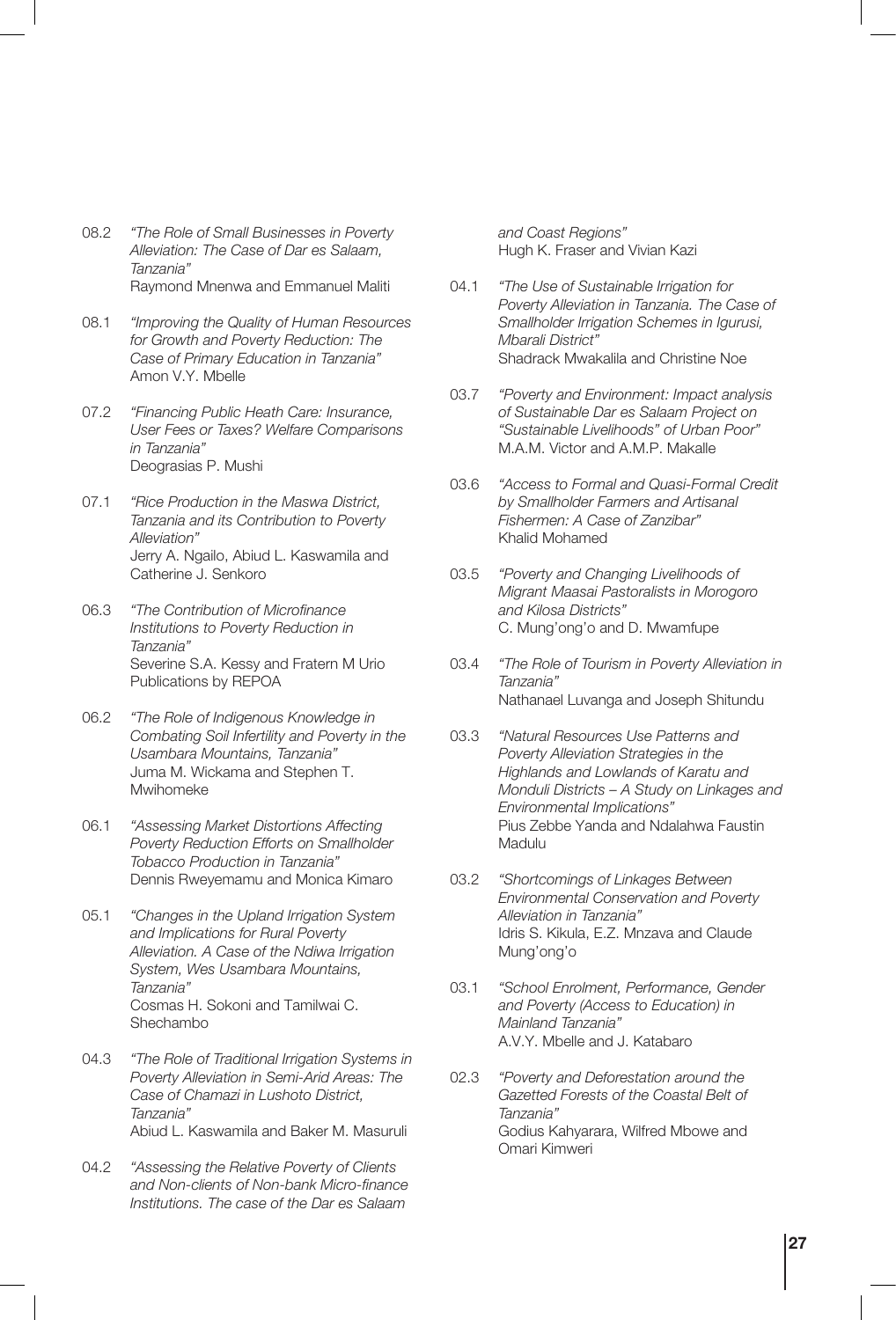- 02.2 *"The Role of Privatisation in Providing the Urban Poor Access to Social Services: the Case of Solid Waste Collection Services in Dar es Salaam"* Suma Kaare
- 02.1 *"Economic Policy and Rural Poverty in Tanzania: A Survey of Three Regions"* Longinus Rutasitara
- 01.5 *"Demographic Factors, Household Composition, Employment and Household Welfare"* S.T. Mwisomba and B.H.R. Kiilu
- 01.4 *"Assessment of Village Level Sugar Processing Technology in Tanzania"* A.S. Chungu, C.Z.M. Kimambo and T.A.L. Bali
- 01.3 *"Poverty and Family Size Patterns: Comparison Across African Countries"* C. Lwechungura Kamuzora
- 01.2 *"The Role of Traditional Irrigation Systems (Vinyungu) in Alleviating Poverty in Iringa Rural District"* Tenge Mkavidanda and Abiud Kaswamila
- 01.1 *"Improving Farm Management Skills for Poverty Alleviation: The Case of Njombe District"* Aida Isinika and Ntengua Mdoe
- 00.5 *"Conservation and Poverty: The Case of Amani Nature Reserve"* George Jambiya and Hussein Sosovele
- 00.4 *"Poverty and Family Size in Tanzania: Multiple Responses to Population Pressure?"* C.L. Kamuzora and W. Mkanta
- 00.3 *"Survival and Accumulation Strategies at the Rural-Urban Interface: A Study of Ifakara Town, Tanzania"* Anthony Chamwali
- 00.2 *"Poverty, Environment and Livelihood along the Gradients of the Usambaras on Tanzania"* Adolfo Mascarenhas
- 00.1 *"Foreign Aid, Grassroots Participation and Poverty Alleviation in Tanzania:* The HESAWA Fiasco" S. Rugumamu
- 99.1 *"Credit Schemes and Women's Empowerment for Poverty Alleviation: The Case of Tanga Region, Tanzania"* I.A.M. Makombe, E.I. Temba and A.R.M. Kihombo
- 98.5 *"Youth Migration and Poverty Alleviation: A Case Study of Petty Traders (Wamachinga) in Dar es Salaam"* A.J. Liviga and R.D.K Mekacha
- 98.4 *"Labour Constraints, Population Dynamics and the AIDS Epidemic: The Case of Rural Bukoba District, Tanzania"* C.L. Kamuzora and S. Gwalema
- 98.3 *"The Use of Labour-Intensive Irrigation Technologies in Alleviating Poverty in Majengo, Mbeya Rural District"* J. Shitundu and N. Luvanga
- 98.2 *"Poverty and Diffusion of Technological Innovations to Rural Women: The Role of Entrepreneurship"* B.D. Diyamett, R.S. Mabala and R. Mandara
- 98.1 *"The Role of Informal and Semi-Formal Finance in Poverty Alleviation in Tanzania: Results of a Field Study in Two Regions"* A.K. Kashuliza, J.P. Hella, F.T. Magayane and Z.S.K. Mvena
- 97.3 *"Educational Background, Training and Their Influence on Female-Operated Informal Sector Enterprises"* J. O'Riordan. F. Swai and A. Rugumyamheto
- 97.2 *"The Impact of Technology on Poverty Alleviation: The Case of Artisanal Mining in Tanzania"* B W. Mutagwaba, R. Mwaipopo Ako and A. Mlaki
- 97.1 *"Poverty and the Environment: The Case of Informal Sandmining, Quarrying and Lime-Making Activities in Dar es Salaam, Tanzania"* George Jambiya, Kassim Kulindwa and Hussein Sosovele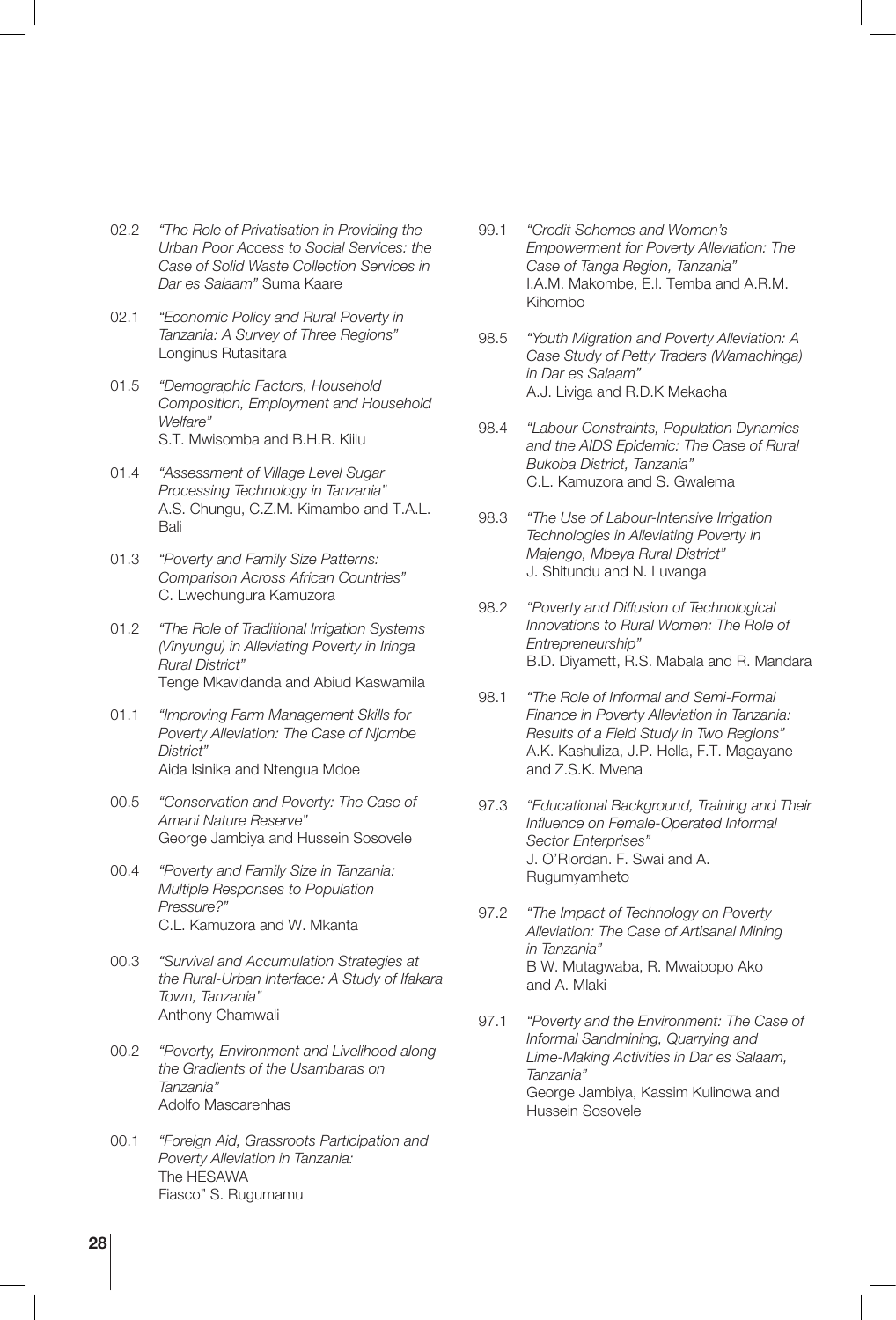#### **Working Papers**

- 14/2 *Silent Killer, Silent Health Care: A Case Study of the Need for Nurse-led Hypertension Management* Celestina Fivawo
- 14/1 *The Invisibility of Wage Employment in Statistics on the Informal Economy in Africa: Causes and Consequences* Matteo Rizzo and Marc Wuyts
- 13/4 *Payments and Quality of Ante-Natal Care in Two Rural Districts of Tanzania Paper 4 from the Ethics, Payments and Maternal Survival project.* Paula Tibandebage, Maureen Mackintosh, Tausi Kida, Joyce Ikingura and Cornel Jahari
- 13/3 *Payments for Maternal Care and Women's Experiences of Giving Birth: Evidence from Four Districts in Tanzania Paper 3 from the Ethics, Payments and Maternal Survival project.* Maureen Mackintosh, Tausi Kida, Paula Tibandebage, Joyce Ikingura and Cornel Jahari
- 13/2 *Understandings of Ethics in Maternal Health Care: an Exploration of Evidence From Four Districts in Tanzania Paper 2 from the Ethics, Payments, and Maternal Survival project* Paula Tibandebage, Tausi Kida, Maureen Mackintosh and Joyce Ikingura
- 13/1 *Empowering Nurses to Improve Maternal Health Outcomes Paper 1 from the Ethics, Payments, and Maternal Survival project* Paula Tibandebage, Tausi Kida, Maureen Mackintosh and Joyce Ikingura

#### **Special Papers**

- 13/1 *Understanding the Process of Economic Change: Technology and Opportunity in Rural Tanzania* Maia Green
- 13/2 *Rewards for High Public Offices and the Quality of Governance in Sub-Saharan Africa* Theodore R. Valentine
- 12/4 *Growth with Equity High Economic Growth and Rapid Poverty Reduction: The Case of Vietnam* Do Duc Dinh
- 12/3 *"Why Poverty remains high in Tanzania: And what to do about it?"* Lars Osberg and Amarakoon Bandara1
- 12/2 *The Instrumental versus the Symbolic: Investigating Members' Participation in Civil Society Networks in Tanzania* By Kenny Manara
- 12/1 *The Governance of the Capitation Grant in Primary Education in Tanzania: Why Civic Engagement and School Autonomy Matter* By Kenny Manara and Stephen Mwombela
- 11/1 *"Tracer Study on two Repoa Training Courses: Budget Analysis and Public Expenditure Tracking System"* Ophelia Mascarenhas
- 10/5 *"Social Protection of the Elderly in Tanzania: Current Status and Future Possibilities"* Thadeus Mboghoina and Lars Osberg
- 10/4 *"A Comparative Analysis of Poverty Incidence in Farming Systems of Tanzania"* Raymond Mnenwa and Emmanuel Maliti
- 10/3 *"The Tanzania Energy Sector: The Potential for Job Creation and Productivity Gains Through Expanded Electrification"* Arthur Mwakapugi, Waheeda Samji and Sean Smith
- 10/2 *"Local Government Finances and Financial Management in Tanzania: Empirical Evidence of Trends 2000 - 2007'* Reforms in Tanzania" Odd-Helge Fjeldstad, Lucas Katera, Jamai sami and Erasto Ngalewa
- 10/1 *"The Impact of Local Government Reforms in Tanzania"* Per Tidemand and Jamal Msami
- 09.32 *"Energy Sector: Supply and Demand for Labour in Mtwara Region"* Waheeda Samji, K.Nsa-Kaisi and Alana Albee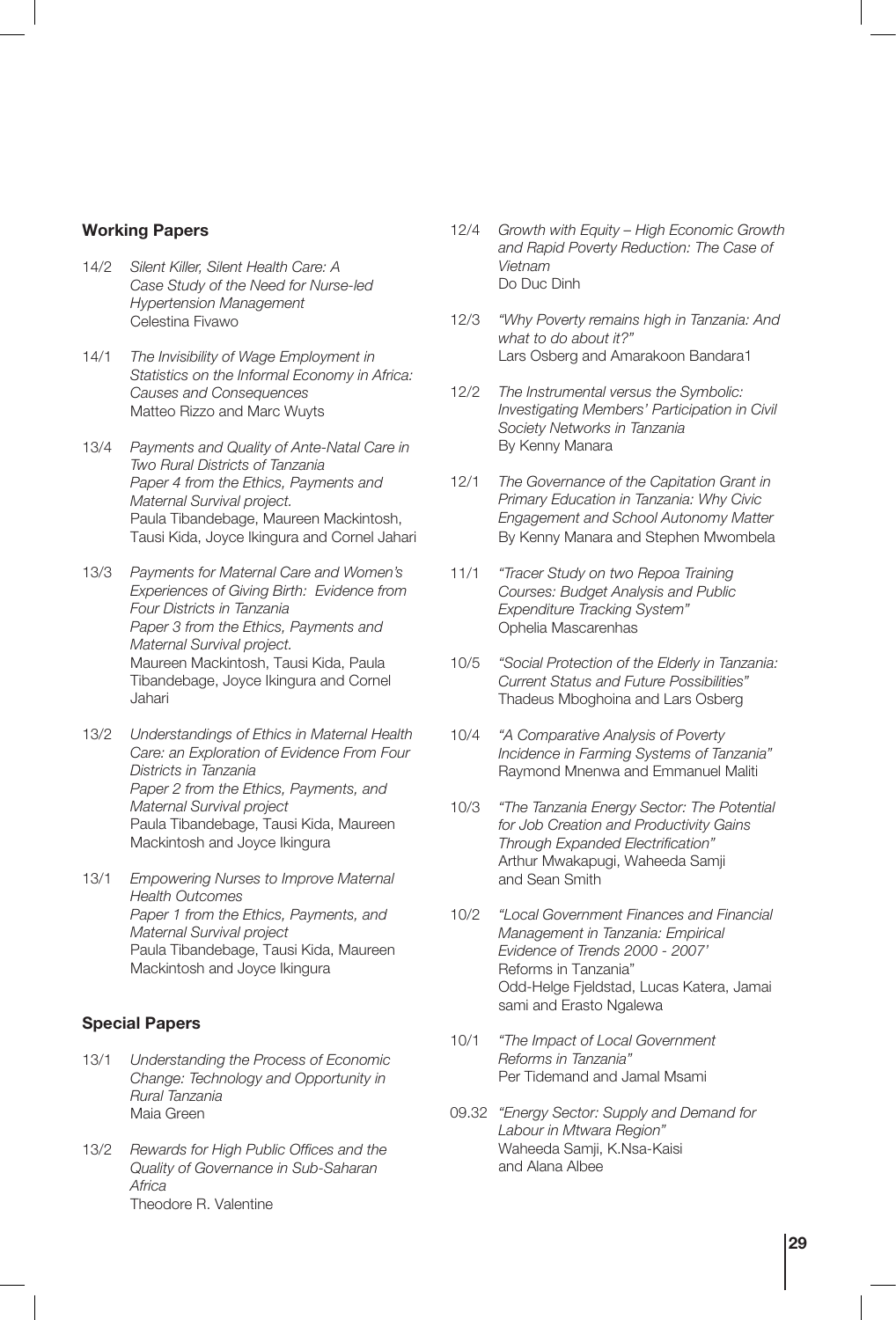- 09.31 *"Institutional Analysis of Nutrition in Tanzania"* Valerie Leach and Blandina Kilama
- 09.30 *"Influencing Policy for Children in Tanzania: Lessons from Education, Legislation and Social Protection"* Masuma Mamdani, Rakesh Rajani and Valerie Leach with Zubeida Tumbo-Masabo and Francis Omondi
- 09.29 *"Maybe We Should Pay Tax After All? Citizens' Views of Taxation in Tanzania"* Odd-Helge Fjeldstad, Lucas Katera and Erasto Ngalewa
- 09.28 *"Outsourcing Revenue Collection to Private Agents: Experiences from Local Authorities in Tanzania"* Odd-Helge Fjeldstad, Lucas Katera and Erasto Ngalewa
- 08.27 *"The Growth Poverty Nexus in Tanzania: From a Developmental Perspective"* Marc Wuyts
- 08.26 *"Local Autonomy and Citizen Participation In Tanzania - From a Local Government Reform Perspective."* Amon Chaligha
- 07.25 *"Children and Vulnerability In Tanzania: A Brief Synthesis"* Valerie Leach
- 07.24 *"Common Mistakes and Problems in Research Proposal Writing: An Assessment of Proposals for Research Grants Submitted to Research on Poverty Alleviation REPOA (Tanzania)."* Idris S. Kikula and Martha A. S. Qorro
- 07.23 *"Guidelines on Preparing Concept Notes and Proposals for Research on Pro-Poor Growth and Poverty in Tanzania"*
- 07.22 *"Local Governance in Tanzania: Observations From Six Councils 2002- 2003"* Amon Chaligha, Florida Henjewele, Ambrose Kessy and Geoffrey Mwambe
- 07.21 *"Tanzanian Non-Governmental Organisations – Their Perceptions of Their Relationship with the Government*

*of Tanzania and Donors, and Their Role and Impact on Poverty Reduction and Development"*

- 06.20 *"Service Delivery in Tanzania: Findings from Six Councils 2002-2003"* Einar Braathen and Geoffrey Mwambe
- 06.19 *"Developing Social Protection in Tanzania Within a Context of Generalised Insecurity"* Marc Wuyts
- 06.18 *"To Pay or Not to Pay? Citizens' Views on Taxation by Local Authorities in Tanzania"* Odd-Helge Fjeldstad
- 17 *"When Bottom-Up Meets Top-Down: The Limits of Local Participation in Local Government Planning in Tanzania"* Brian Cooksey and Idris Kikula
- 16 *"Local Government Finances and Financial Management in Tanzania: Observations from Six Councils 2002 – 2003"* Odd-Helge Fjeldstad, Florida Henjewele, Geoffrey Mwambe, Erasto Ngalewa and Knut Nygaard
- 15 *"Poverty Research in Tanzania: Guidelines for Preparing Research Proposals"* Brian Cooksey and Servacius Likwelile
- 14 *"Guidelines for Monitoring and Evaluation of REPOA Activities"* A. Chungu and S. Muller-Maige
- 13 *"Capacity Building for Research"* M.S.D. Bagachwa
- 12 *"Some Practical Research Guidelines"* Brian Cooksey and Alfred Lokuji
- 11 *"A Bibliography on Poverty in Tanzania"* B. Mutagwaba
- 10 *"An Inventory of Potential Researchers and Institutions of Relevance to Research on Poverty in Tanzania"* A.F. Lwaitama
- 9 *"Guidelines for Preparing and Assessing REPOA Research Proposals"* REPOA Secretariat and Brian Cooksey
- 8 *"Social and Cultural Factors Influencing Poverty in Tanzania"* C.K. Omari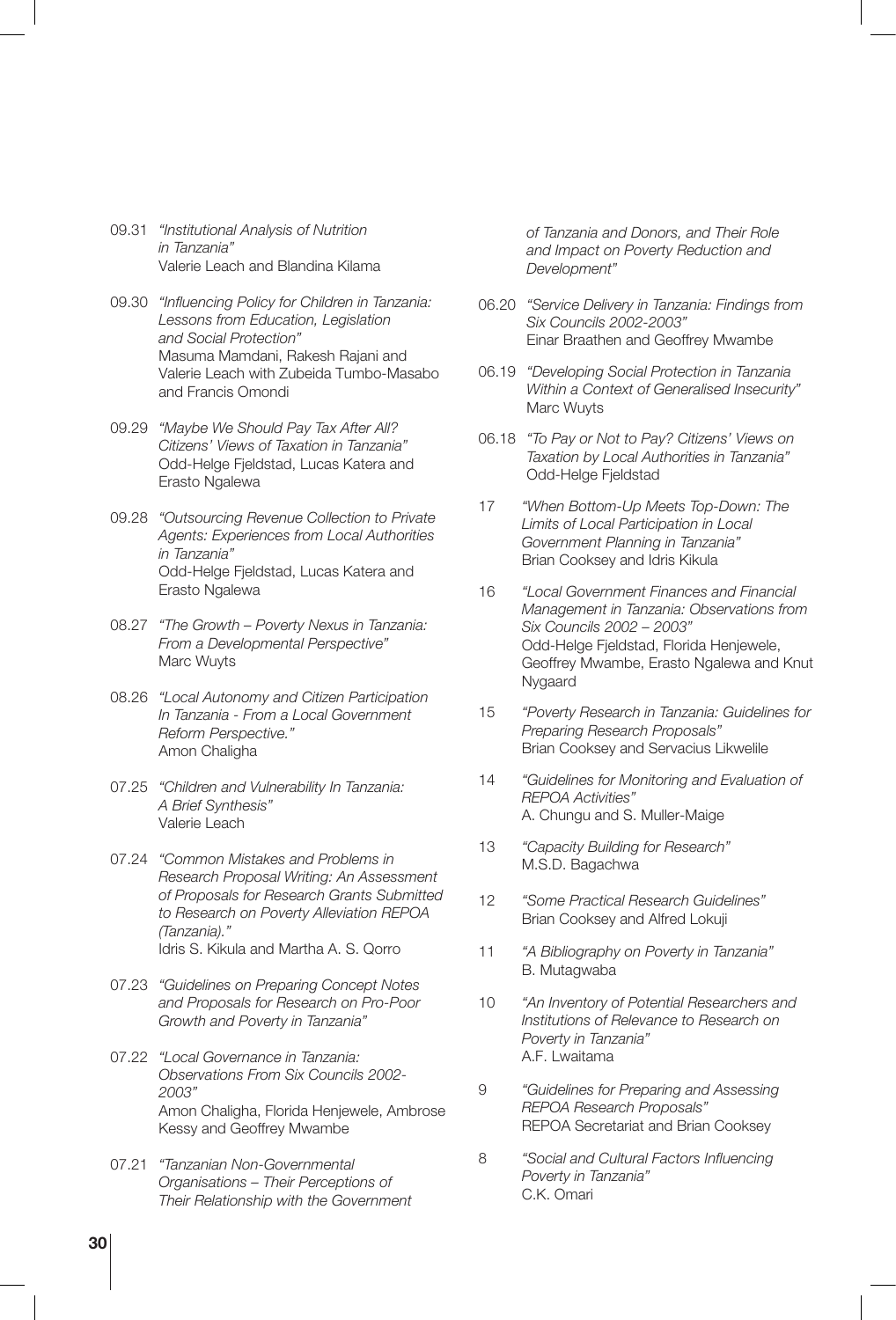- 7 *"Gender and Poverty Alleviation in Tanzania: Issues from and for Research"* Patricia Mbughuni
- 6 *"The Use of Technology in Alleviating Poverty in Tanzania"* A.S. Chungu and G.R.R. Mandara
- 5 *"Environmental Issues and Poverty Alleviation in Tanzania"* Adolfo Mascarenhas
- 4 *"Implications of Public Policies on Poverty and Poverty Alleviation: The Case of Tanzania"* Fidelis Mtatifikolo
- 3 *"Who's Poor in Tanzania? A Review of Recent Poverty Research"* Brian Cooksey
- 2 *"Poverty Assessment in Tanzania: Theoretical, Conceptual and Methodological Issues"* J. Semboja
- 1 *"Changing Perceptions of Poverty and the Emerging Research Issues"* M.S.D. Bagachwa

#### **Project Briefs**

- Brief 40 *National Agriculture Input Voucher Scheme(NAIVS 2009 - 2012), Tanzania:Opportunities for Improvement* Kriti Malhotra
- Brief 39 *Examining the Institutional Framework for Investment in Tanzania: A perspective from the Executive Opinion Survey, 2012-13* Johansein Rutaihwa
- Brief 38 *"Achieving High Economic Growth with Rapid Poverty Reduction: The Case of Vietnam"* Do Duc Dinh
- Brief 37 *"Social-Economic Transformation for Poverty Reduction: Eight Key Messages for Unlocking Tanzania's Potential"* Philip Mpango
- Brief 36 *"Tracer Study for Research Users: The case of TGN Media Training"* Ophelia Mascarenhas
- Brief 35 Understanding Rural Transformation in Tanzania
- Brief 34 Affordability and Expenditure Patterns for Electricity and Kerosene in Urban Households in Tanzania
- Brief 33 Biofuel Investment in Tanzania: Awareness and Participation of the Local Communities
- Brief 32 Supporting Tanzania's Cocoa Farmers
- Brief 31 The Instrumental versus the Symbolic: Investigating Members' Participation in Civil Society Networks in Tanzania
- Brief 30 Competitiveness of Tanzanian Coffee Growers amid Bifurcated Coffee Markets
- Brief 29 Using Annual Performance Reports to Manage Public Resources in Tanzania
- Brief 28 Growth of Micro and Small, Cluster-Based Furniture-Manufacturing Firms and their Implications for Poverty Reduction in Tanzania
- Brief 27 Creating Space for Child Participation in Local Governance in Tanzania: Save the Children and Children's Councils
- Brief 26 Tracer Study on REPOA Training Courses for Research Users: Budget Analysis and Public Expenditure Tracking System
- Brief 25 Transparency in Local Finances in Tanzania. 2003-2009
- Brief 24 Social Protection of the Elderly in Tanzania: Current Status and Future Possibilities
- Brief 23 Children's Involvement in Small Business: Does it Build Youth Entrepreneurship?
- Brief 22 Challenges in data collection, consolidation and reporting for local government authorities in Tanzania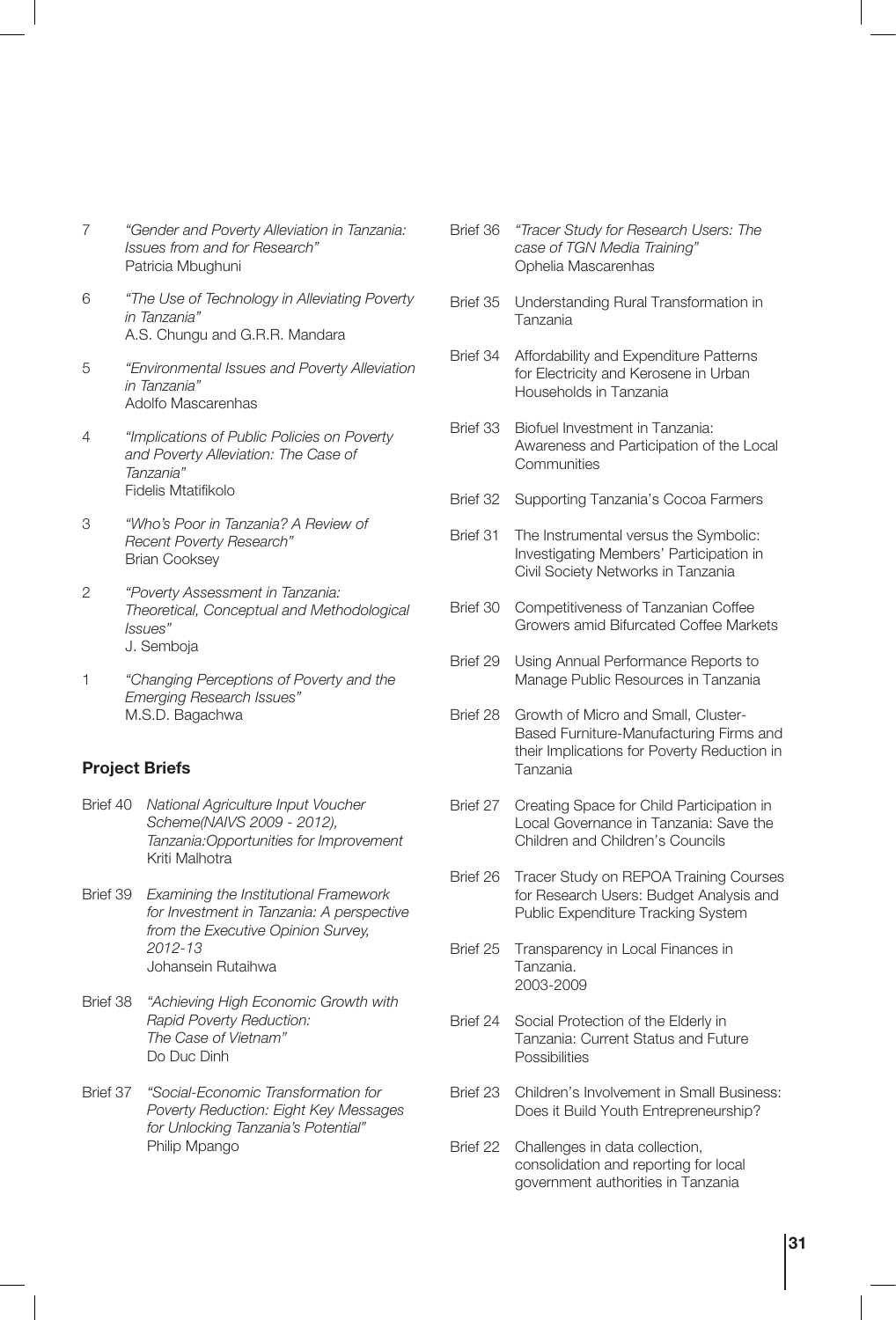- Brief 21 Children's Involvement in Small Business: Does it Build Youth Entrepreneurship?
- Brief 20 Widowhood and Vulnerability to HIV and AIDS Related Shocks: Exploring Resilience Avenues
- Brief 19 Energy, Jobs and Skills: A Rapid Assessment in Mtwara, Tanzania
- Brief 18 Planning in Local Government Authorities in Tanzania: Bottom-up Meets Top-down
- Brief 17 The Investment Climate in Tanzania: Views of Business Executives
- Brief 16 Assessing the Institutional Framework for Promoting the Growth of Micro and Small Enterprises (MSEs) in Tanzania: The Case of Dar es Salaam
- Brief 15 Preventing Malnutrition in Tanzania: A Focused Strategy to Improve Nutrition in Young Children
- Brief 14 Influencing Policy for Children in Tanzania: Lessons from Education, Legislation and Social Protection
- Brief 13 Disparities Exist in Citizens' Perceptions of Service Delivery by Local Government Authorities in Tanzania
- Brief 12 Changes in Citizens' Perceptions of the Local Taxation System in Tanzania
- Brief 11 Citizens Demand Tougher Action on Corruption in Tanzania
- Brief 10 Outsourcing Revenue Collection: Experiences from Local Government Authorities in Tanzania
- Brief 9 Children and Vulnerability in Tanzania: A Brief Overview
- Brief 8 Mawazo ya AZISE za Tanzania Kuhusu Uhusiano Wao na Wafadhili
- Brief 7 Mawazo ya AZISE za Tanzania Kuhusu Uhusiano Wao na Serikali
- Brief 6 Local Government Reform in Tanzania 2002 - 2005: Summary of Research Findings on Governance, Finance and Service Delivery
- Brief 5 Children Participating in Research
- Brief 4 Changes in Household Non-Income Welfare Indicators - Can poverty mapping be used to predict a change in per capita consumption over time?
- Brief 3 Participatory Approaches to Local Government Planning in Tanzania, the Limits to Local Participation
- Brief 2 Improving Transparency of Financial Affairs at the Local Government Level in Tanzania
- Brief 1 Governance Indicators on the Tanzania Governance Noticeboard Website TGN1 What is the Tanzania Governance Noticeboard?
- LGR 12 Trust in Public Finance: Citizens' Views on taxation by Local Authorities in Tanzania
- LGR 11 Domestic Water Supply: The Need for a Big Push
- LGR10 Is the community health fund better than user fees for financing public health care?
- LGR 9 Are fees the major barrier to accessing public health care?
- LGR 8 Primary education since the introduction of the Primary Education Development Plan
- LGR 7 Citizens' access to information on local government finances
- LGR 6 Low awareness amongst citizens of local government reforms
- LGR 5 Fees at the dispensary level: Is universal access being compromised?
- LGR 4 TASAF a support or an obstacle to local government reform
- LGR 3 Councillors and community leaders partnership or conflict of interest? Lessons from the Sustainable Mwanza Project